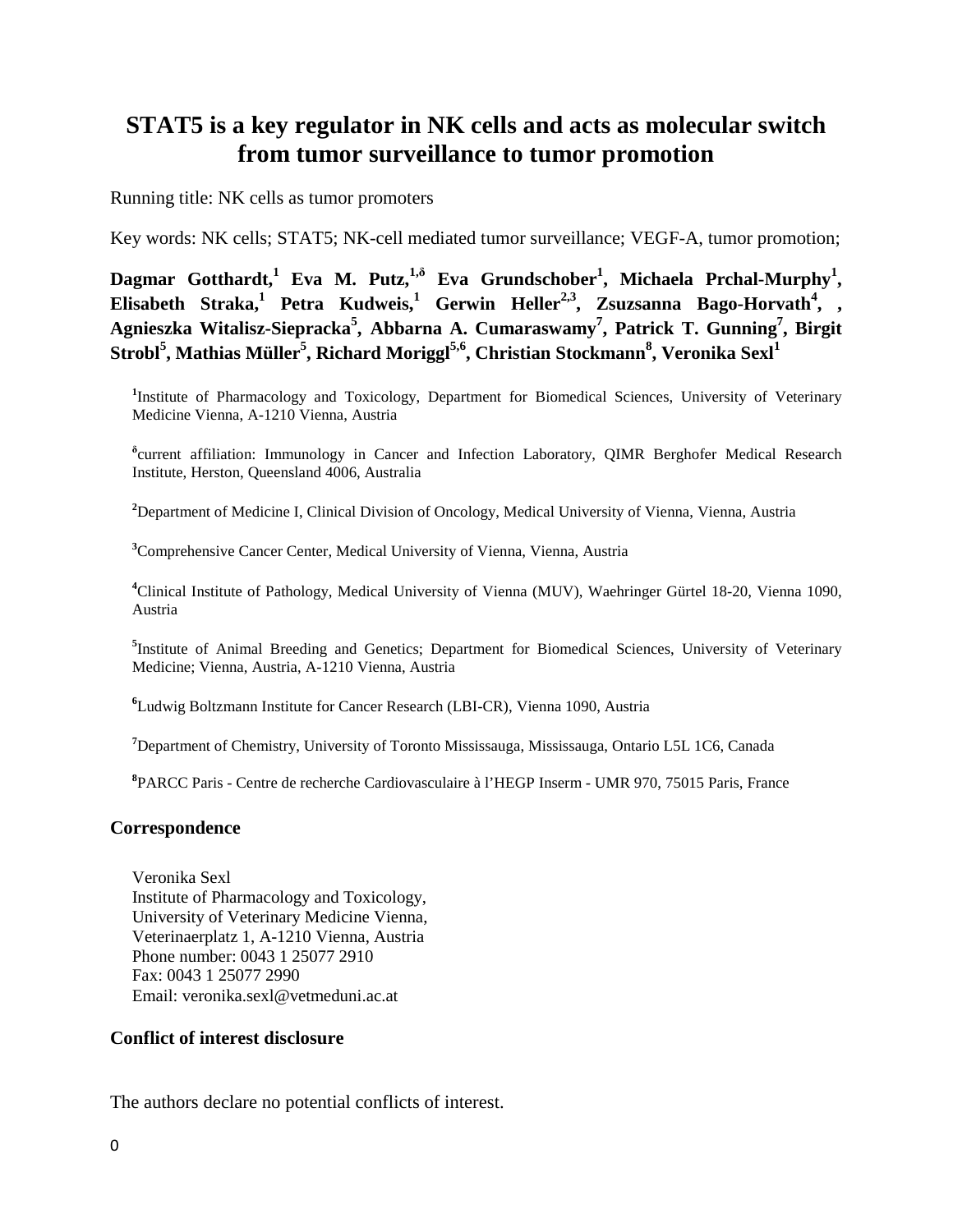# **Abstract**

Natural Killer (NK) cells are tightly regulated by the JAK-STAT signaling pathway and cannot survive in the absence of STAT5. We now report that STAT5-deficient NK cells can be rescued by overexpression of Bcl-2. Our experiments define STAT5 as a master regulator of NK-cell proliferation and lytic functions. While NK cells are generally responsible for killing tumor cells, the rescued STAT5-deficient NK cells promote tumor formation by producing enhanced levels of the angiogenic factor VEGF-A. The importance of VEGF-A produced by NK cells was verified by experiments with a conditional knock-out of Vegf-A in NK cells. We show that STAT5 normally represses the transcription of VEGF-A in NK cells, both in the mouse and in the human. The findings reveal that STAT5-directed therapies may have negative effects: in addition to impairing NK cell-mediated tumor surveillance they may even promote tumor growth by enhancing angiogenesis.

# **Statement of Significance**

The importance of the immune system in effective cancer treatment is widely recognized. We show that the new signal-interceptors targeting the JAK- STAT5 pathway may have dangerous side effects that must be taken into account in clinical trials: inhibiting JAK/Stat5 has the potential to promote tumor growth by enhancing NK cell-mediated angiogenesis.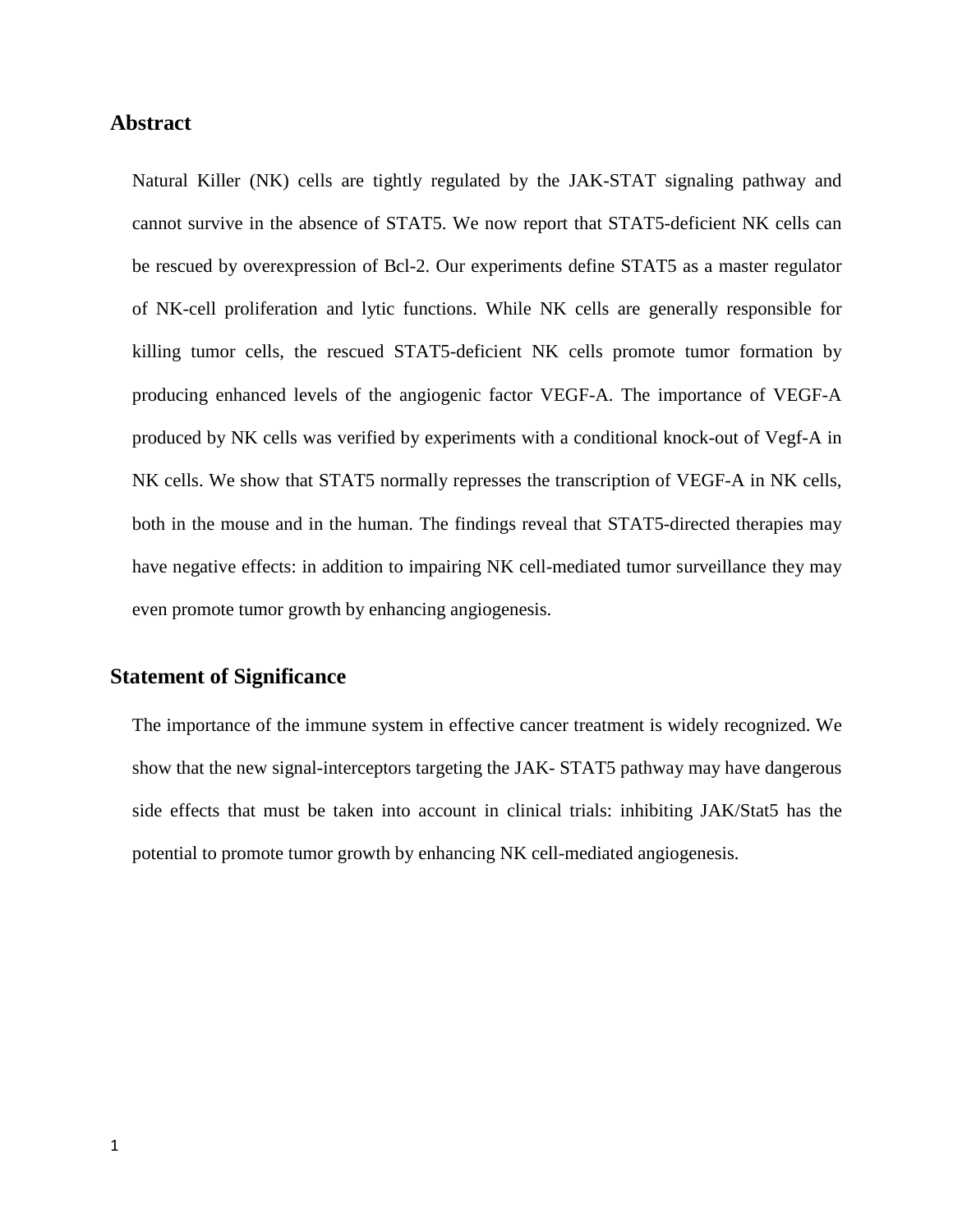# **Introduction**

Natural Killer (NK) cells are innate lymphocytes that develop from a common lymphoid progenitor in the bone marrow (1). They represent the first line of defense against infected, stressed and malignant cells. Recent evidence has assigned distinct features and functions to tissue-specific NK cells (2). NK cells have organ-specific properties such as distinct profiles of receptor expression or cytokine production (3). Uterine NK cells secrete high levels of VEGF-A and are involved in placental vascularization. The physiological functions of other organ-specific NK-cell subsets are less well understood (4).

All aspects of NK-cell development are regulated by cytokines, their downstream signaling pathways and transcriptional regulators. These include key cytokines such as IL-2, IL-12, IL-15, IL-18 and IL-21 (5), most of which signal via the common γ chain (5) and activate the JAK-STAT pathway (6). JAK kinases (JAK1-3 and TYK2) bind to cytokine receptors and are activated by ligand/receptor binding. The activated kinase phosphorylates STAT transcription factors (STAT1-STAT6) (6,7).

Consistent with its function as the major STAT protein downstream of IL-7, IL-2 and IL-15, STAT5 is absolutely essential for conventional NK-cell development and survival; *Stat5<sup>* $\Delta/\Delta$ *</sup>Ncr1*iCre<sup>Tg</sup> mice lack NK cells (8). It is also important for lymphoid cell development (9): STAT5 is constitutively active in a plethora of lymphoid malignancies (10). Recent studies have described somatic *Stat5b* mutations as active drivers of lymphoid malignancies (11,12) and considerable efforts are under way to develop STAT5 inhibitors. Such inhibitors will not only target malignant hematopoietic cells but will also have severe consequences for immune functions that depend on the activation of STAT5 by cytokines. A precise understanding of the detailed function of STAT5 in immune cells is required to predict the potential side effects of a STAT5-directed therapy.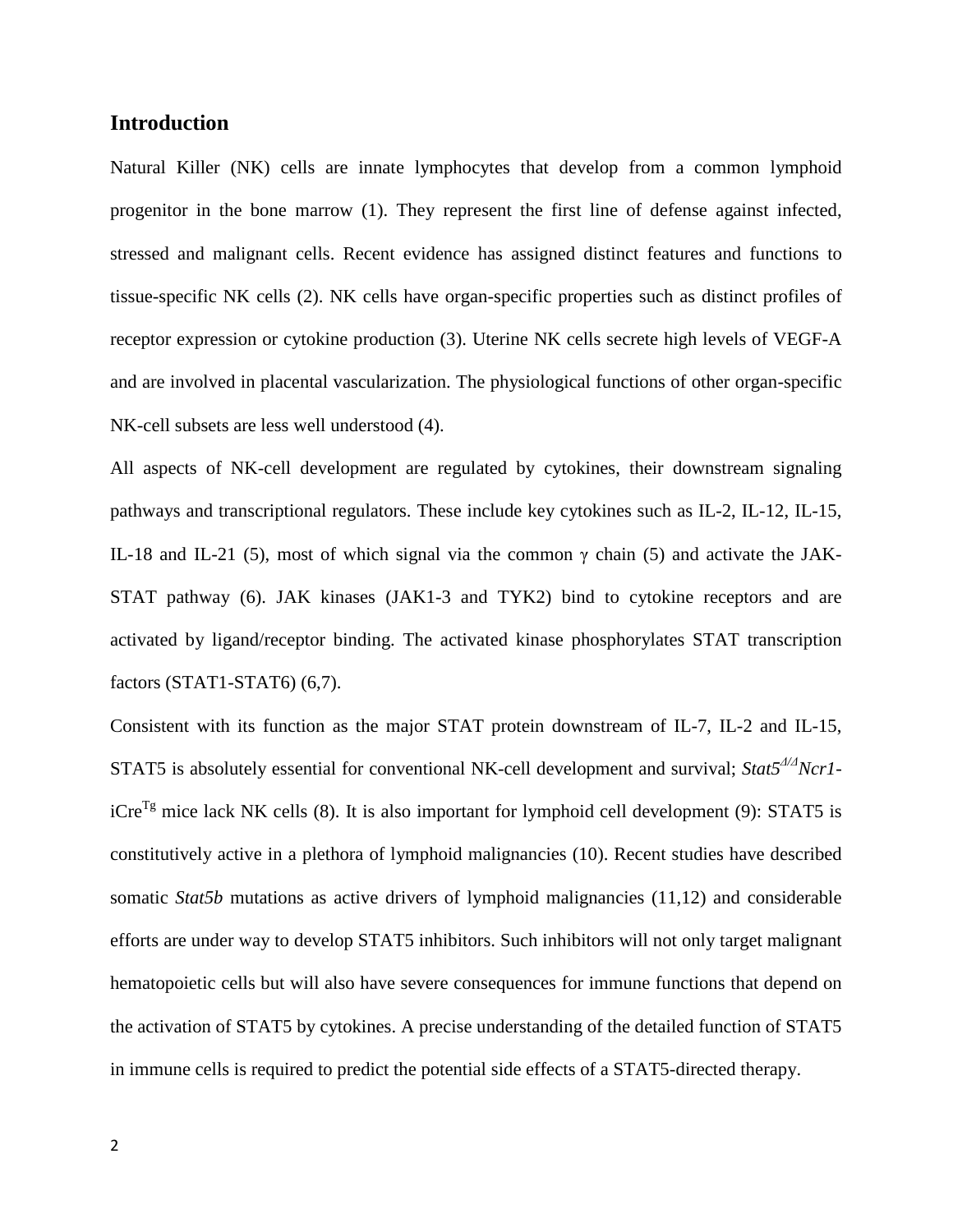We now provide the first evidence that STAT5 is more than a master regulator of NK cell survival, proliferation and cytotoxicity: it also inhibits NK cell-mediated tumor angiogenesis by directly suppressing the transcription of the angiogenic factor VEGF-A. This finding forces us to reconsider the potential consequences of STAT5-directed therapies for NK-cell surveilled tumors.

## **Results**

#### **Overexpression of** *Bcl-2* **rescues survival of STAT5-deficient NK cells**

STAT5 regulates the anti-apoptotic genes *Bcl-xl*, *Bcl-2* and *Mcl-1* in various cell types (13–17). The lack of expression of these genes would explain the almost complete absence of mature NK cells in *Stat5<sup>* $\Delta/\Delta$ *</sup>Ncr1*-iCre<sup>Tg</sup> mice. We investigated the level of the transcripts of these genes in NK cells derived from heterozygotic *Stat5<sup>Δ/+</sup>Ncr1*-iCre<sup>Tg</sup> mice. We found about 50% of the wildtype number of mature natural killer cells in the periphery of  $Stat5^{2/-}Ncr1$ -iCre<sup>Tg</sup> mice (Figure 1A), indicative of a gene dosage effect. The reduced levels of *Stat5a* and *Stat5b* are paralleled by decreased levels of *Bcl-xl, Bcl-2* and *Mcl-1* (Figure S1A+B). To investigate the association between STAT5 levels, the expression of anti-apopotic genes and NK-cell survival we crossed *Stat5<sup>Δ</sup>/<sup>Δ</sup> Ncr1*-iCreTg mice - which display a drastic reduction in NKp46+ NK cell numbers (8) - to *vav-bcl-2* mice. Expression of the *Bcl-2* transgene rescues STAT5-deficient NK cells; the numbers of CD3<sup>-</sup>NKp46<sup>+</sup> cells in the spleen, lymph nodes, liver and lung of *Stat5<sup>* $\Delta$ */</sup>Acr1*-iCre<sup>Tg</sup>*vav-bcl-2* mice are comparable to those in *Stat5<sup>fl/fl</sup>* animals, although they did not reach the levels of *vav-bcl-2* transgenic animals. The overexpression of *Bcl-2* also leads to an increased number of NK cells in the bone marrow in both *Stat5<sup>Δ</sup>/<sup>Δ</sup> Ncr1-*iCreTg-*vav-bcl-2* and *vav-bcl-2* mice (Figure  $1B + S1C$ ).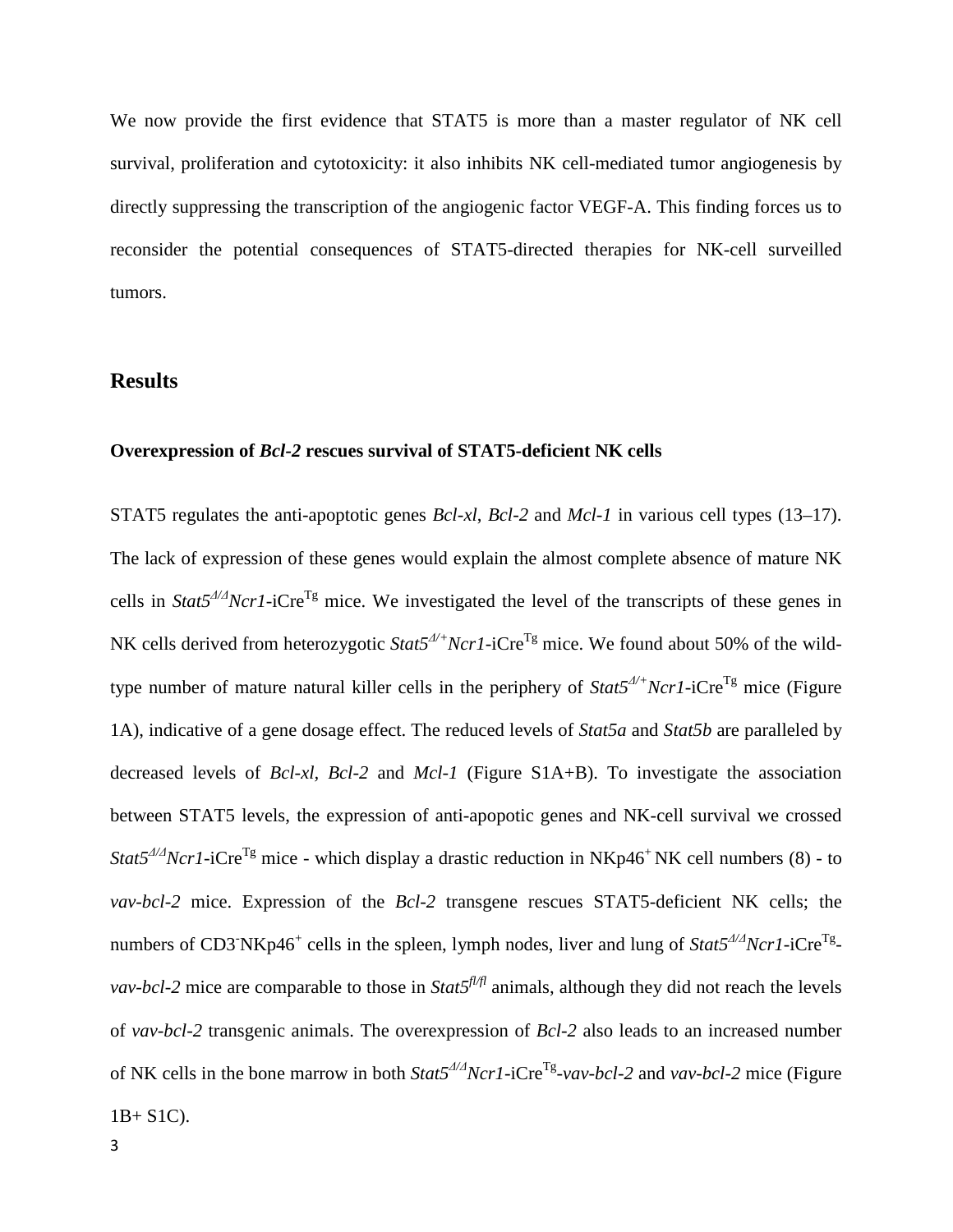Q-PCR analysis of IL-2-cultured *Stat5<sup>* $\Delta$ */A</sup>Ncr1*-iCre<sup>Tg</sup>-*vav-bcl-2* showed drastically reduced levels of both *Stat5* isoforms in *Stat5<sup>* $\Delta$ */A</sup>Ncr1*-iCre<sup>Tg</sup>-*vav-bcl-2* NK cells. The residual STAT5 most likely reflects non-deleting NK cells and "recent deleters", which retain some STAT5 due to the long half-life of the protein (8) (Figure 1C). PCR confirmed that the *Stat5* gene had been deleted in *Stat5<sup>* $A/A$ *</sup>Ncr1*-iCre<sup>Tg</sup>-*vav-bcl-2* NK cells (Figure S1D). We also found a consistent reduction of *Stat5a* and *Stat5b* levels in *vav-bcl-2* NK cells (Figure 1C) which most likely results from a decreased expression of cytokine receptors in these mice (data not shown). To confirm the rescue of STAT5-deficient NK cells by Bcl-2, we generated *Stat5fl/flMx1-*Cre-*vav-bcl-2* mice, which allow *Stat5* to be deleted conditionally by treatment with Poly (I:C). In contrast to *Stat5<sup>* $A/A$ *</sup>Ncr1*iCre<sup>Tg</sup> mice, where deletion only affects late NK-cell stages,  $Stat5<sup>f/f</sup>MxI$ -Cre animals delete *Stat5* in all NK cells irrespective of their developmental stage. In line with our previous observations, deletion of STAT5 in *Stat5<sup>Δ</sup>/<sup>Δ</sup> Mx1*-Cre mice resulted in the lack of splenic NK cells, whereas *Stat5<sup>Δ</sup>/<sup>Δ</sup> Mx1*-Cre-*vav-bcl-2* animals had comparable numbers of NK cells to *Stat5fl/fl* mice (Figure S1E). Deletion of STAT5 and the levels of Bcl-2 were verified by qPCR and Western blotting (Figure S1F-H). The results confirmed that Bcl-2 expression enables cells to survive the deletion of STAT5.

### **STAT5 regulates NK cell maturation**

NK cell maturation takes place in distinct stages, which can be distinguished by the expression of CD27 and CD11b. NK cells acquire CD27 before they express CD11b. CD27<sup>+</sup>CD11b<sup>+</sup> NK cells represent cytotoxic NK cells, which cease to express CD27 to become  $CD27CD11b<sup>+</sup>$  (18,19). Loss of one allele of *Stat5* results in reduced numbers of CD27<sup>+</sup>CD11b<sup>+</sup> NK cells, paralleled by an increase of immature CD27 CD11b and CD27<sup>+</sup>CD11b NK cells (Figure 1D+E). The absence of both Stat5 alleles in *Stat5<sup>Δ</sup>/<sup>Δ</sup> Ncr1-*iCreTg-*vav-bcl-2* mice is associated with the appearance of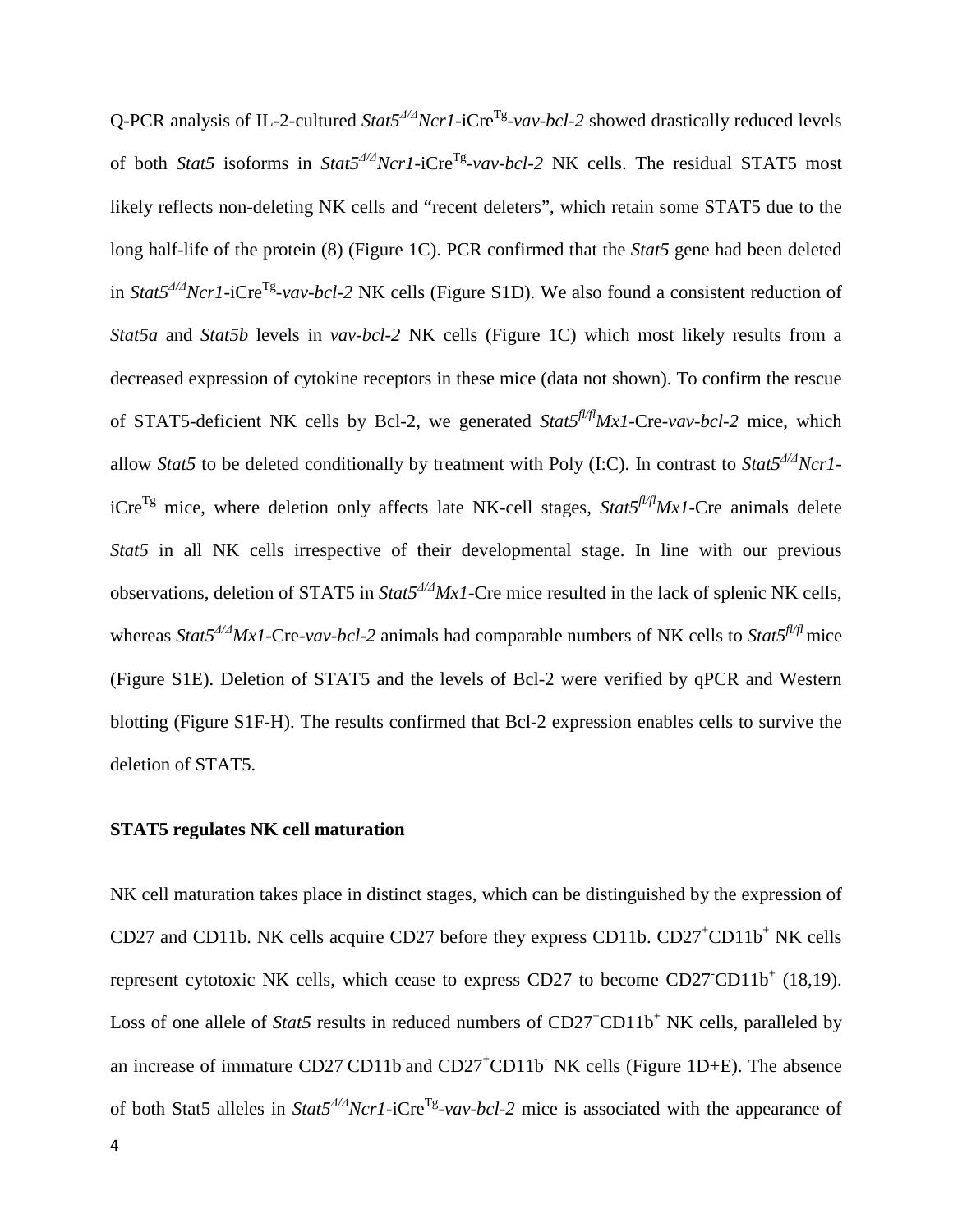highly immature NK cells (CD27<sup>CD11b</sup>) (Figure 1D). A similar pattern was observed in *vavbcl-2* mice, as *Bcl-2* expression stabilizes the immature NK-cell stage (20). NK-cell maturation can be induced by type 1 interferon in *vav-bcl-2* mice, which is blocked by the absence of *Stat5* in *Stat5<sup>Δ</sup>/<sup>Δ</sup> Mx1-Cre*-*vav-bcl-2* mice (Figure 1E). Thus STAT5 is involved in NK-cell maturation; NK cells overexpressing *Bcl-2* do not mature but can be stimulated to do so. The impaired NKcell maturation in *Stat5<sup>Δ</sup>/+Ncr1*-iCreTg, *vav-bcl-2* and *Stat5<sup>Δ</sup>/<sup>Δ</sup> Ncr1-*iCreTg-*vav-bcl-2* mice is paralleled by significantly decreased expression of the transcription factor *Id2* (Figure 2A, S2A). It is also characterized by reduced mRNA and protein levels of the T-box transcription factor family members *T-bet* and *Eomes* (Figure 2A, S2B-E), although the results with T-bet did not consistently reach statistical significance (Figure S2B-E).

#### **STAT5 regulates NK cell proliferation and the lytic machinery**

STAT5 regulates genes involved in cell-cycle control, including c-myc and D-type cyclins (21,22). To investigate the requirement for STAT5 in NK cell proliferation, we analysed growth curves of purified NK cells maintained in IL-2. While *Stat5fl/fl* and *vav-bcl-2* NK cells proliferate with comparable kinetics,  $Stat5^{A/A}Ncrl$ -iCre<sup>Tg</sup>-*vav-bcl-2* NK cells have a pronounced growth disadvantage (Figure 2B). The reduced proliferative ability of STAT5-deficient NK cells was confirmed *in vivo* using BrdU incorporation (Figure 2C). *Stat5<sup>* $A/A$ *</sup>Ncr1*-iCre<sup>Tg</sup>-*vav-bcl-2* NK cells displayed reduced expression of cyclin D2 (*Ccnd2*) and c-Myc (*Myc*)*,* prominent regulators of growth and cell-cycle control (Figure 2D). In contrast to proliferation, apoptosis did not appear to be affected by the absence of *Stat5* in *Stat5<sup>* $\Delta$ */A*</sup>*Ncr1*-iCre<sup>Tg</sup>-*vav-bcl-2* NK cells, as revealed by AnnexinV/7-AAD staining (Figure S2F).

NK cells produce high levels of perforin, granzymes and IFN-γ (23). To test whether STAT5 is involved in the regulation of NK-cell cytotoxicity we analysed mRNA and protein levels of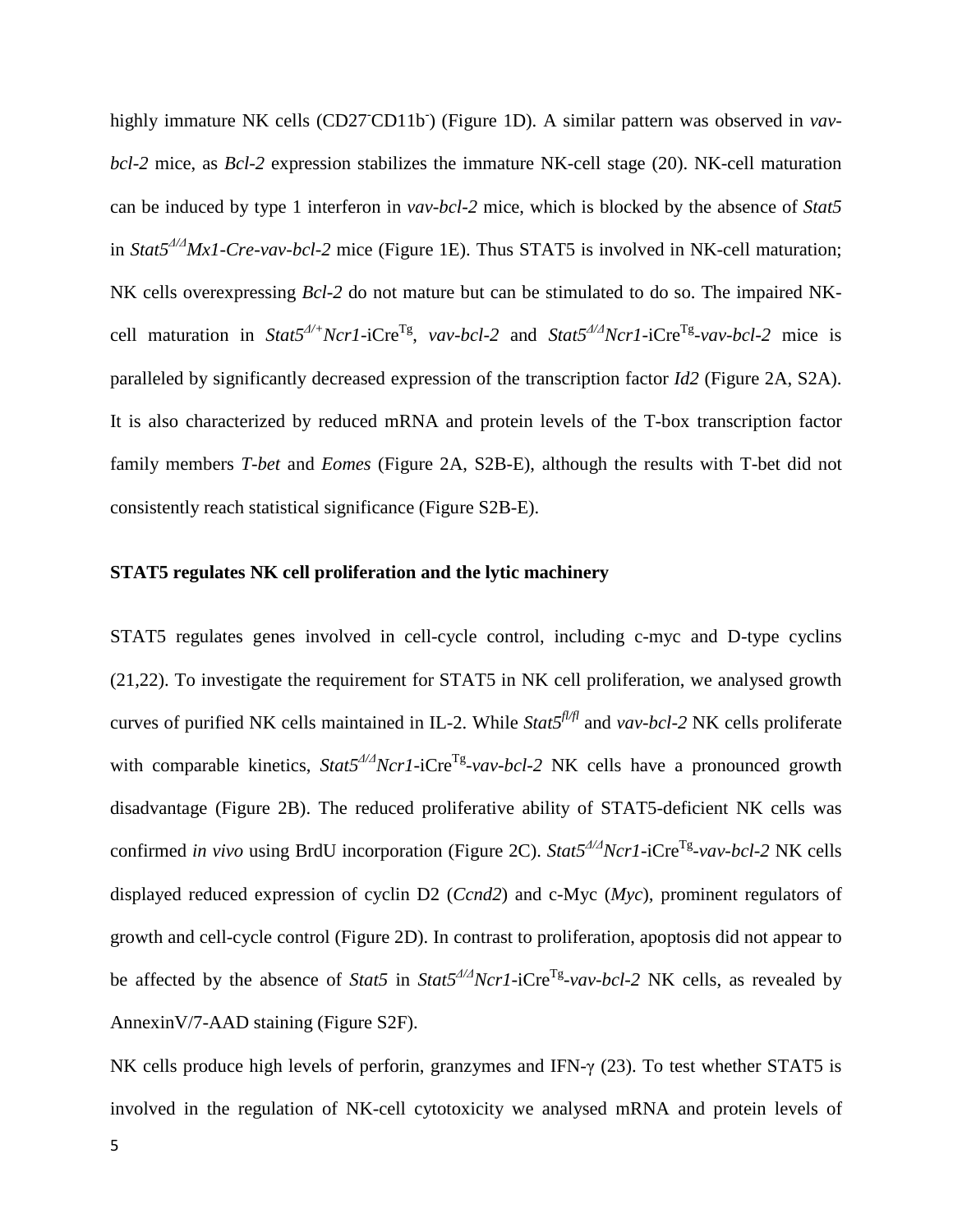Perforin (*Prf1*)*,* Granzyme A/B (*Grzma/b*) and IFN-γ (*Ifng*). *Stat5<sup>Δ</sup>/<sup>Δ</sup> Ncr1-*iCreTg-*vav-bcl-2* NK cells consistently showed a significant reduction in the levels of all effector molecules (Figure 2E, Figure S3A-C). In line with the reduced STAT5 activation found in non-activated *ex vivo*derived *vav-bcl-2* NK cells we found a decrease in levels of the effector molecules (Figure 2E and S3A). In contrast, no differences were observed upon activation in interferon-treated cells (Figure S3B+C). *In vitro* cytotoxicity assays confirmed the physiological significance of these observations: NK cells with diminished levels of STAT5 cannot efficiently lyse target cells (Figure 2F). Supporting evidence was provided by adoptive transfer of IL-2-expanded NK cells into  $Rag2^{-/2}gc^{-/2}$  mice: in the absence of STAT5 the NK cells were unable to suppress the growth of RMA-S cells (Figure S3D).

## **Loss of STAT5 in NK cells is associated with a tumor-promoting effect** *in vivo*

To study NK cell-mediated tumor surveillance *in vivo*, we injected  $5x10^4$  B16F10 melanoma cells into the tail vein of *Stat5fl/fl, Stat5Δ/<sup>Δ</sup> Ncr1-*iCreTg, *Stat5<sup>Δ</sup>/<sup>Δ</sup> Ncr1-*iCreTg-*vav-bcl-2* and *vav-bcl-2* mice. Survival (Figure 3A) and tumor nodules in the lung (Figure 3B) were analysed in two independent experiments. Despite the presence of normal numbers of NK cells in *Stat5<sup>* $A/A$ *</sup>Ncr1*iCreTg-*vav-bcl-2* mice (Figure 1B), no efficient rejection of the melanoma cells was observed: the onset of disease in *Stat5<sup>* $\Delta$ */* $\Delta$ *</sup>Ncr1*-iCre<sup>Tg</sup>-*vav-bcl*-2 mice was as accelerated as in *Stat5*<sup> $\Delta$ / $\Delta$ Ncr1-</sup> iCre<sup>Tg</sup> mice (Figure 3A). The majority of *vav-bcl-2* mice were able to reject the B16F10 cells efficiently, possibly related to the higher numbers of NK cells (Figure 1B). To analyse tumor burden in the lung, mice were again injected with  $5x10^4B16F10$  tumor cells and sacrificed after 23 days. Numbers of tumor nodules in *Stat5<sup>Δ</sup>/<sup>Δ</sup> Ncr1-*iCreTg-*vav-bcl-2* mice were similar to those in *Stat5<sup>* $\Delta$ */* $\Delta$ *</sup>Ncr1*-iCre<sup>Tg</sup> mice (Figure 3B). The presence of NK cells expressing high levels of Bcl-2 but lacking STAT5 was not sufficient to control tumor growth (Figure 3A+B).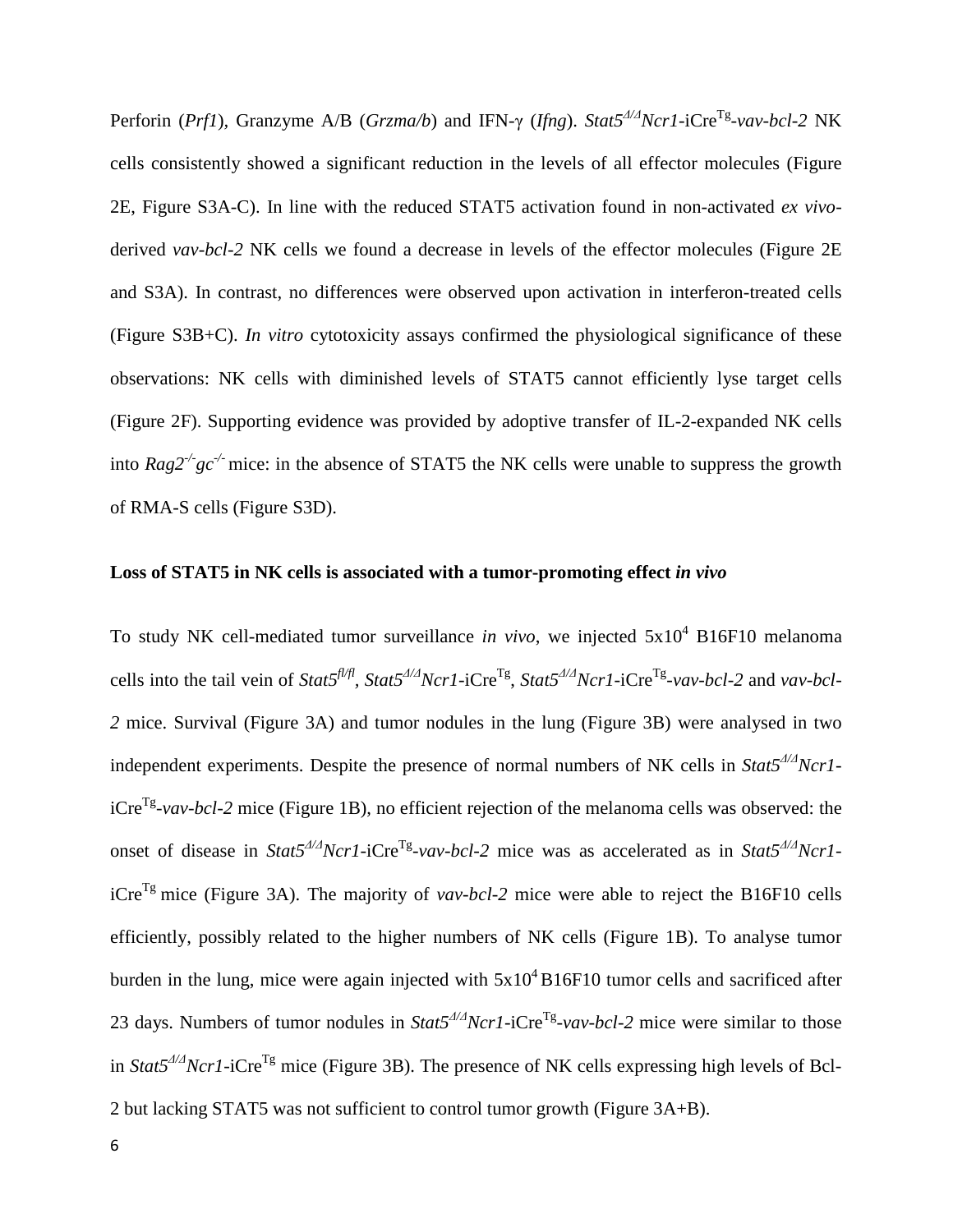NK cells also play a prominent role in the surveillance of hematopoietic tumors (24–26). We subcutaneously (s.c.) injected the hematopoietic cell line RMA-S and *v-abl* transformed cells into *Stat5<sup>Δ</sup>/<sup>Δ</sup> Ncr1-*iCreTg-*vav-bcl-2* mice. Both experiments had to be terminated after about a week (day 6 for *v-abl* and day 9 for RMA-S cells) as tumors developed extremely rapidly in  $Stat5^{A/A}Ncr1$ -iCre<sup>Tg</sup>-*vav-bcl-2* mice. The accelerated tumor growth in *Stat5<sup>* $A/A$ *</sup>Ncrl*-iCre<sup>Tg</sup>-*vavbcl-2* mice gave rise to a high tumor mass, while *Stat5<sup>Δ</sup>/<sup>Δ</sup> Ncr1-*iCreTg mice had small tumors at the same time point (Figure 3C-E for *v-abl*, S4A+B for RMA-S). We reasoned that at this early tumor stage the residual "non-deleting" NK cells in *Stat5<sup>* $\Delta/\Delta$ *</sup>Ncr1*-iCre<sup>Tg</sup> mice were able to control tumor growth. Importantly, we did see significant differences between *Stat5fl/fl* and *Stat5<sup>Δ</sup>/<sup>Δ</sup> Ncr1*  $iCre^{Tg}$  mice under challenge with a higher number of cells when the tumor burden was examined at later stages, confirming the critical role of NK cells (Figure S4C). Despite the presence of equal numbers of NK cells in *Stat5<sup>Δ</sup>/<sup>Δ</sup> Ncr1-*iCreTg-*vav-bcl-2* and *Stat5fl/fl* mice, a tumor-promoting effect was only observed in the presence of STAT5-deficient NK cells; the effect could be reversed by depletion of NK cells (Figure 3F, S4D).

This result suggests that NK cells that survive the loss of STAT5 are able to accelerate tumor formation and that STAT5 acts as a molecular switch in NK cells, regulating tumor suppression and tumor promotion. Irrespective of the ability of NK cells to recognize and eradicate tumor cells, lowering STAT5 levels in NK cells will exacerbate tumor growth. We tested this interpretation in a tumor model that is not subject to immune surveillance by NK cells (25,27). Upon s.c. injection, RMA cells induced tumor development to a comparable extent and with similar kinetics in *Stat5<sup>* $\Delta$ */* $\Delta$ *</sup>Ncr1*-iCre<sup>Tg</sup>, *Stat5*<sup> $\pi$ *J* $\pi$ </sup> and *vav-bcl-2* animals. Tumor growth was significantly accelerated in *Stat5<sup>* $\Delta/\Delta$ *</sup>Ncr1*-iCre<sup>Tg</sup>-*vav-bcl-2* mice (Figure 4A+B). To verify that the tumor-promoting potential resides within the *Stat5*-deficient NK cells, we depleted NK cells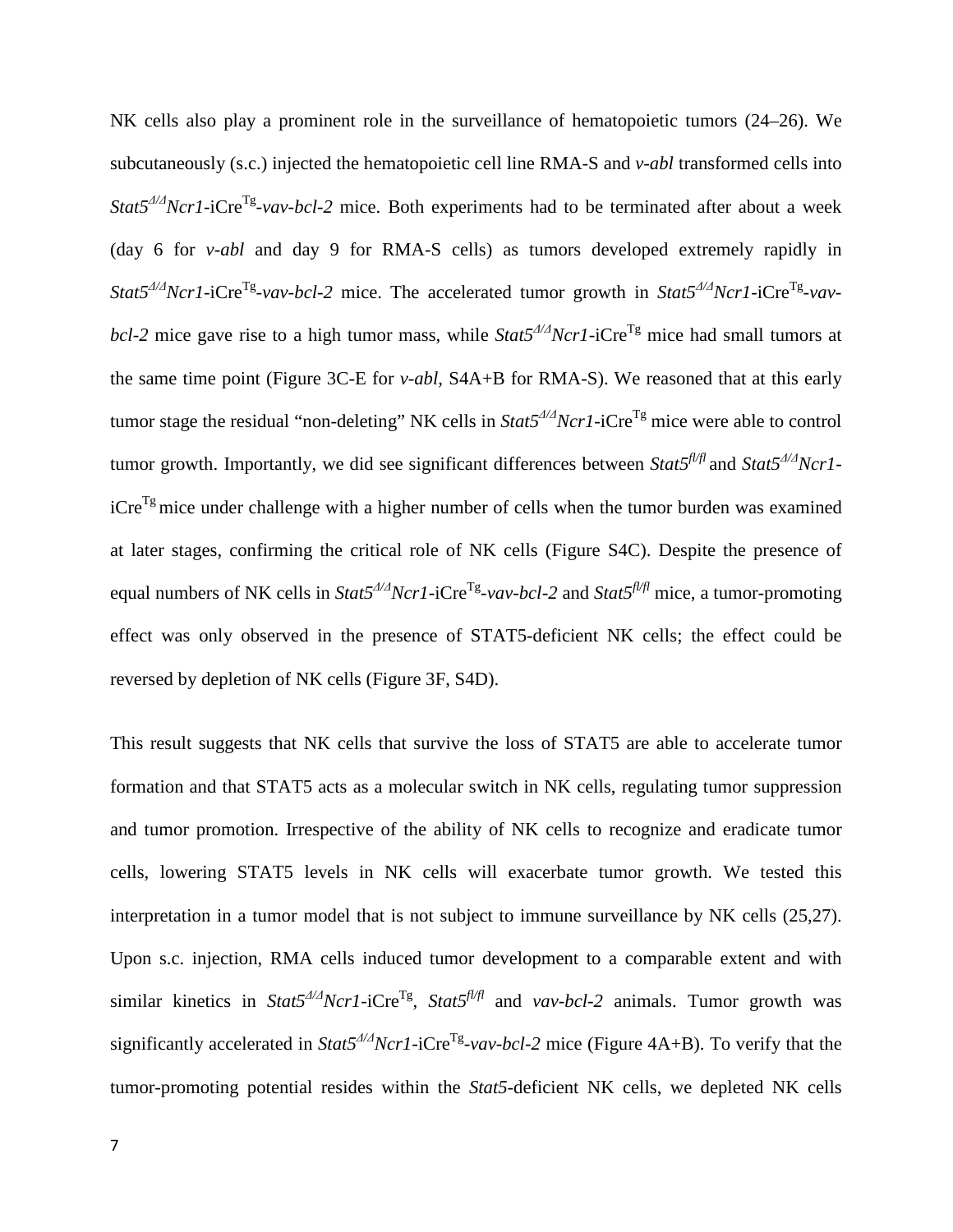using an anti-NK1.1 antibody in *Stat5<sup>* $\Delta/\Delta$ *</sup>Ncr1*-iCre<sup>Tg</sup>-*vav-bcl-2* mice and controls. NK-cell depletion abrogated the tumor-promoting potential and *Stat5<sup>Δ</sup>/<sup>Δ</sup> Ncr1-*iCreTg-*vav-bcl-2* animals had a tumor burden comparable to that of  $Stat5<sup>f\mid f\mid f</sup>$  mice (Figure 4C). This clearly demonstrates that the NK cells themselves are responsible for the enhanced tumor progression.

#### **NK cells secrete VEGF-A and promote endothelial cell growth**

The development of subcutaneous tumors relies on the formation of new blood vessels (28). CD31 is a marker for angiogenesis and we found significantly more  $CD31<sup>+</sup>$  cells in tumors derived from *Stat5<sup>Δ</sup>/<sup>Δ</sup> Ncr1-*iCreTg-*vav-bcl-2* mice (Figure S4E). VEGF-A plays a key part in tumor angiogenesis. We detected VEGF-A expression in NK cells under basal conditions. Experiments with IL-2-expanded NK cells showed that  $Stat5^{A/A}Ncr1$ -iCre<sup>Tg</sup>-*vav-bcl-2* NK cells have significantly enhanced levels of *Vegf-A* mRNA compared to *Stat5fl/fl and vav-bcl-2* cells (Figure 4D). Comparable results were obtained in *Stat5<sup>Δ</sup>/<sup>Δ</sup> Mx1-*Cre-*vav-bcl-2* NK cells: levels of *Vegf-A* mRNA were significantly increased upon *Stat5* deletion (Figure S5A). To test the physiological significance of VEGF-A produced by NK cells we embedded endothelial cells in a 3D collagen matrix and enriched it with the supernatant of *in vitro*-expanded NK cells. After 24 hours we observed basal sprouting with the supernatant of *Stat5fl/fl* and *vav-bcl-2* NK cells in parallel with basal VEGF-A production, whereas the supernatant of *Stat5<sup>* $\Delta/\Delta$ *</sup>Ncr1*-iCre<sup>Tg</sup>-*vav-bcl*-*2* NK cells drastically increased the average sprout number as well as the cumulative sprouting length (Figure 4E-F). A neutralizing VEGF-A antibody prevented the increased sprouting (Figure S5B). The pro-angiogenic effect was confirmed in assays with aortic rings embedded in 3D collagen matrices. Supernatants of *Stat5fl/fl* and *vav-bcl-2* NK cells induced a certain level of sprouting but addition of supernatant from *Stat5<sup>* $\Delta/\Delta$ *</sup>Ncr1*-iCre<sup>Tg</sup>-*vav-bcl-2*-derived NK cells caused significantly enhanced sprouting (Figure S5C). The supernatants of NK cell cultures thus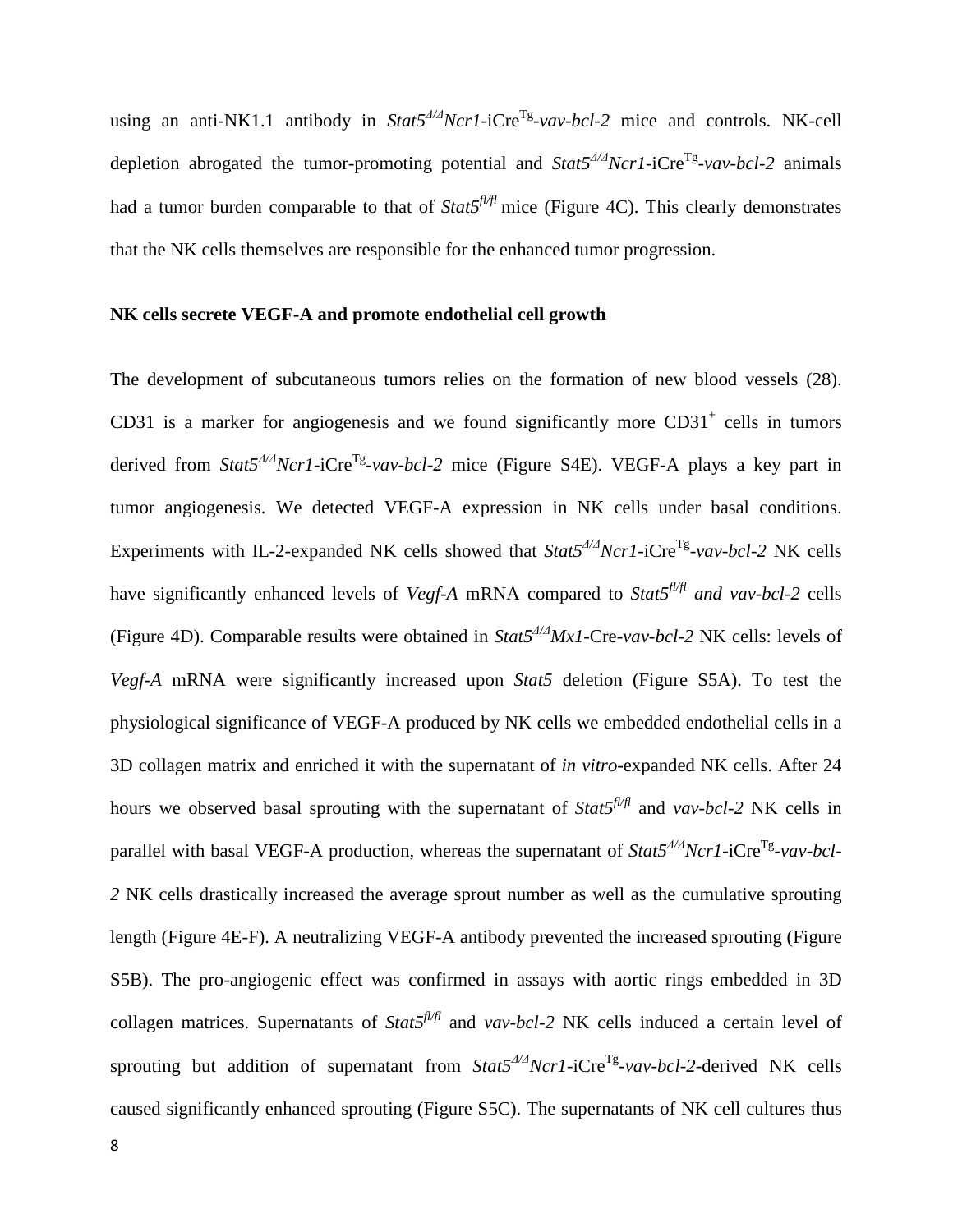contain pro-angiogenic factors, which are produced in higher concentrations in the absence of STAT5.

#### **NK cell-derived VEGF-A exerts tumor promoting functions** *in vivo*

We have shown that NK cells produce angiogenic factors that trigger endothelial cell sprouting *in vitro* and that the tumor-promoting effect observed in *Stat5<sup>* $A/A$ *</sup>Ncrl*-iCre<sup>Tg</sup>-*vav-bcl-2* mice correlates with increased tumor angiogenesis. To test the *in vivo* significance of our findings we crossed *Vegf-Afl/fl* mice to *Ncr1-*iCreTg mice to produce *Vegf-A<sup>Δ</sup>/<sup>Δ</sup> Ncr1-*iCreTg mice, in which the deletion of *Vegf-A* is restricted to NKp46<sup>+</sup> NK cells. The numbers of NK cells in the periphery (spleen, blood, lymph nodes) were unaffected despite the deletion of *Vegf-A* in splenic *ex vivo*derived  $NKp46^+$  NK cells (Figure S6A+B). We found no consistent or significant changes in NKcell proliferation or maturation (Figure S6C+D). To investigate the role of NK cell-derived VEGF-A in tumor development, we injected  $v$ - $abt^+$  tumor cells s.c. into the flanks of the mice. *Vegf-A<sup>* $\Delta$ */Δ</sup>Ncr1*-iCre<sup>Tg</sup> mice showed a significantly reduced tumor burden (Figure 5A-C). The reduction in tumor angiogenesis was confirmed immune-histochemically: tumors of *Vegf-A*<sup> $\Delta$ / $\Delta$ *Ncr1*-iCre<sup>Tg</sup> mice had significantly fewer CD31<sup>+</sup> cells (Figure 5D). VEGF-A deficient NK</sup> cells were not able to efficiently induce sprouting of endothelial spheroids (Figure S6E). The reduced tumor burden was abolished by depletion of NK cells (Figure S6F+G).

To confirm the pro-tumorigenic potential of NK cell-derived VEGF-A, we injected RMA-S cells s.c. into the flanks of mice (Figure S6H). In addition we used a retrovirally induced leukemia model that triggers a slowly and oligoclonally evolving disease that closely reflects the situation in human patients. We injected *Vegf-A<sup>fl/fl</sup>* and *Vegf-A<sup>* $\Delta/\Delta$ *</sup>Ncrl*-iCre<sup>Tg</sup> newborn mice with a replication-incompetent ecotropic retrovirus encoding *v-abl. Vegf-A<sup>* $\Delta$ */</sup>AlcrI*-iCre<sup>Tg</sup> mice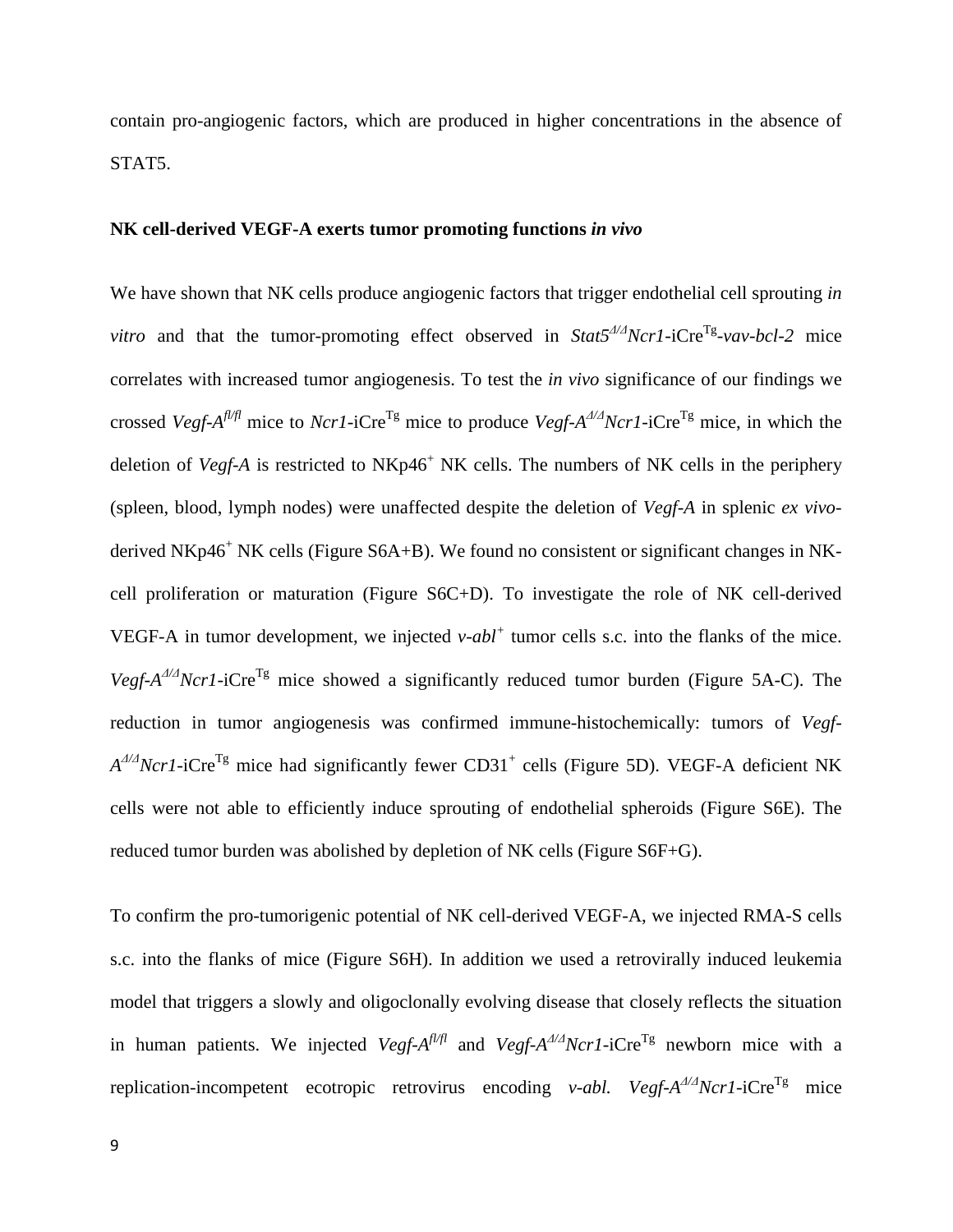displayed a significantly increased disease latency and survived longer than *Vegf-A<sup>fl/fl</sup>* controls (Figure 5E). Consistent with the results in Figure 3A and B, *Vegf-Afl/fl* and *Vegf-A<sup>Δ</sup>/<sup>Δ</sup> Ncr1-*iCreTg mice showed no differences in tumor burden in the B16F10 melanoma model (Figure S6I). This probably stems from the fact that B16F10 melanoma forms multiple small nodules in the lung that require less angiogenesis. In addition the lung is well oxygenized, reducing the need for angiogenesis in evolving small tumors.

Myeloid cells are a source of VEGF-A in the tumor microenvironment (29,30). We found that both myeloid cells and NK cells infiltrate *v-abl*<sup>+</sup> tumors in comparable numbers between all genotypes (Figure 5F, S7A-C). Although both NK cells and myeloid cells are present around blood vessels, the results of experiments with VEGF-A-deficient NK cells show the *in vivo* significance of NK cell-derived VEGF-A for hematopoietic tumors.

#### **STAT5 regulates VEGF-A production in mice and human**

We have shown that loss or absence of STAT5 is associated with increased levels of VEGF-A. To investigate how STAT5 interferes with the production of VEGF-A we stimulated *ex vivo*derived NK cells with IL-2 or IL-2+IL-15. Both cytokines strongly activate STAT5, accompanied by a decrease in *Vegf-A* mRNA (Figure 6A). STAT5 ChIP analysis of primary NK cells after stimulation showed an increase in STAT5 binding to the *Vegf-A* promoter (Figure 6B). To investigate which cytokines affect STAT5 activation in NK cells, we stimulated IL-2 expanded WT NK cells with IL-6, IL-12, IL-15, IL-18, IL-21, IL-23 or IFN-β. While IL-6 and IL-23 do not alter STAT5 activation, IL-10, IL-12, IL-18, IL-21 and IFN-β lead to a clear downregulation of STAT5-Y694 phosphorylation (Figure 6C). In line with the decreased STAT5 activation, there is a clear increase in *Vegf-A* mRNA levels in NK cells after stimulation with IL-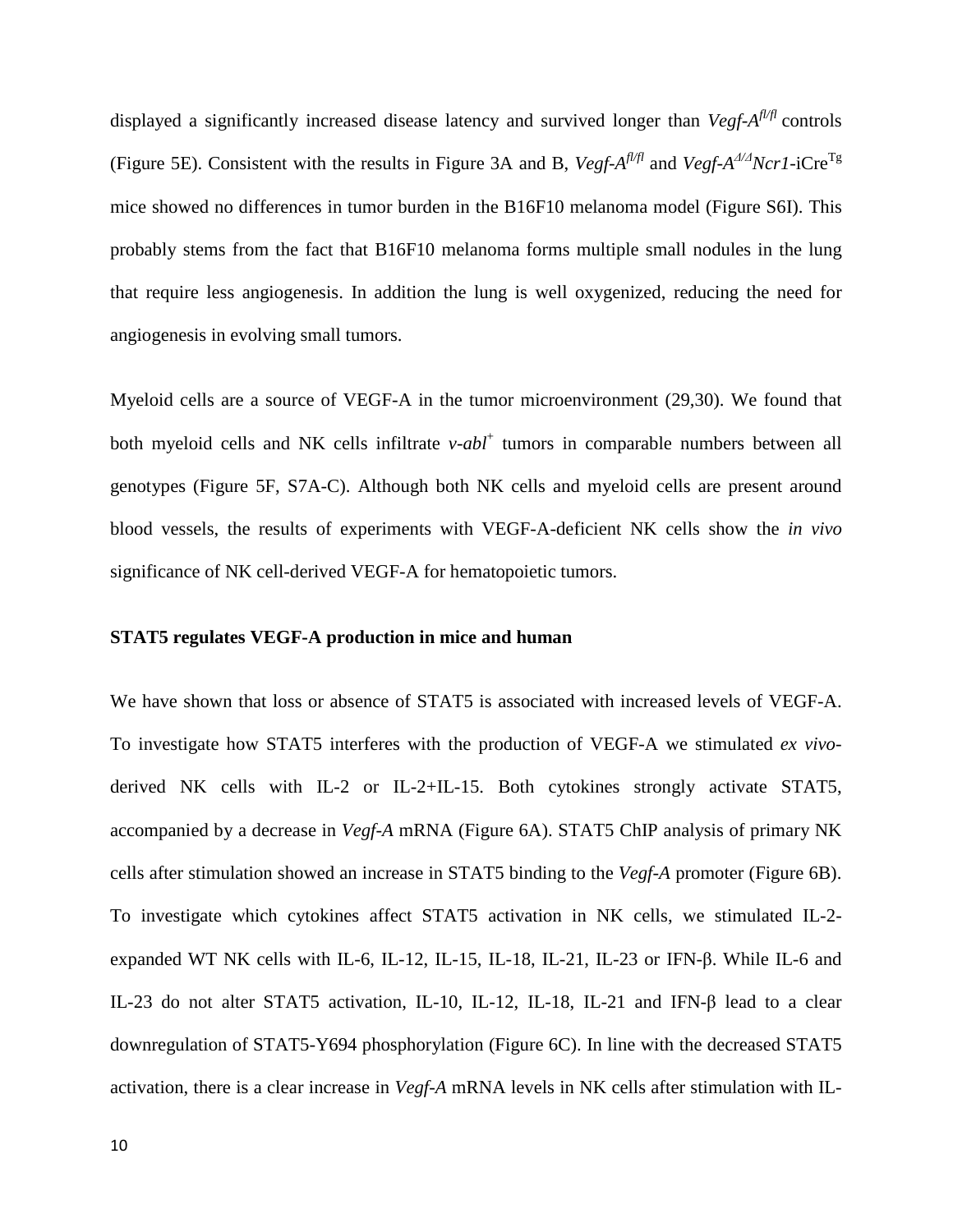10, IL-12, IL-18, IL-21 or IFN-β (Figure S8A). STAT5 occurs in two isoforms, STAT5A and STAT5B, which are encoded by adjacent genes and share at least 90% homology. They are generally considered to have highly redundant functions (31) but using NK cells purified from *Stat5a* and *Stat5b* knockout mice we found that the amount of *Vegf-A* mRNA was increased only in the absence of STAT5B (Figure 6D).

Human peripheral blood NK cells are also able to produce *VEGF-A*, with immature CD16-  $CD56<sup>bright</sup> NK cells secreting higher levels than mature  $CD16<sup>+</sup>CD56<sup>+</sup> NK$  cells (4). We FACS$ sorted both NK-cell populations from healthy human donors (n=8) and analysed the levels of *STAT5* and *VEGF-A*. We found that CD16<sup>-</sup>CD56<sup>bright</sup> NK cells contain high levels of *VEGF-A*, accompanied by low levels of *STAT5A, B* and the downstream target *BCL-2* when compared to  $CD16<sup>+</sup>CD56<sup>+</sup>$  NK cells (Figure 6E, Figure S8B). Within the CD16 CD56<sup>bright</sup> NK cell population we detected an inverse correlarion between *VEGF-A* and *STAT5B,* the relevant *STAT5* isoform regulating *VEGF-A* (Pearson Correlation: R=0.689, p=0.003 comparing *STAT5A* and *VEGF-A*  and R=-0.547, p=0.028 comparing *STAT5B* and *VEGF-A*, Figure S8C). The data were confirmed by a scatter plot and a microarray expression analysis comparing resting and IL-2-activated human NK cells (Figure 6F, Figure S8D). Upon stimulation with IL-2, human NK cells upregulate STAT5 target genes such as *EOMES*, *CCND2* and *CISH*, whereas the expression of *VEGF-A* is reduced (Figure 6F, Figure S8D).

A number of inhibitors of STAT5 and its upstream kinases is currently the subject of pre-clinical investigations and clinical trials. Treatment of murine IL-2-expanded NK cells with a pre-clinical STAT5 inhibitor caused a significant upregulation of *Vegf-A* expression and a clear downregulation of the STAT5 target genes *Bcl-2*, *Mcl-1* and *Cish* (Figure S8E). Treatment of mouse NK cells with Ruxolitinib, an inhibitor of the upstream kinases JAK1/2/3, significantly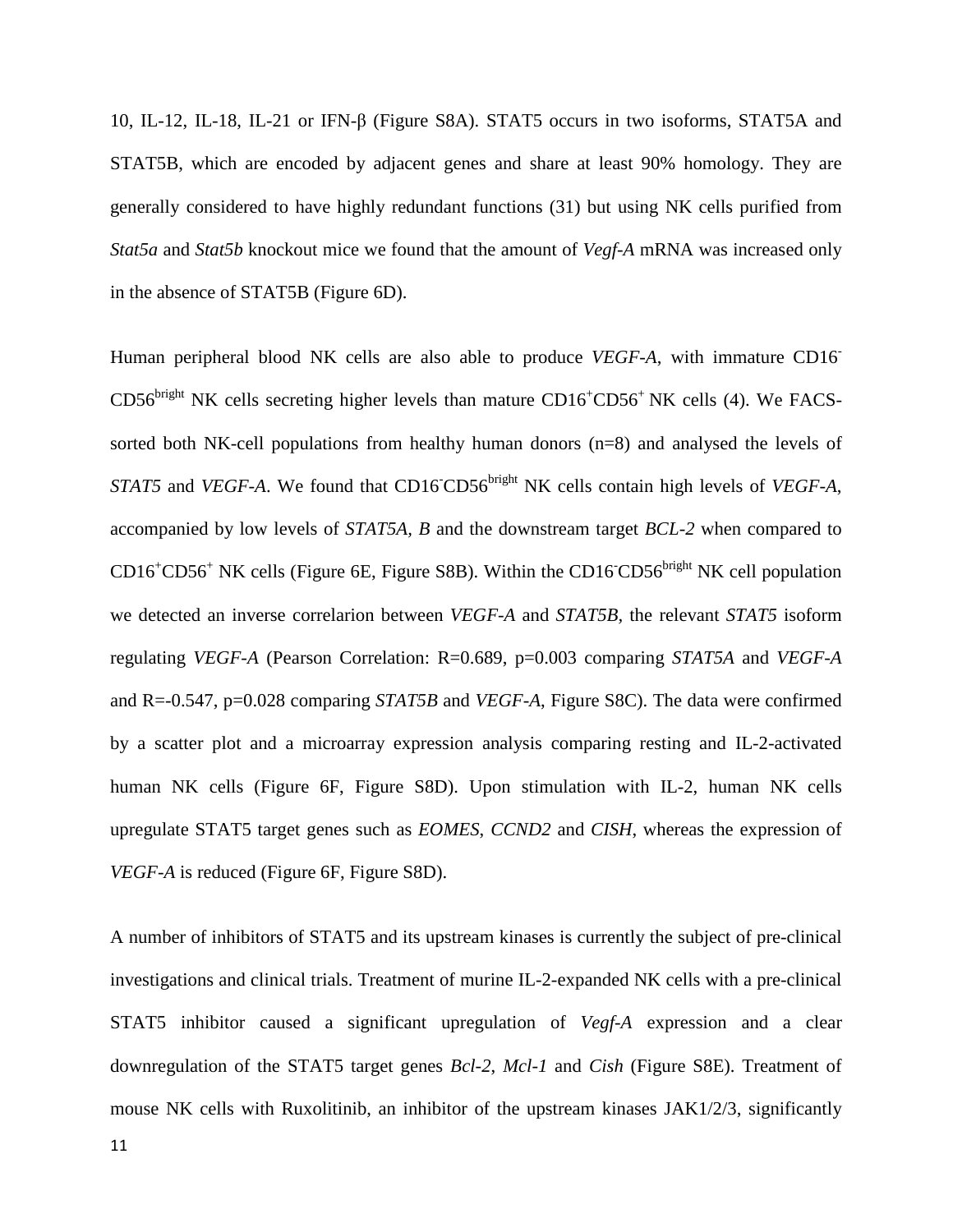increased the levels of *Vegf-A* mRNA (Figure 7A). Treatment of FACS-sorted CD3 CD56<sup>+</sup> PBMCs with 0.5  $\mu$ M Ruxolitinib was sufficient to prevent activation of STAT5, as indicated by STAT5-Y694 phosphorylation (Figure 7B). After a three-hour treatment with the inhibitor, human peripheral blood NK cells expressed significantly higher levels of *VEGF-A* (Figure 7C), suggesting that Ruxolitinib not only inhibits STAT5 signaling but also stimulates the secretion of pro-angiogenic factors. This finding is of direct relevance to patients. The effect is observed *in vivo*: Ruxolitinib treatment of *Vegf-A<sup>fl/fl</sup>* mice subcutaneously injected with *v-abl<sup>+</sup>* tumor cells gave rise to an increased tumor burden that was not observed in *Vegf-A*<sup> $\Delta$ /</sup>*Acr1*-iCre<sup>Tg</sup> mice (Figure 7D+E). This experiment confirms that Ruxolitinib accelerates tumor progression by enhancing NK-cell-derived VEGF-A expression.

# **Discussion**

We report that STAT5-deficient NK cells are rescued by overexpression of the anti-apoptotic gene *Bcl-2*. This finding enabled us to investigate the functions of STAT5 in NK cells. STAT5 is a key regulator of NK-cell maturation, proliferation and cytotoxicity. Not only does STAT5 regulate the transcription of genes that have been identified as targets in other cell types (*Myc*, *Ccnd2* or *Prf1*) (32), but also it is involved in the regulation of the transcription factors *Eomes* and *Id2*. *Vav-bcl-2* mice show reduced basal levels of STAT5 in non-activated NK cells, together with an impairment of NK-cell maturation and reduced levels of effector molecules, while NK cell proliferation and cytotoxicity are largely unimpaired. Stimulation with cytokines causes maturation, consistent with the idea that the delay in maturation is related to a decreased level of cytokine receptors in non-activated *bcl-2*-transgenic NK cells (data not shown). *Vav-bcl-2* mice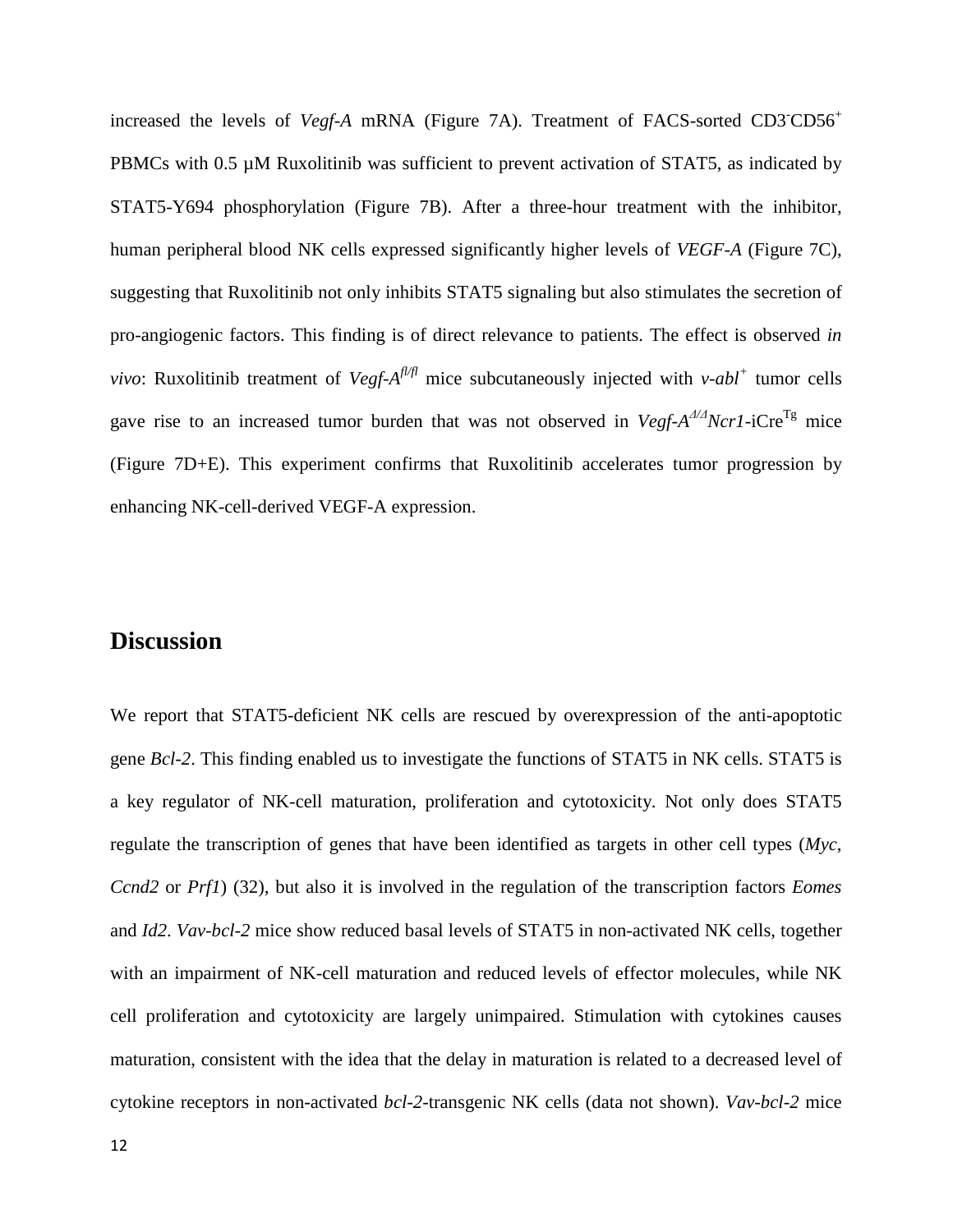are comparable to wild-type mice in many key functions, such as NK-cell tumor surveillance. In contrast, *Stat5<sup>* $\Delta$ */A</sup>Ncr1*-iCre<sup>Tg</sup>-*vav-bcl*-2 mice that lack STAT5 in NK cells show severely hampered NK-cell function.

The most striking finding is that NK cells promote tumor formation in the absence of STAT5. We show that wild-type cytotoxic NK cells secrete significant levels of *Vegf-A* and that transcription of *Vegf-A* is suppressed by STAT5, especially by STAT5B. Loss of STAT5 causes increased production of *Vegf-A* in two mouse models. The increased levels of *Vegf-A* promote tumor formation. Experiments with conditional knockout mice have confirmed the significance of the pro-tumorigenic role of NK cell-derived *Vegf-A*: loss of NK cell-derived *Vegf-A* decreases tumor burden while increasing disease latency.

Immune cells such as tumor-associated macrophages promote tumor angiogenesis and lymphangiogenesis (29,30). However, tumor-infiltrating  $N\text{Kp46}^+$  NK cells are also found in the surroundings of blood vessels and VEGF-A produced by NK cells enhances the formation of lymphoid tumors. Infiltrating immature NK cells that secrete VEGF-A have been detected in patients with non-small cell lung cancer, breast and colon tumors (33,34). The presence of VEGF-A-producing NK cells is associated with a poor prognosis, showing that NK-cell-derived VEGF-A plays a part in human disease. Which cells are primarily responsible for producing VEGF-A in a particular context presumably depends on the type and stage of the tumor. It is currently unclear whether tumor-associated NK cells and macrophages interact to promote tumor growth and angiogenesis. It will be of great interest to test whether NK cells contribute to the polarization of macrophages.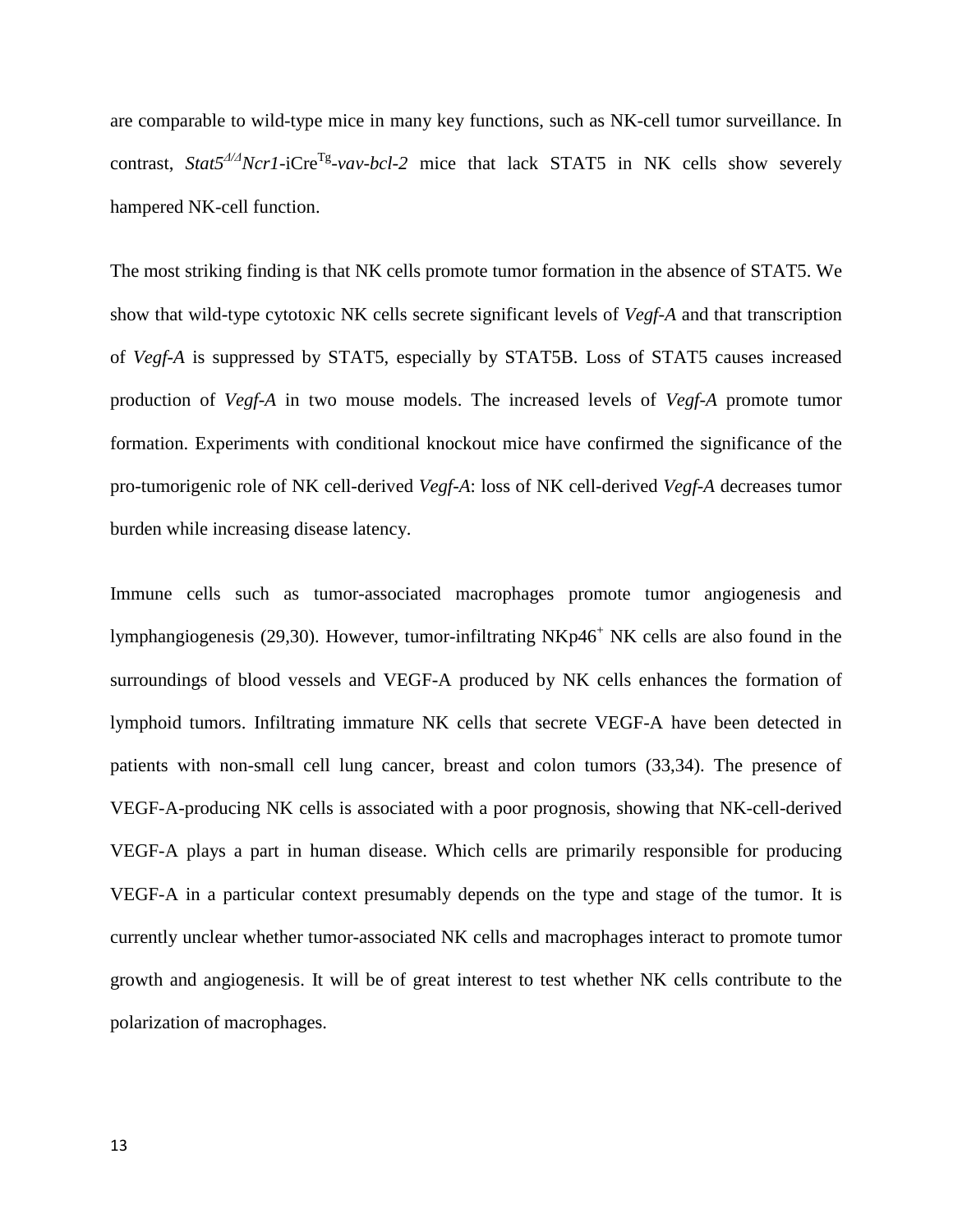Depending on the context, NK cells may have either cytotoxic or angiogenic functions. We propose that STAT5 regulates the switch between the two effects. There is ample evidence that tumor-infiltrating NK cells have low cytotoxic potential. It has been speculated that treatment with IL-2 and IL-15 re-activates non-cytotoxic NK cells (35). Our data support the idea: these cytokines signal via STAT5 and may help to revert tumor-infiltrating but exhausted NK cells into killers that produce perforin and IFN-γ. Decidual NK cells have previously been shown to possess two types of activity: they normally produce significant amounts of VEGF-A but stimulation with IL-15 switches them to cytotoxic cells (36). We find that cytokines present in the tumor microenvironment, such as IL-10, IL-12, IL-18, IL-21 and IFN-β, decrease the activity of STAT5 (reflected by reduced phosphorylation of STAT5-Y694) while enhancing expression of VEGF-A. These results are consistent with the notion that cytokine-induced STAT5 regulation acts to convert NK cells from cytotoxic killers to tumor promoters.

The development of STAT5 inhibitors is currently at the preclinical stage. To the best of our knowledge, no specific STAT5 inhibitor has entered clinical trials. Nevertheless, several inhibitors of the upstream JAK kinases have been approved by the FDA, e.g. for the treatment of rheumatoid arthritis, and are currently being tested in a wide variety of clinical studies. In patients with advanced myelofibrosis, the JAK1/2/3 inhibitor Ruxolitinib is of clinical benefit. It reduces the tumor burden associated with a reduction in the levels of cytokines including VEGF-A, which is most likely produced by the tumor cells themselves (37). Previous work has shown that longterm Ruxolitinib treatment impairs the maturation and cytolytic functions of NK cells. MPN patients treated with the inhibitor suffer from recurrent infections (38). We now extend these findings by showing that Ruxolitinib significantly increases the amount of VEGF-A in NK cells. Ruxolitinib treatment of mice injected with *v-abl*<sup>+</sup> lymphoma cells caused a significantly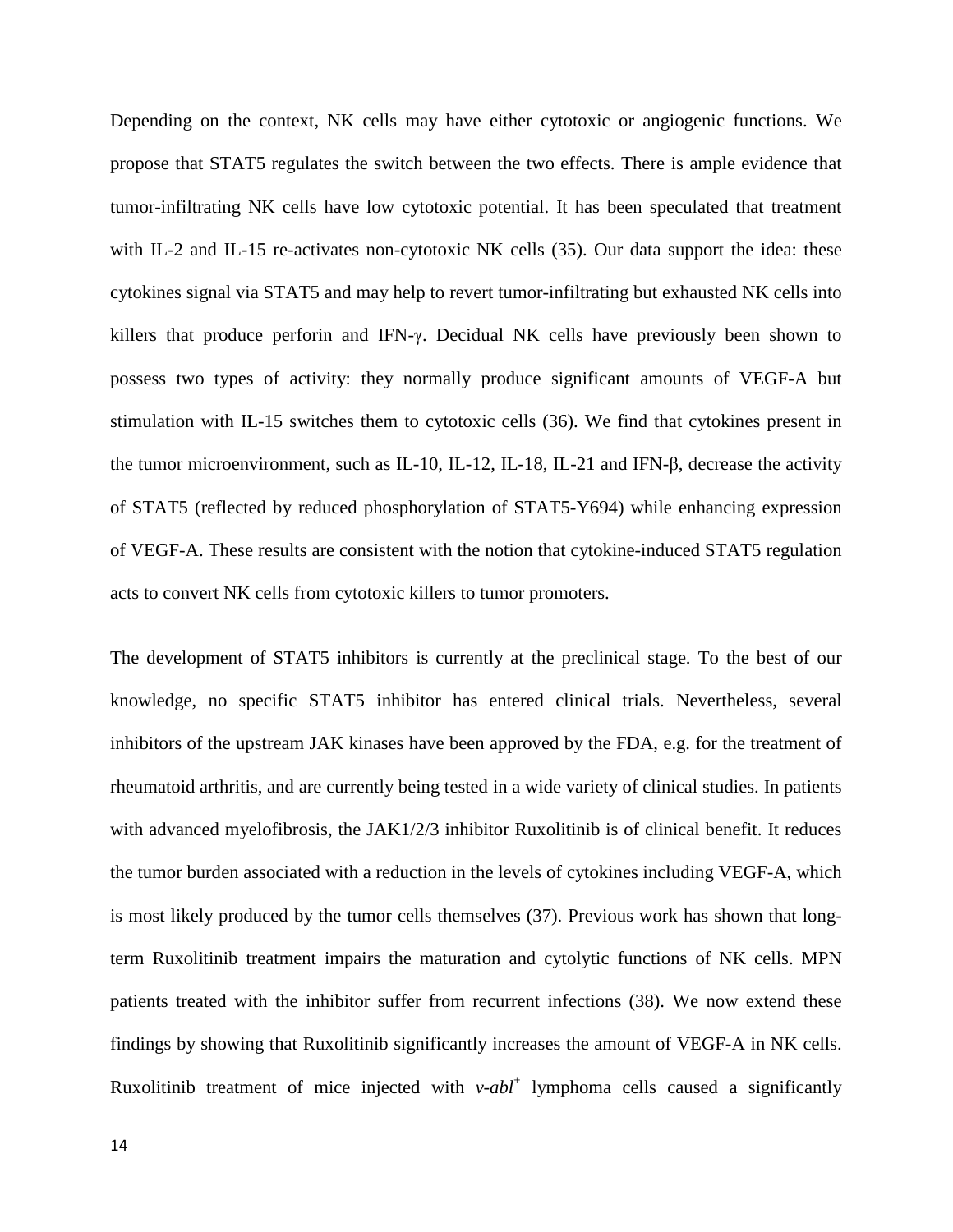enhanced tumor burden that depends on NK cell-derived VEGF-A. This NK-cell mediated effect is presumably important in cases of minimal residual disease (MRD) controlled by NK cells or in other situations where limited tumor burden is controlled by the immune system, as described in the EEE model (39). Under these circumstances NK cells keep the tumor in check and there is a delicate balance between tumor and immune cells. The balance can be disrupted by the presence of factors that suppress STAT5, such as cytokines or JAK-STAT inhibitors.

We conclude that treatment with inhibitors of STAT5 or its upstream kinase not only hampers the cytotoxic function of NK cells but might also induce *Vegf-A* expression, thereby worsening the prognosis. NK cells have also been shown to inhibit angiogenesis by secreting IFN-γ (40). The reduced release of IFN-γ in STAT5-deficient NK cells may contribute to angiogenesis, although the molecular details remain to be elucidated. It is becoming clear that NK cells are not mere killing machines but complex players with tightly controlled effector responses. These need to be thoroughly investigated before we can predict with confidence the outcome of STAT5-directed therapy. In the meantime, it is important to monitor very closely the tumor development in patients undergoing clinical trials of JAK/STAT inhibitors, with complementary anti-VEGF therapy indicated if tumor growth is accelerated.

## **Methods**

#### **Mice**

Mice were bred on C57BL/6 background and maintained at the University of Veterinary Medicine Vienna under pathogen-free conditions. Following mice were studied: *Vegf-Afl/fl*, *Vegf-A*<sup>Δ/Δ</sup>*Ncr1*-iCre<sup>Tg</sup>, *Stat5<sup>fl/fl</sup>Mx1*-Cre (inducible Cre expression after type 1 interferon response, e.g. after Poly(I:C) injection), *Stat5fl/flMx1-*Cre*-vav-bcl-2*, *Stat5<sup>Δ</sup>/+Ncr1*-iCreTg, *Stat5<sup>Δ</sup>/<sup>Δ</sup> Ncr1-*iCreTg,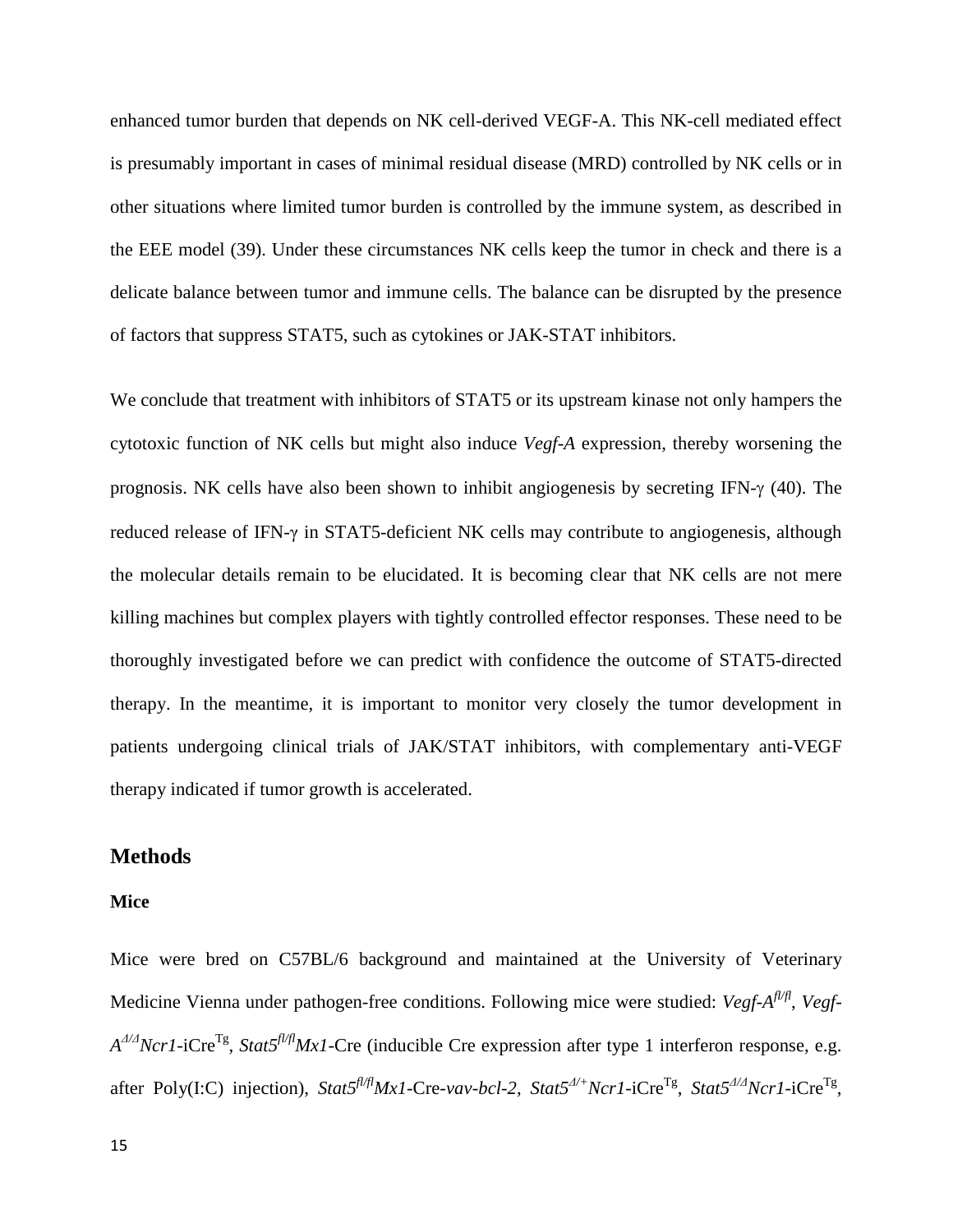$Stat5^{A/A}Ncr1$ -iCre<sup>Tg-</sup>vav-bcl-2,  $Stat5^{fU+}$ ,  $Stat5^{fU+fU}$  and *vav-bcl-2* littermates (8,41–43). B10;B6-*Rag2<sup>tm1Fwa</sup> II2rg<sup>tm1Wjl</sup>*mice (Taconic) were used for adoptive transfer experiments.

All experiments were carried out with age-matched 6-12 week old mice and were approved by the institutional animal care committee and review board conform to Austrian law (license 66.009/0019-II/10b/2010 14.1.10,68.205/0218-II/3b/2012 and BMWFW-68.205/0103- WF/V/3b/2015). *Stat5a<sup>-/-</sup>* and *Stat5b<sup>-/-</sup>* (44,45) were backcrossed with C57BL/6 once and then littermates were crossed for this study.

## **Cell culture**

Splenic NK cells were isolated using the MACS positive selection kit (DX5, Miltenyi) and cultured with 5000U/ml rhIL-2 (Proleukin®, Roche). NK cell stimulations were performed in the presence of 5.000U/ml rhIL-2  $\pm$  5ng/ml rmIL-12 (R&D), 50ng/ml rmIL-15 (PeproTech), 100U/ml rmIFN-β (Sigma), 5ng/ml rmIL-10 (R&D), 100ng/ml rmIL-21 (Immunotools), 50ng/ml rmIL-23 (R&D), 100ng/ml rmIL-18 (R&D), 50ng/ml rmIL-6 (R&D), 50ng/ml rmIL6Rα (R&D) or 10ng/ml Phorbol-12-myristat-13-acetat (PMA, Sigma) / 250ng/ml ionomycin (Sigma). For *in vitro* activation of Cre recombinase in NK cells expressing Mx-1Cre, IL-2 expanded NK cells were treated with 1000U/ml rmIFN-β (pbl Assay Science).

For inhibitor studies, splenic mouse or human peripheral blood NK cells were treated for 3 hours with  $0.5/1\mu$ M Ruxolitinib (Chemietek) or 4 hours with a small-molecule STAT5-Inhibitor (46) and DMSO was used as vehicle control.

RMA and RMA-S cell lines were kindly provided by A.Cerewenka and authenticated by flow cytometry. *V-abl<sup>+</sup>* cell lines were generated in the laboratory of Prof.Veronika Sexl. All lines were tested for the presence of mycoplasm by PCR and surface marker expression by flow cytometry every 6 months (last authentication: November 2015).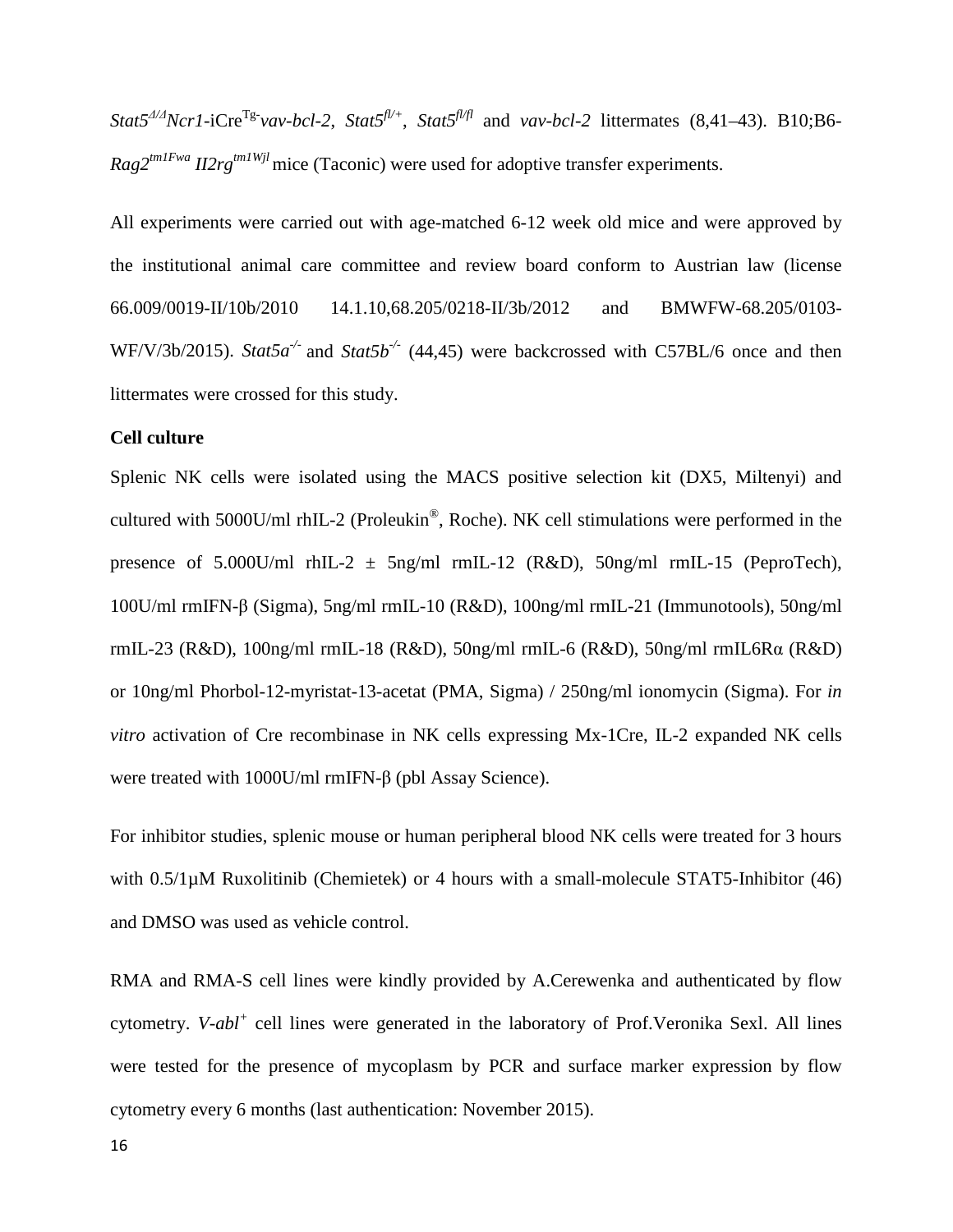### **Spheroid sprouting assays**

Murine endothelial cells were suspended in 80% endothelial cell growth medium (RPMI containing 10% FCS mixed 1:1 with Endothelial Cell Growth Medium MV (PromoCell) and 20% methylcellulose (Sigma) and seeded as drops (800 cells/100μl) in nonadherent dishes. The dishes were incubated upside down as hanging drops for 24 hours. Under these conditions, all suspended cells contribute to the formation of a single spheroid per drop of defined size and cell number. Spheroids were harvested and seeded in a collagen matrix and supernatant of IL-2 expanded NK cells or 30ng/ml mVegf-A (PeproTech) was added. 2µg/ml LEAF<sup>TM</sup> purified antimouse VEGF-A Antibody [\(2G11-2A05,](http://www.biolegend.com/index.php?page=pro_sub_cat&action=search_clone&criteria=2G11-2A05) Biolegend) was added for the neutralization experiments. After 24-hours incubation, spheroids were scanned and photographed with an Olympus IX71 microscope using cellSens Dimension Software (Olympus). The sprout number and the cumulative length of the sprouts from each spheroid were calculated with ImageJ software.

#### **Poly(I:C) treatment**

Mice were treated three times by i.p. injection of 200µg Poly(I:C) (Invivogen) during 14 days. 7 days after the last injection mice were analysed. Activation of the Cre recombinase and deletion of *Stat5* results in a global *Stat5* deletion in *Stat5fl/flMx1-*Cre and *Stat5fl/flMx1-*Cre*-vav-bcl-2*  including the entire hematopoietic compartment and is denoted as  $Stat5^{A/A}Mx1$ -Cre and  $Stat5^{A/A}Mx1$ -Cre-*vav-bcl*-2.

#### **NK cell cytotoxicity**

*In vitro* cytotoxicity assays were performed as previously published (25,47).

#### 17 **NK cell depletion**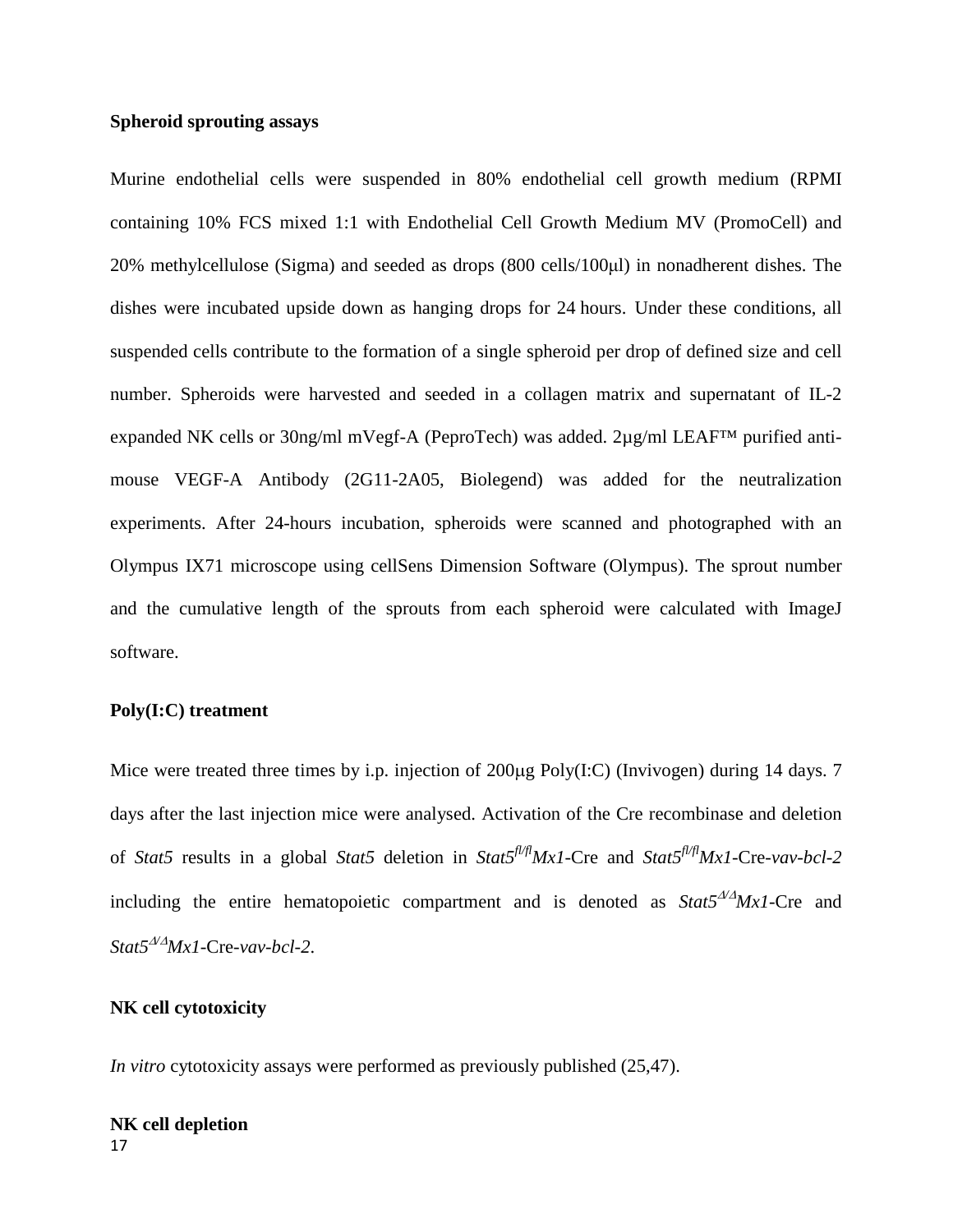Mice were treated three times by i.p. injection of  $100\mu$ g PK136 (anti-NK1.1.) antibody before s.c. injection of tumor cells and three times during the tumor progression. Successful deletion of CD3`NK1.1<sup>+</sup>NKp46<sup>+</sup> NK cells was checked in blood of treated animals by flow cytometry.

### *In vivo* **tumor challenge**

In the B16F10 melanoma model, mice were injected i.v. with  $5x10^4$  B16F10 cells. After 23 days lungs were analysed. For survival assays, mice were sacrificed at first signs of dyspnea and health detractions.

In the *v*-abl, RMA and RMA-S tumor model,  $5x10^5$ -5x10<sup>6</sup> tumor cells were injected s.c. into the flanks of the mice and the health status was controlled daily. After 6-12 days mice were sacrificed and tumor weight was determined. Tumor diameters were measured with a caliper and the tumor volume in mm<sup>3</sup> was calculated by the formula: Volume = (width)<sup>2</sup> x length/2.

In the A-MuLV model newborn mice were injected with 100 μL of replication- incompetent ecotropic retrovirus encoding for *v-abl* by s.c. injection as described previously (48). Mice were checked daily for disease onset.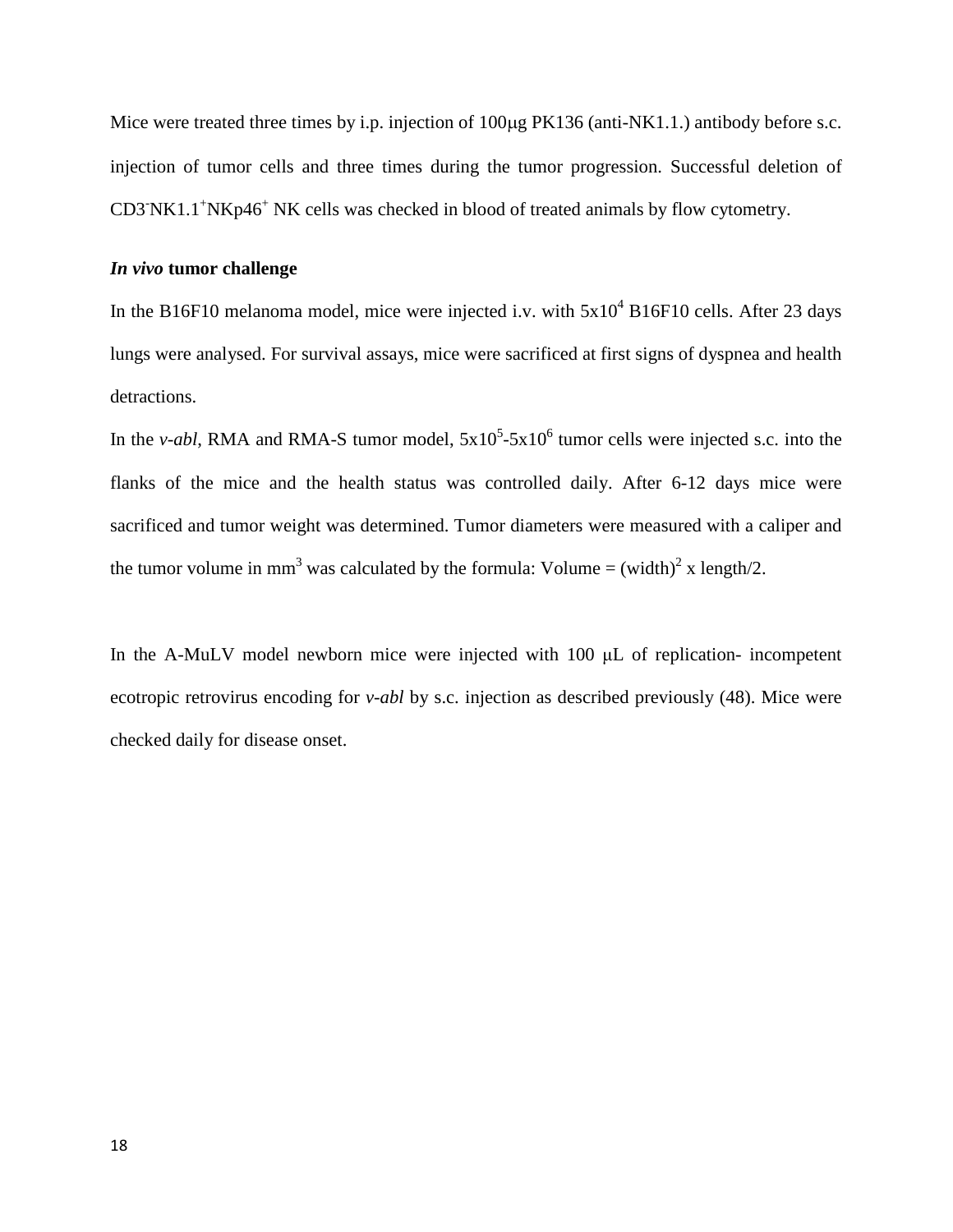## **Drug treatment of mice**

Ruxolitinib (Chemietek) was dissolved to make a stock solution in DMSO and further diluted for oral gavage in PBS containing 0.5% methylcellulose (w/v) and 0.1% Tween 80. Mice were treated continuously once a day after tumor cell injection by oral gavage with 95mg/kg Ruxolitinib.

#### **Antibodies and flow cytometry**

The following antibodies (clones) were purchased from BD Biosciences: CD3ε(145-2C11), CD3(UCHT1), CD56(B159), CD16(3G8), CD11b(M1/70), CD27(LG.3A10), IFN-γ(XMG1.2) or purchased from eBioscience/Affymetrix: CD3ε(17A2, 145-2C11), CD49b(DX5), NK1.1(PK136), NKp46(29A1.4), Granzyme B(NGZB), T-bet(4B10), Eomes(Dan11mag) and Perforin (eBioOMAK-D). Granzyme A(3G8.5) was purchased from Santa-Cruz Biotechnology. Liver and lung were perfused and liver lymphocytes were obtained by a Percoll (GE Healthcare) gradient. Lung tissue was Collagenase/DNaseI (Sigma) digested prior to FACS staining. Bones were smashed with a mortar and filtered through a nylon mesh to obtain single cell suspension. Whole blood and splenocytes were depleted of erythrocytes and anti-CD16/CD32 (eBioscience) was added to all samples prior to staining. Intracellular stainings were performed with the Foxp3/Transcription factor staining buffer set (eBioscience) after application of a fixable viability dye (eBioscience). BrdU (Sigma) was injected i.p. 16 hours prior to analysis and incorporation was checked using an anti-BrdU antibody (BU20A, eBioscience) and DNase1 (Sigma) digestion according to eBioscience's protocol. Apoptosis stainings with IL-2 expanded NK cells were performed with Annexin V Apoptosis Detection Kit (eBioscience).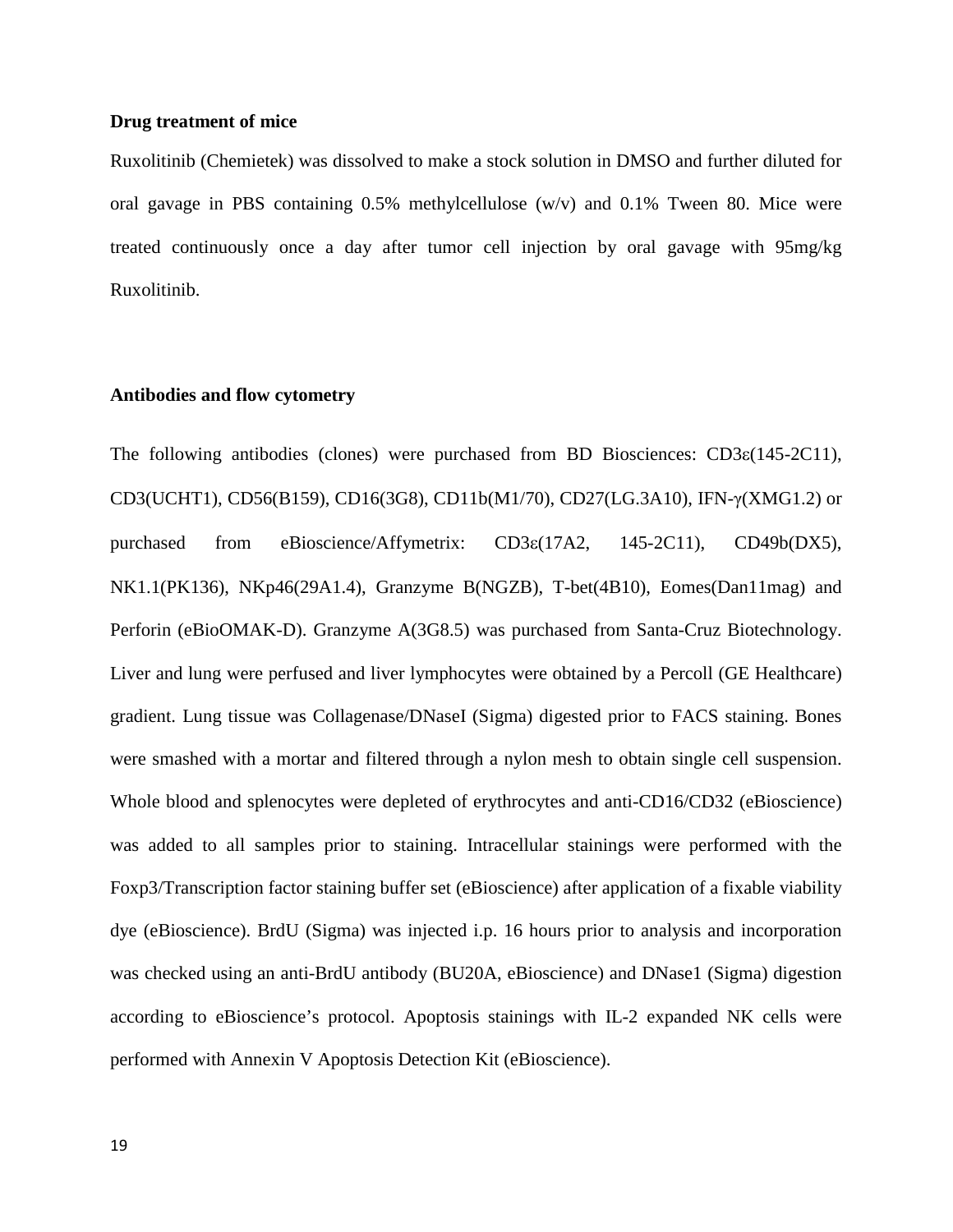All samples were recorded on a FACS Canto II flow cytometer or sorted on a FACS Aria III (BD Biosciences) and analysed with BD FACS Diva software version 6.1.2 and 7.0.

#### **Isolation of human peripheral blood NK cells**

Blood of healthy donors was diluted 1:2 with 1xPBS and lymphocytes were isolated using LymphoPrep<sup>TM</sup> (Axis Shield). CD3<sup>-</sup>CD56<sup>+</sup>,CD3<sup>-</sup>CD16<sup>-</sup>CD56<sup>bright</sup> and CD3<sup>-</sup>CD16<sup>+</sup>CD56<sup>+</sup> cells were sorted on a FACS AriaIII (BD) and RNA was isolated by RNeasy Micro Kit (Qiagen).

**ChIP**

MACS-purified and IL-2 cultured NK cells  $(10^7)$  were either left untreated or stimulated with IL-15 for 30 minutes followed by cross-linking using 1% formaldehyde for 10 min at 37 °C. The reaction was stopped by the addition of 0.5M glycine for 5 min. Cell nuclei were prepared and lysed in 1ml of lysis buffer on 4°C o/n. Chromatin was sheared by sonication yielding chromatin fragments between 200-500bp and diluted 2.5-fold in ChIP dilution buffer. IPs were performed at 4°C o/n with an anti-STAT5 antibody (C-17, sc-835, Santa Cruz Biotechnology). Chromatin was pre-cleared using 25µl salmon sperm DNA/protein A-agarose beads and incubated with the antibody o/n. Immune complexes were collected with 25µl beads for three hours and washed with RIPA buffer, high salt buffer, LiCl buffer and TE buffer. Samples were eluted twice in elution buffer (2% SDS, 10mM DTT and 100mM NaHCO<sub>3</sub>). DNA cross-linking was reversed by heating at 65 °C o/n followed by proteinase K digestion. DNA was extracted with phenolchloroform, precipitated in isopropanol and resuspended in TE Buffer. The predicted binding site was obtained using Ensemble for the sequence of the *Vegf-A* promoter and blasting for the potential STAT binding motif  $TTC(N)<sub>2-4</sub>GAA$ . Obtained DNA fragments were analysed by qPCR using the following primer pairs: *Vegf-A*: Fw:5'-GCATGCATGTGTGTGTGTGT-3'and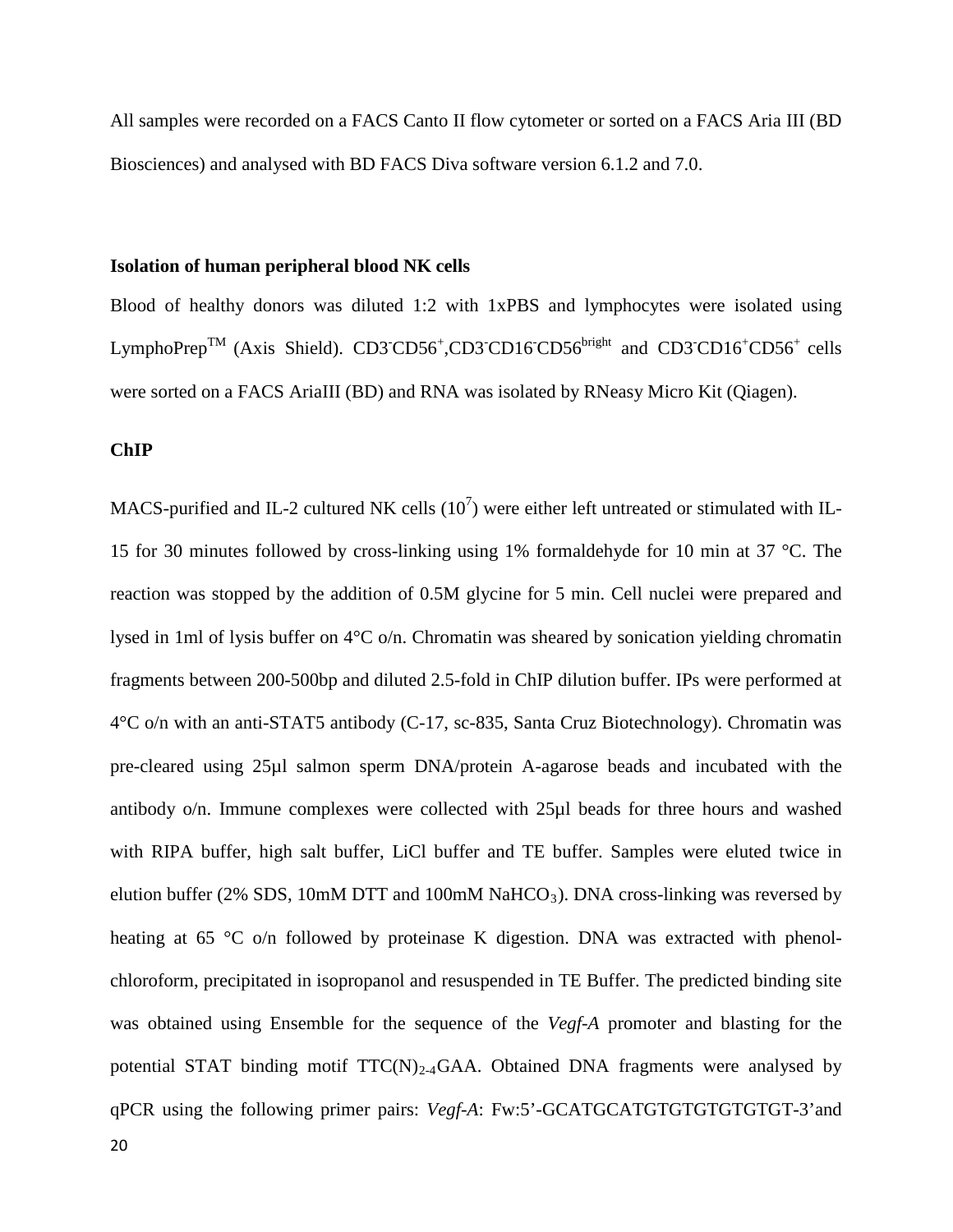Rev:5'- GGCAGGGACGTATGAGGATA-3', *Cish*: Fw:5'-CGCGCTGCTATTGGCCCTCCC - 3'and Rev:5'-GTCTGGGGCCCTGAGCAGTG-3', *CD19down*: Fw:5'- CCCTCTTCTCATTCGTTTTCCA-3'and Rev:5'-CCAGGAAAGAATTTGAGAAAAATCA - 3'. N-fold enrichment was calculated relative to a negative region downstream of the CD19 gene  $(CD19^{\text{down}})$ .

#### **Histology**

Tumors were either paraformaldehyde-fixed and paraffin-embedded or OCT frozen. Sections (3μm) were stained with Hematoxylin/Eosin according to standard histological procedures. CD31 (cell signaling #9654S) stainings were performed as previously reported (49). The stainings were scanned and photographed with an Olympus IX71 or a Nikon Eclipse E1000 microscope using cellSens Dimension (Olympus) or NIS-elements (Nikon) software. Stainigs of CD31 and NKp46 (29A1.4, Biologend) and CD31 and F4/80 (CI:A3-1, ABD Serotec ) were performed with frozen tumor sections as previously reported (50) and scanned with a LSM 5 Exciter (Zeiss) or a Nikon Eclipse E1000 microscope. Tumors were photographed and counted at random areas by three individual researches in a blinded manner.

#### **Microarray**

Data were extracted from ArrayExpress dataset E-GEOD-8059 and E-GEOD-50838 (Affymetrix Human Gene 1.1 ST Arrays). The heatmap was generated using *ClustVis* software (1). FDR, false discovery rate.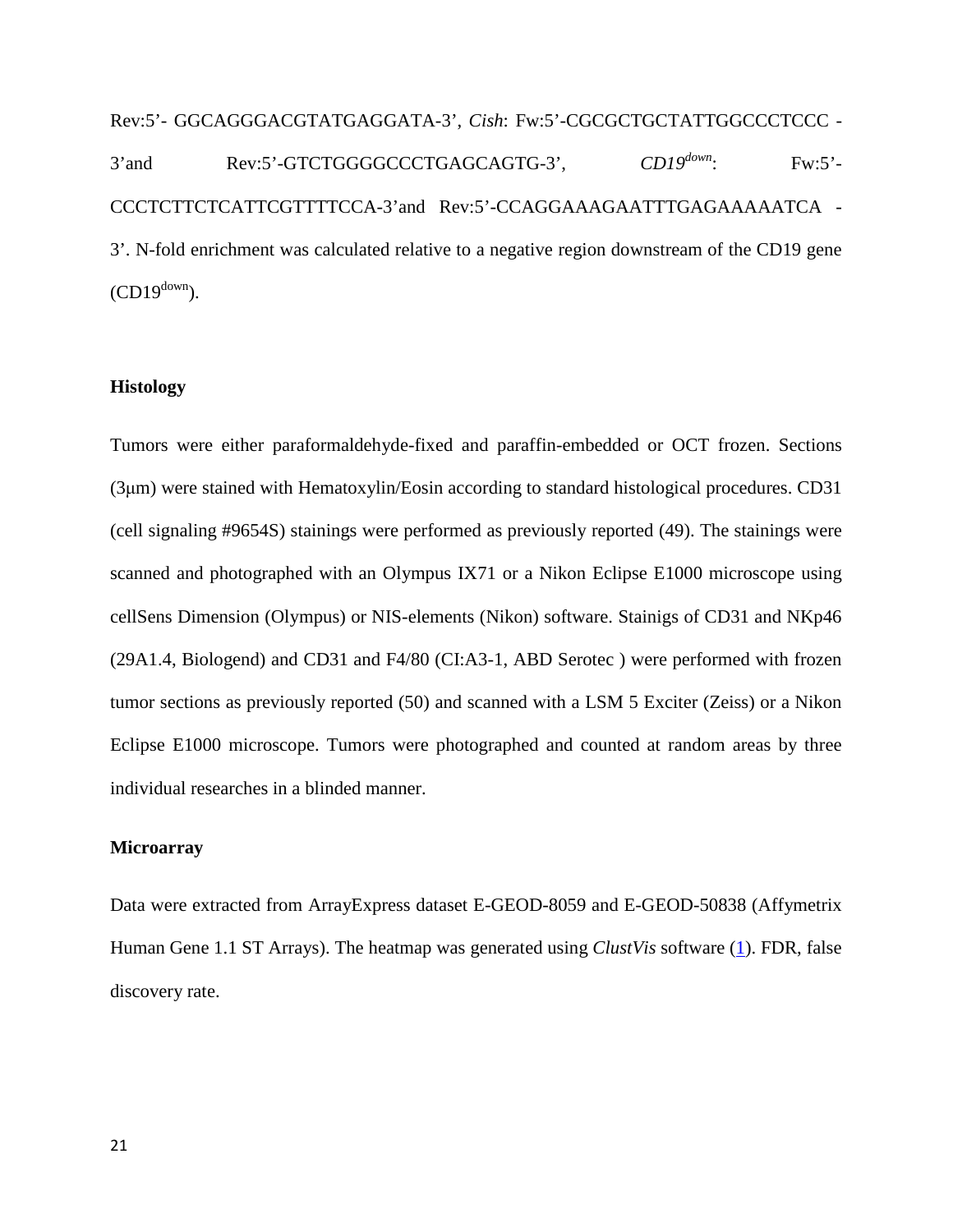1. Metsalu T, Vilo J. ClustVis: a web tool for visualizing clustering of multivariate data using Principal Component Analysis and heatmap. Nucleic Acids Res. 2015 Jul 1;43(W1):W566- 70. PubMed PMID: 25969447. Pubmed Central PMCID: 4489295.

#### **Statistical analysis**

Student's t-test, one-way ANOVA, Tukey's post hoc test and Mantel-Cox log-rank tests (survival curves) tests were performed using GraphPad Prism® Software version 5.04 and 6.02 (San Diego California USA). For multiple comparison of survival curves, Bonferroni- correction was applied. Statistical analysis is indicated for each experiment specifically (\*  $p < 0.05$ ; \*\*  $p < 0.01$ ; \*\*\*  $p < 0.001$ ).

## **Author Contributions**

Contribution: D.G., E.M.P., E.S., E.G., M.P.-M., A.W.-S., P.K., G.H., Z.H. and C.S. performed the research, V.S., G.H., B.S., A.C. and P.T.G. provided reagents and analytic tools and analysed data; D.G., E.M.P., B.S., R.M., M.M., C.S and V.S. designed the research and wrote the manuscript.

### **Acknowledgements**

We want to thank L. Edlinger, S. Fajmann, P. Jodl, H. Schachner and G. Asfour for all their help and G. Tebb for careful reading and revision of the manuscript and C. Moschner for helping with graphical illustrations of the sprouting assay We are grateful to the mouse facility. We were supported by the Austrian Science Fund FWF (grant SFB F28 and SFB F47) and the PhD program "Inflammation and Immunity" FWF W1212.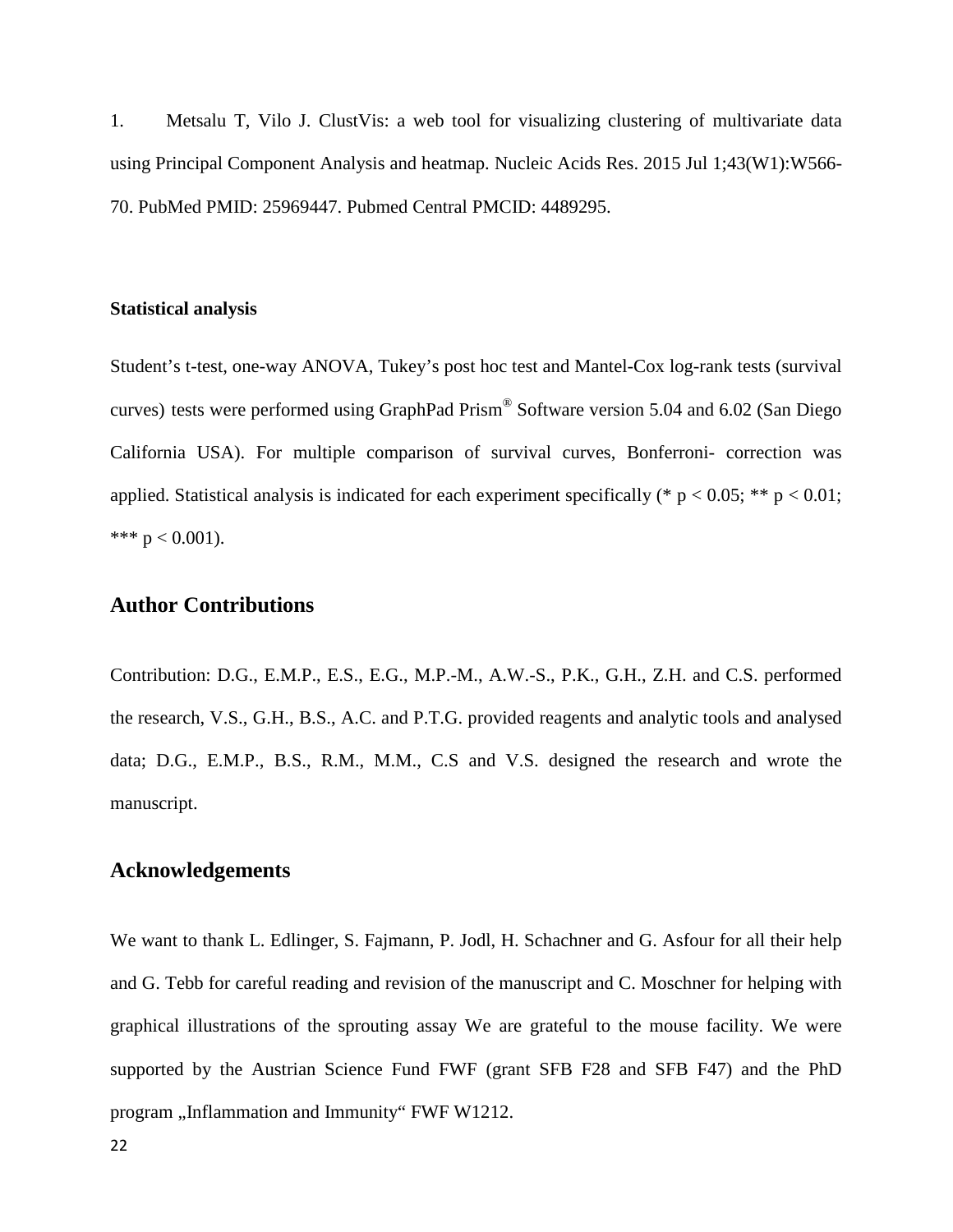# **References**

- 1. Spits H, Artis D, Colonna M, Diefenbach A, Santo JP Di, Eberl G, et al. Innate lymphoid cells--a proposal for uniform nomenclature. Nat Rev Immunol. 2013;13:145–9.
- 2. Shi F-D, Ljunggren H-G, La Cava A, Van Kaer L. Organ-specific features of natural killer cells. Nat. Rev. Immunol. 2011. page 658–71.
- 3. Gotthardt D, Prchal-Murphy M, Seillet C, Glasner A, Mandelboim O, Carotta S, et al. NK cell development in bone marrow and liver: site matters. Genes Immun. 2014;15:584–7.
- 4. Hanna J, Goldman-Wohl D, Hamani Y, Avraham I, Greenfield C, Natanson-Yaron S, et al. Decidual NK cells regulate key developmental processes at the human fetal-maternal interface. Nat Med. 2006;12:1065–74.
- 5. Di Santo JP. Natural killer cell developmental pathways: a question of balance. Annu Rev Immunol. 2006;24:257–86.
- 6. Imada K, Leonard WJ. The Jak-STAT pathway. Mol Immunol. 2000;37:1–11.
- 7. Levy DE, Darnell JE. Stats: transcriptional control and biological impact. Nat Rev Mol Cell Biol. 2002;3:651–62.
- 8. Eckelhart E, Warsch W, Zebedin E, Simma O, Stoiber D, Kolbe T, et al. A novel Ncr1-Cre mouse reveals the essential role of STAT5 for NK cell survival and development. Blood. 2011;117:1565–73.
- 9. Hennighausen L, Robinson GW. Interpretation of cytokine signaling through the transcription factors STAT5A and STAT5B. Genes Dev. 2008;22:711–21.
- 10. Berger A, Sexl V, Valent P, Moriggl R. Inhibition of STAT5 : A therapeutic option in BCR-ABL1-driven leukemia. 2014;5:9564–76.
- 11. Bandapalli OR, Schuessele S, Kunz JB, Rausch T, Stütz AM, Tal N, et al. The activating STAT5B N642H mutation is a common abnormality in pediatric T-cell acute lymphoblastic leukemia and confers a higher risk of relapse. Haematologica. 2014;99:e188–92.
- 12. Küçük C, Jiang B, Hu X, Zhang W, Chan JKC, Xiao W, et al. Activating mutations of STAT5B and STAT3 in lymphomas derived from γδ-T or NK cells. Nat Commun. 2015;6:6025.
- 13. Debierre-Grockiego F. Anti-apoptotic role of STAT5 in haematopoietic cells and in the pathogenesis of malignancies. Apoptosis. 2004;9:717–28.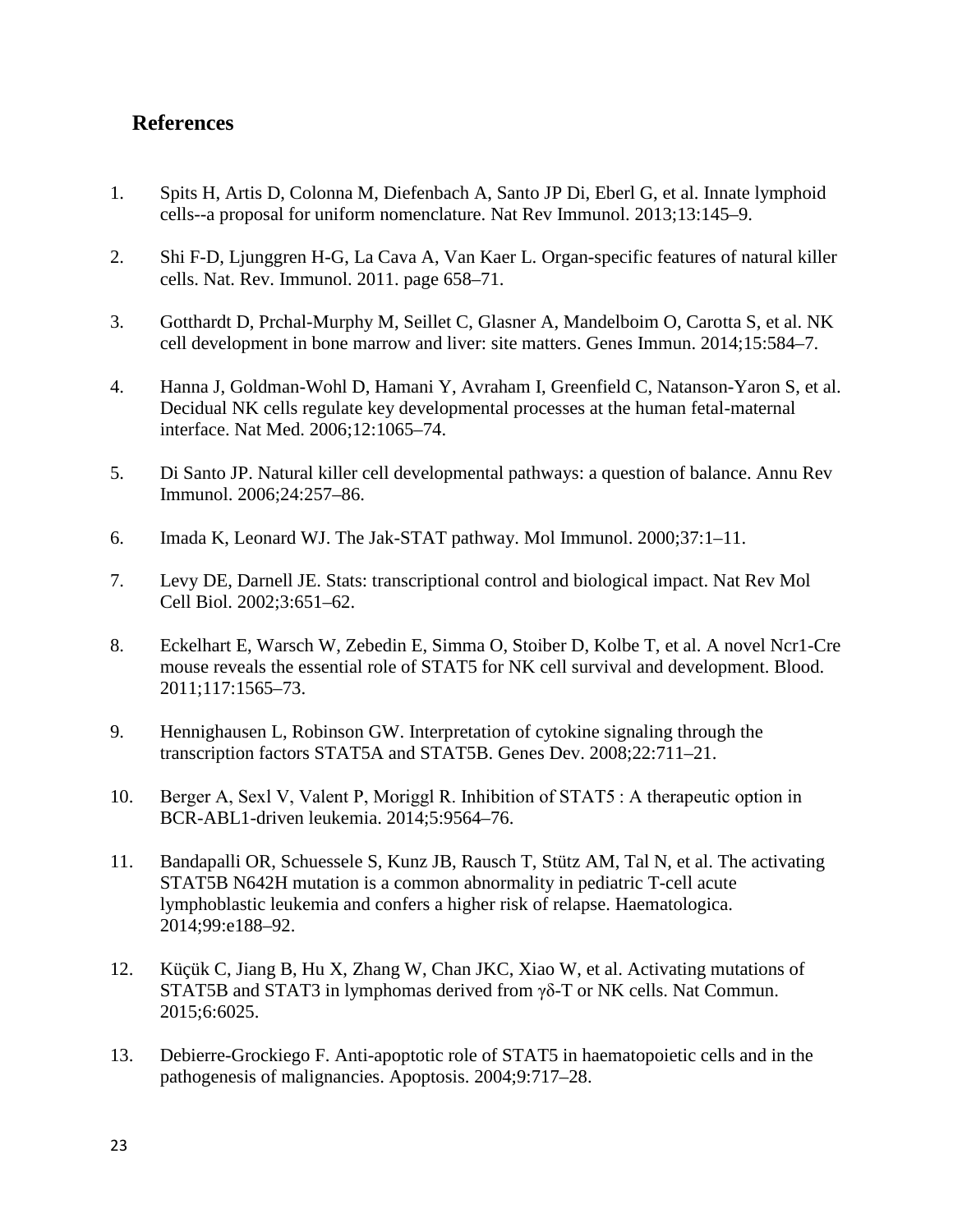- 14. Aichberger KJ, Mayerhofer M, Krauth M-T, Skvara H, Florian S, Sonneck K, et al. Identification of mcl-1 as a BCR/ABL-dependent target in chronic myeloid leukemia (CML): evidence for cooperative antileukemic effects of imatinib and mcl-1 antisense oligonucleotides. Blood. 2005;105:3303–11.
- 15. Gesbert F, Griffin JD. Bcr/Abl activates transcription of the Bcl-X gene through STAT5. Blood. 2000;96:2269–76.
- 16. Warsch W, Grundschober E, Berger A, Gille L, Cerny-Reiterer S, Tigan A-S, et al. STAT5 triggers BCR-ABL1 mutation by mediating ROS production in chronic myeloid leukaemia. Oncotarget. 2012;3:1669–87.
- 17. Malin S, Mcmanus S, Cobaleda C, Novatchkova M, Delogu A, Bouillet P, et al. Role of STAT5 in controlling cell survival and immunoglobulin gene recombination during pro-B cell development. Nat Immunol. Nature Publishing Group; 2009;11:171–9.
- 18. Kim S, Iizuka K, Kang H-SPS, Dokun A, French AR, Greco S, et al. In vivo developmental stages in murine natural killer cell maturation. Nat Immunol. 2002;3:523–8.
- 19. Hayakawa Y, Huntington ND, Nutt SL, Smyth MJ. Functional subsets of mouse natural killer cells. Immunol Rev. 2006;214:47–55.
- 20. Sathe P, Delconte RB, Souza-Fonseca-Guimaraes F, Seillet C, Chopin M, Vandenberg CJ, et al. Innate immunodeficiency following genetic ablation of Mcl1 in natural killer cells. Nat Commun. 2014;5:4539.
- 21. Moriggl R, Topham DJ, Teglund S, Sexl V, McKay C, Wang D, et al. Stat5 is required for IL-2-induced cell cycle progression of peripheral T cells. Immunity. 1999/03/11 ed. 1999;10:249–59.
- 22. Hoelbl A, Schuster C, Kovacic B, Zhu B, Wickre M, Hoelzl MA, et al. Stat5 is indispensable for the maintenance of bcr/abl-positive leukaemia. EMBO Mol Med. 2010;2:98–110.
- 23. Smyth MJ, Cretney E, Kelly JM, Westwood JA, Street SE, Yagita H, et al. Activation of NK cell cytotoxicity. Mol Immunol. 2005;42:501–10.
- 24. Gotthardt D, Putz EM, Straka E, Kudweis P, Biaggio M, Poli V, et al. Loss of STAT3 in murine NK cells enhances NK cell-dependent tumor surveillance. Blood. 2014;124:2370– 9.
- 25. Putz EM, Gotthardt D, Hoermann G, Csiszar A, Wirth S, Berger A, et al. CDK8-Mediated STAT1-S727 Phosphorylation Restrains NK Cell Cytotoxicity and Tumor Surveillance. Cell Rep. 2013;1–8.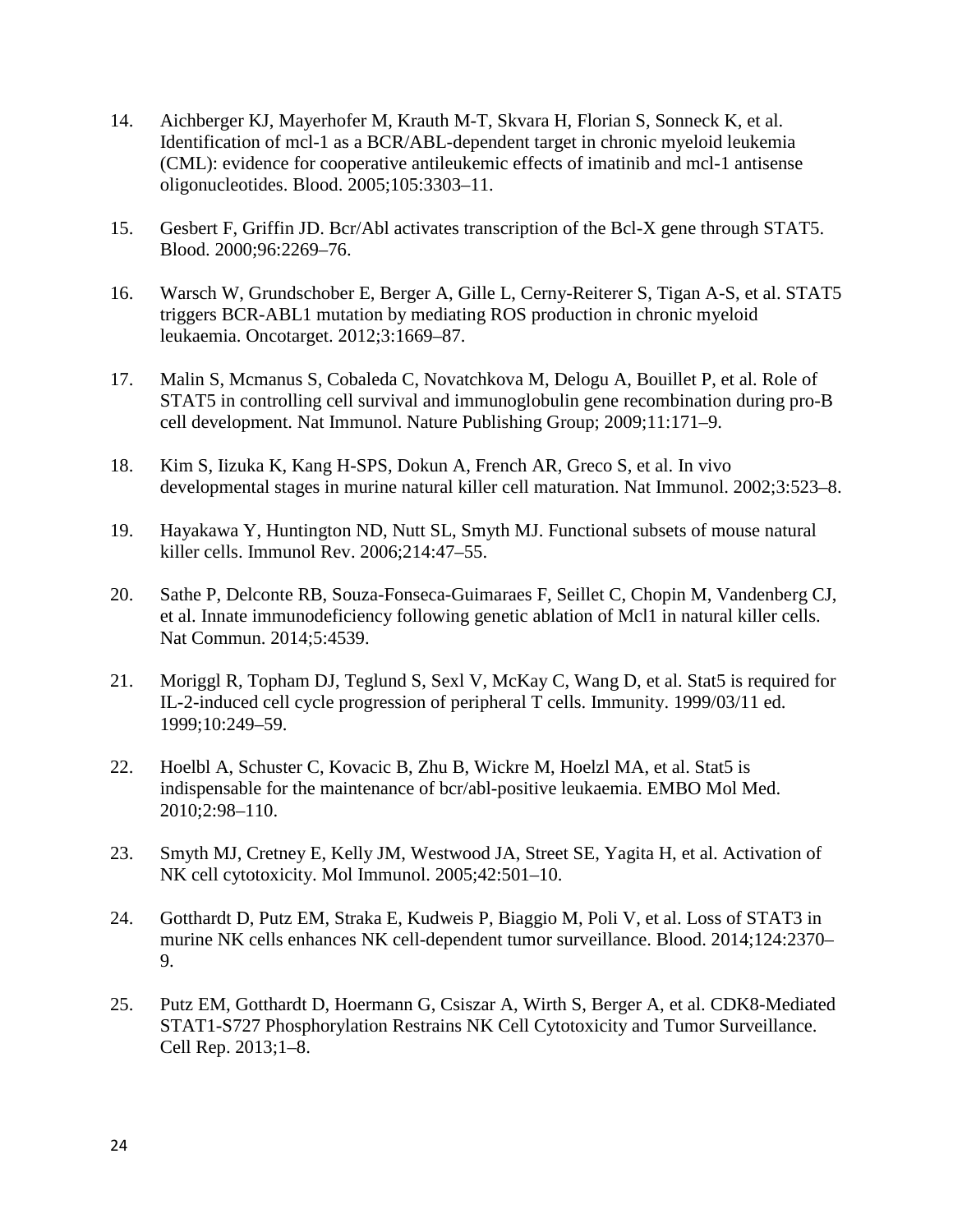- 26. Stoiber D, Kovacic B, Schuster C, Schellack C, Karaghiosoff M, Kreibich R, et al. TYK2 is a key regulator of the surveillance of B lymphoid tumors. J Clin Invest. 2004/12/04 ed. 2004;114:1650–8.
- 27. Wallin RPA, Screpanti V, Michaëlsson J, Grandien A, Ljunggren HG. Regulation of perforin-independent NK cell-mediated cytotoxicity. Eur J Immunol. 2003;33:2727–35.
- 28. Podar K, Anderson KC. The pathophysiologic role of VEGF in hematologic malignancies: therapeutic implications. Blood. 2005;105:1383–95.
- 29. Coffelt SB, Hughes R, Lewis CE. Tumor-associated macrophages: effectors of angiogenesis and tumor progression. Biochim Biophys Acta. 2009;1796:11–8.
- 30. Riabov V, Gudima A, Wang N, Mickley A, Orekhov A, Kzhyshkowska J. Role of tumor associated macrophages in tumor angiogenesis and lymphangiogenesis. Front Physiol. 2014;5 MAR:1–13.
- 31. Hennighausen L, Robinson GW. Interpretation of cytokine signaling through the transcription factors STAT5A and STAT5B. Genes Dev. 2008. page 711–21.
- 32. Zhang J, Scordi I, Smyth MJ, Lichtenheld MG. Interleukin 2 receptor signaling regulates the perforin gene through signal transducer and activator of transcription (Stat)5 activation of two enhancers. J Exp Med. 1999;190:1297–308.
- 33. Bruno A, Focaccetti C, Pagani A, Imperatori AS, Spagnoletti M, Rotolo N, et al. The proangiogenic phenotype of natural killer cells in patients with non-small cell lung cancer. Neoplasia. 2013;15:133–42.
- 34. Levi I, Amsalem H, Nissan A, Darash-Yahana M, Peretz T, Mandelboim O, et al. Characterization of tumor infiltrating natural killer cell subset. Oncotarget. 2015;6:13835– 43.
- 35. Bruno A, Ferlazzo G, Albini A, Noonan DM. A think tank of TINK/TANKs: tumorinfiltrating/tumor-associated natural killer cells in tumor progression and angiogenesis. J Natl Cancer Inst. 2014;106:dju200.
- 36. Cerdeira AS, Rajakumar A, Royle CM, Lo A, Husain Z, Thadhani RI, et al. Conversion of peripheral blood NK cells to a decidual NK-like phenotype by a cocktail of defined factors. J Immunol. 2013;190:3939–48.
- 37. Verstovsek S, Kantarjian H, Mesa R a, Pardanani AD, Cortes-Franco J, Thomas D a, et al. Safety and efficacy of INCB018424, a JAK1 and JAK2 inhibitor, in myelofibrosis. N Engl J Med. 2010;363:1117–27.
- 38. Schönberg K, Rudolph J, Vonnahme M, Parampalli S, Cornez I, Hejazi M, et al. JAK inhibition impairs NK cell function. Cancer Res. 2015;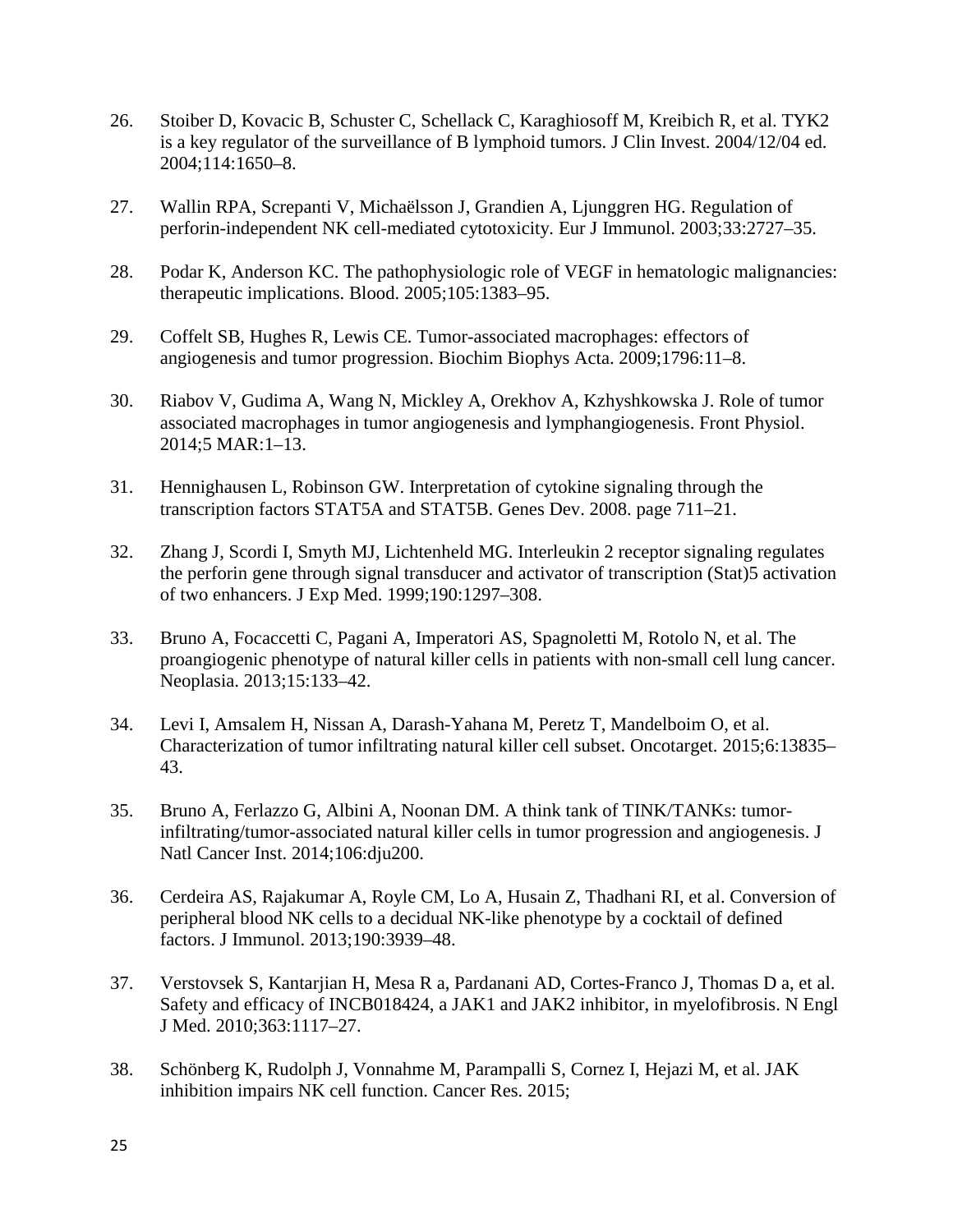- 39. Mittal D, Gubin MM, Schreiber RD, Smyth MJ. New insights into cancer immunoediting and its three component phases--elimination, equilibrium and escape. Curr Opin Immunol. 2014;27:16–25.
- 40. Yao L, Sgadari C, Furuke K, Bloom ET, Teruya-Feldstein J, Tosato G. Contribution of natural killer cells to inhibition of angiogenesis by interleukin-12. Blood. 1999;93:1612– 21.
- 41. Gerber H, Hillan K, Ryan A, Kowalski J. VEGF is required for growth and survival in neonatal mice. Apoptosis. 1999;1159:1149–59.
- 42. Kuhn R, Schwenk F, Aguet M, Rajewsky K. Inducible gene targeting in mice. Science (80-. ). 1995. page 1427–9.
- 43. Ogilvy S, Metcalf D, Print CG, Bath ML, Harris AW, Adams JM. Constitutive Bcl-2 expression throughout the hematopoietic compartment affects multiple lineages and enhances progenitor cell survival. Proc Natl Acad Sci U S A. 1999;96:14943–8.
- 44. Liu X, Robinson GW, Wagner KU, Garrett L, Wynshaw-Boris A, Hennighausen L. Stat5a is mandatory for adult mammary gland development and lactogenesis. Genes Dev. 1997;11:179–86.
- 45. Udy GB, Towers RP, Snell RG, Wilkins RJ, Park SH, Ram P a, et al. Requirement of STAT5b for sexual dimorphism of body growth rates and liver gene expression. Proc Natl Acad Sci U S A. 1997;94:7239–44.
- 46. Cumaraswamy A a, Lewis AM, Geletu M, Todic A, Diaz DB, Cheng XR, et al. Nanomolar-Potency Small Molecule Inhibitor of STAT5 Protein. ACS Med Chem Lett. 2014;5:1202–6.
- 47. Mizutani T, Neugebauer N, Putz EM, Moritz N, Simma O, Zebedin-Brandl E, et al. Conditional IFNAR1 ablation reveals distinct requirements of Type I IFN signaling for NK cell maturation and tumor surveillance. Oncoimmunology. 2012;1:1027–37.
- 48. Sexl V, Piekorz R, Moriggl R, Rohrer J, Brown MP, Bunting KD, et al. Stat5a/b contribute to interleukin 7-induced B-cell precursor expansion, but abl- and bcr/abl-induced transformation are independent of Stat5. Blood. 2000;96:2277–83.
- 49. Putz EM, Hoelzl MA, Baeck J, Bago-Horvath Z, Schuster C, Reichholf B, et al. Loss of STAT3 in Lymphoma Relaxes NK Cell-Mediated Tumor Surveillance. Cancers (Basel). Multidisciplinary Digital Publishing Institute; 2014;6:193–210.
- 50. Pathria P, Gotthardt D, Prchal-Murphy M, Putz E-M, Holcmann M, Schlederer M, et al. Myeloid STAT3 promotes formation of colitis-associated colorectal cancer in mice. Oncoimmunology. 2015;4:e998529.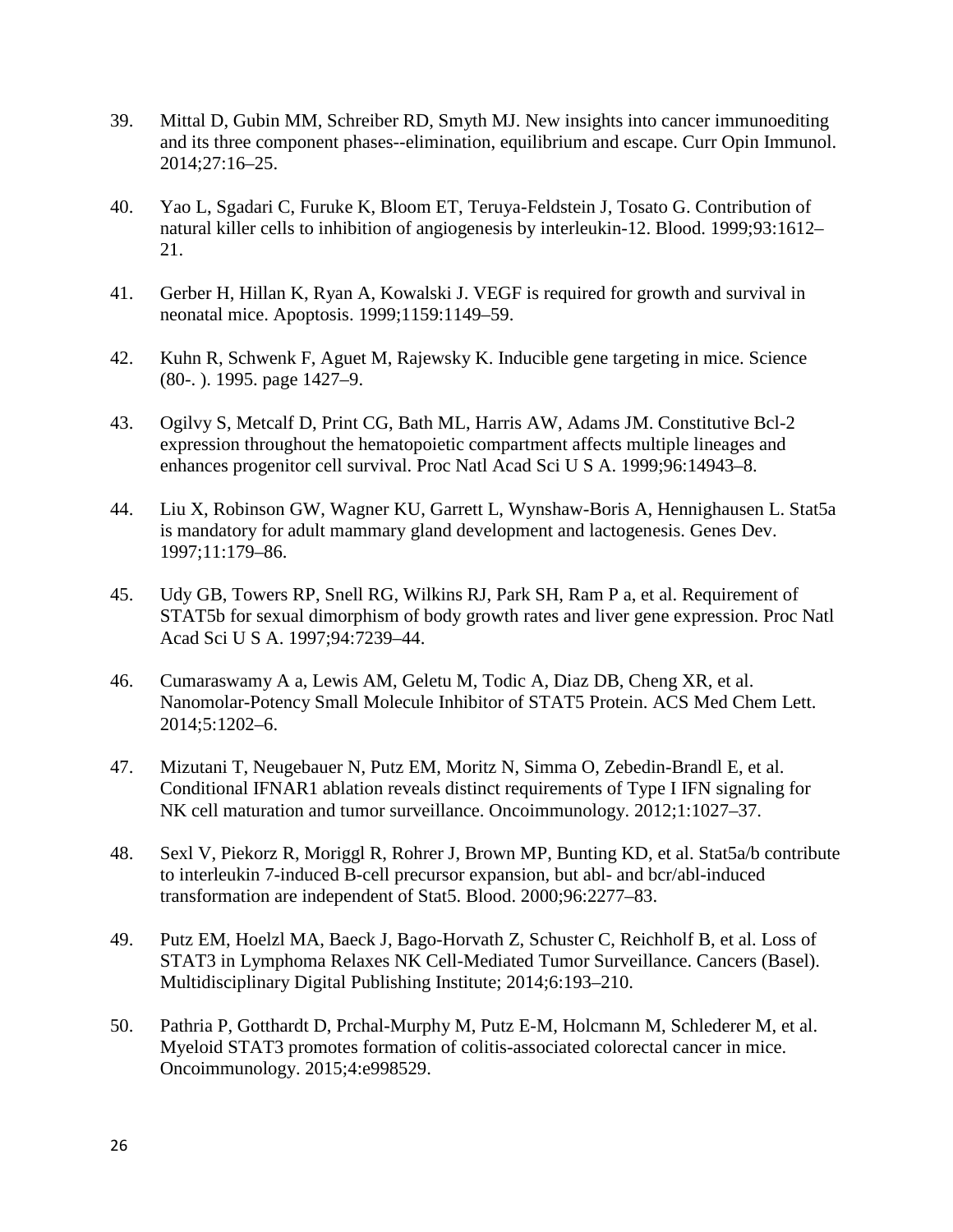# **Figure Legends**

**Figure 1: Overexpression of** *Bcl-2* **suffices to rescue NK cells in the absence of STAT5 and reveals a role of STAT5 in NK cell maturation.** (A) Splenocytes of *Stat5fl/+* and *Stat5<sup>Δ</sup>/+Ncr1*  $iCre^{Tg}$  mice were stained for CD3 and NKp46 and analysed by flow cytometry for the percentage of CD3<sup>-</sup>NKp46<sup>+</sup> NK cells gated on lymphocytes. Bar graphs depict mean±SEM (n=13 per genotype). Unpaired t-test was used for statistical analysis. (B) Total NK cell number of splenic CD3<sup>-</sup>NKp46<sup>+</sup> NK cells of *Stat5<sup><i>fl/fl*</sup>, *Stat5<sup>* $A/A$ *</sup>Ncr1*-iCre<sup>Tg</sup>, *vav-bcl-2* and *Stat5<sup>* $A/A$ *</sup>Ncr1*-iCre<sup>Tg</sup>-*vavbcl-2* mice*.* Splenocytes were analysed by flow cytometry and total cell numbers were calculated. One representative out of 5 independent experiments with  $n \geq 5$  per genotype is shown. Bar graphs depict mean±SEM, Tukey's post-hoc test was applied for statistical analysis. (C) RNA was isolated of MACS-purified and IL-2 cultured *Stat5<sup>fl/fl</sup>*, *Stat5<sup>* $A/A$ *</sup>Ncr1*-iCre<sup>Tg</sup>-*vav-bcl*-2 and *vav-bcl*-*2* NK cells and transcribed into cDNA used for qPCR expression analysis of *Stat5a* and *Stat5b.* Data represent means±SEM of two independent experiments. Expression levels were calculated relative to the housekeeping gene  $Rplp0$  and all values were normalized to  $Stat5<sup>fl/fl</sup> NK$  cells. Tukey's post-hoc test was applied for statistical analysis. (D+E) For the analysis of NK cell maturation stages, *Stat5fl/fl, Stat5Δ/+Ncr1-*iCreTg, *Stat5<sup>Δ</sup>/<sup>Δ</sup> Ncr1-*iCreTg-*vav-bcl-2, Stat5<sup>Δ</sup>/+Mx1-*Cre, *Stat5<sup>Δ</sup>/<sup>Δ</sup> Mx1-*Cre-*vav-bcl-2* and *vav-bcl-2* splenic CD3- NKp46+ NK cells were analysed for CD27 and CD11b expression by flow cytometry. Data are representative for at least two independent experiments with n≥7 per genotype (n=3 for *Stat5<sup>* $A$ */+</sup>Mx1*-Cre). Numbers represent mean±SEM. Tukey's post-hoc test was applied for statistical analysis of each maturation stage. *Stat5<sup>Δ</sup>/+Mx1-* Cre and *Stat5<sup>Δ</sup>/<sup>Δ</sup> Mx1-*Cre-*vav-bcl-2* and respective controls were Poly(I:C) treated (resulting in an type I interferon response) to induce Cre activation.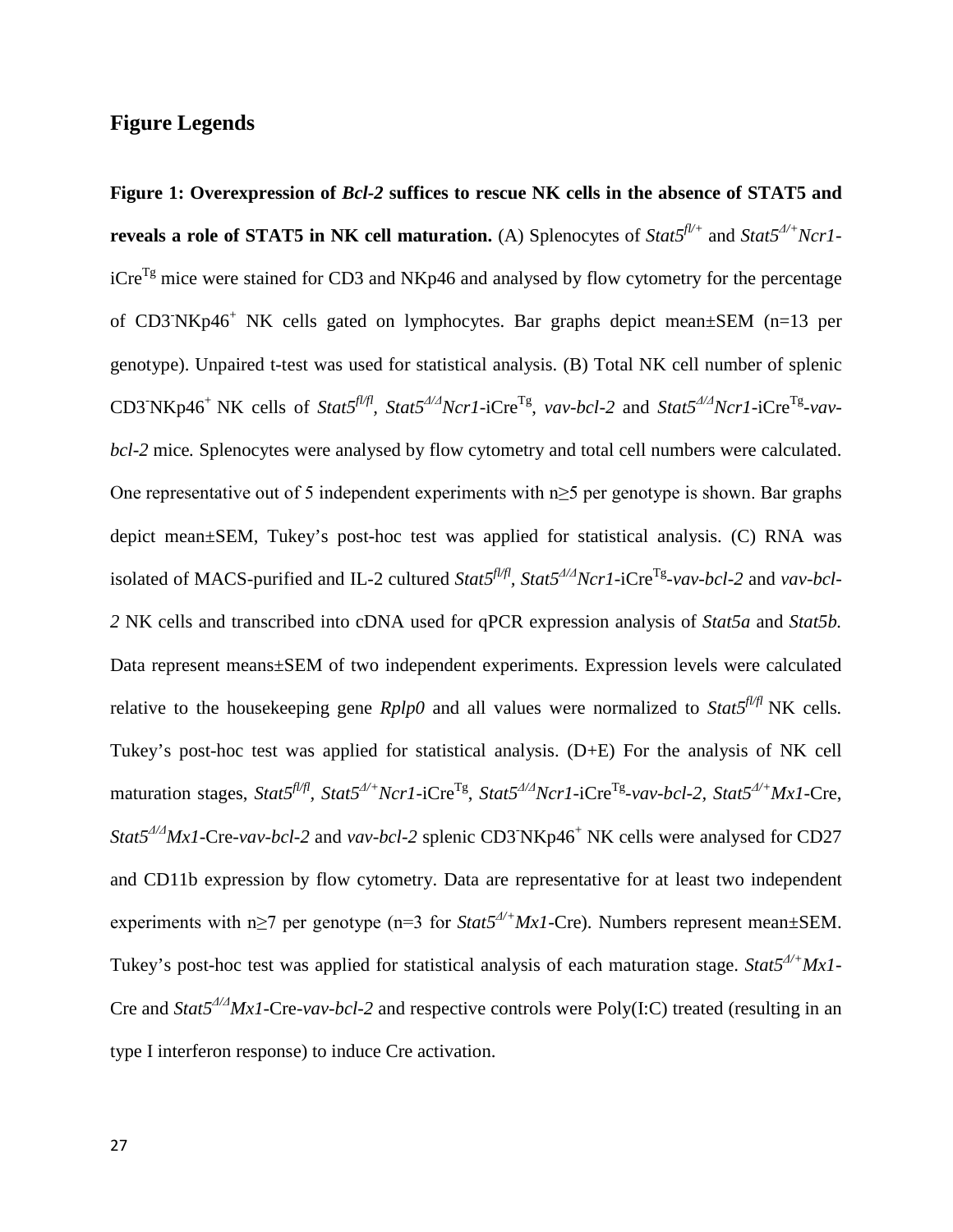**Figure 2: STAT5-deficient NK cells possess an aberrant transcription factor expression, hampered proliferation and an impaired lytic machinery.** (A) RNA was isolated of MACSpurified and IL-2 cultured *Stat5<sup>* $fU/fI$ *</sup>, Stat5<sup>* $A/+$ *</sup>Ncr1*-iCre<sup>Tg</sup>, *Stat5*<sup> $A/A$ </sup>Ncr1-iCre<sup>Tg</sup>-*vav-bcl-2* and *vavbcl-2* NK cells and transcribed into cDNA for qPCR expression analysis of *Id2, Tbx21* and *Eomes.* Data represent means±SEM of two independent experiments. Expression levels were calculated relative to the housekeeping gene  $Rplp0$  and all values were normalized to  $Stat5<sup>fl/fl</sup> NK$ cells. Tukey's post-hoc test was applied for statistical analysis. (B) MACS-purified *Stat5<sup>fl/fl</sup>*, *Stat5<sup>* $\Delta$ */Δ</sup>Ncr1-iCre<sup>Tg</sup>-<i>vav-bcl-2* and *vav-bcl-2* NK cells were IL-2 cultured and living cells were counted every day for growth curve analysis. One representative experiment out of three with similar outcome is shown. Tukey's post-hoc test was applied for statistical analysis of each time point. (C) BrdU was injected i.p. into mice of the respective genotypes. After 16 hours, splenic cells were isolated and stained for CD3 NKp46<sup>+</sup>, fixated, permeabilized, treated with DNase1, stained with anti-BrdU and analysed by flow cytometry. Data represent means±SEM (n≥4 per genotype) Tukey's post-hoc test was applied for statistical analysis. (D) RNA was isolated of MACS-purified and IL−2 cultured *Stat5<sup>fl/fl</sup>*, *Stat5<sup>* $A/A$ *</sup>Ncr1*-iCre<sup>Tg</sup>-*vav-bcl-2* and *vav-bcl-2* NK cells and transcribed into cDNA used for qPCR expression analysis of *Ccnd2 and Myc*. Data represent means±SEM of two independent experiments. Expression levels were calculated relative to the housekeeping gene *Rplp0* and all values were normalized to *Stat5fl/fl* NK cells. Tukey's post-hoc test was applied for statistical analysis. (E) RNA was isolated of MACS-purified and IL-2 cultured *Stat5<sup>fl/fl</sup>*, *Stat5<sup>* $A/A$ *</sup>Ncr1*-iCre<sup>Tg</sup>-*vav-bcl-2* and *vav-bcl-2* NK cells and transcribed into cDNA for qPCR expression analysis of *Prf1, Grzma, Grzmb* and *Ifng.* Data represent means±SEM of two independent experiments. Expression levels were calculated relative to the housekeeping gene *Rplp0* and all values were normalized to *Stat5fl/fl* NK cells. Tukey's post-hoc test was applied for statistical analysis. (F) *In vitro* cytotoxicity assay of IL-2-expanded primary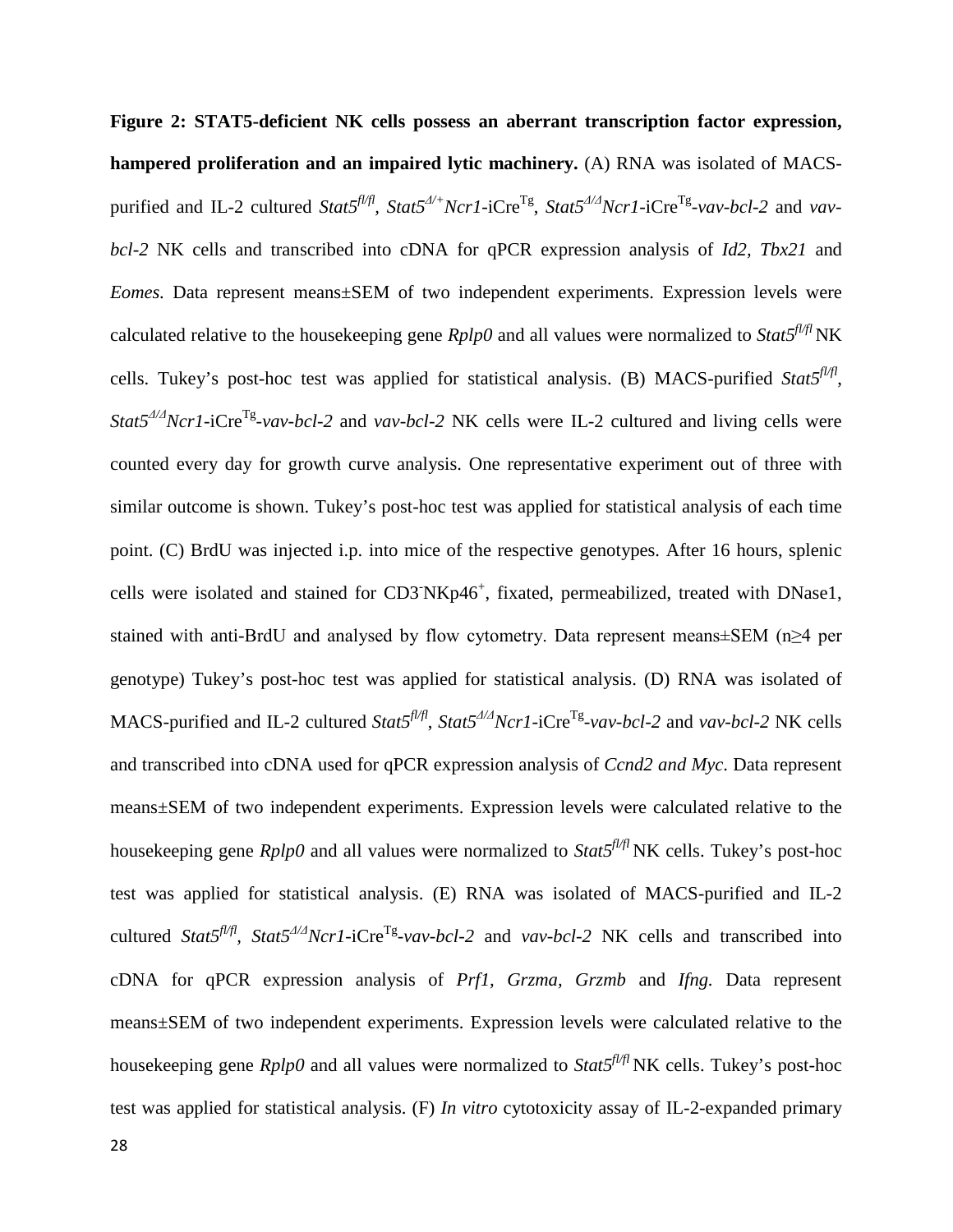NK cells and RMA-S (left panel) or YAC-1 (right panel) target cell lines. The effector:target (E:T) cell ratios ranged from 1:1 to 10:1 and after 4 hours incubation on 37°C the lysis of the targets cells was analysed by flow cytometry. Symbols represent means and error bars indicate SEM of triplicates. Tukey's post-hoc test was applied for statistical analysis of each E:T ratio. Data are representative of at least two independent experiments with similar outcome.

**Figure 3: STAT5-deficient NK cells show reduced cytolytic capacity.**  $(A+B)$  5x10<sup>4</sup> B16F10 melanoma cells were injected i.v. into *Stat5fl/fl, Stat5Δ/<sup>Δ</sup> Ncr1*-iCreTg, *Stat5<sup>Δ</sup>/<sup>Δ</sup> Ncr1-*iCreTg-*vav-bcl-2*  mice and *vav-bcl-2* (n≥6 per genotype). (A) Mice were sacrificed at first signs of paralysis and health detractions. For statistical analysis a Bonferroni-corrected log rank test was applied. (B) The number of tumor nodules in the lung was assessed after 23 days. Tukey's post-hoc test was applied for statistical analysis.  $(C+D) 10^6$  *v-abl*<sup>+</sup> leukemic cells were injected s.c. in the flanks of *Stat5fl/fl, Stat5Δ/<sup>Δ</sup> Ncr1*-iCreTg, *vav-bcl-2* and *Stat5<sup>Δ</sup>/<sup>Δ</sup> Ncr1-*iCreTg-*vav-bcl-2* mice. Data represent means±SEM of three independent experiments (n≥18 per genotype). After 6 days the tumor weight was determined and documented by (C) photographs representing one out of three independent experiments with similar outcome. (D) Statistics represent means±SEM of two independent experiments. Tukey's post-hoc test was applied for statistical analysis. (E) Tumor growth curve of *v-abl<sup>+</sup>* s.c. tumors in *Stat5<sup>* $fU/f$ *</sup>, Stat5*<sup> $A/A$ </sup>*Ncr1*-iCre<sup>Tg</sup>, *vav-bcl-2* and *Stat5*<sup> $A/A$ </sup>*Ncr1* $iCre^{Tg}$ -*vav-bcl-2* mice. Tukey's post-hoc test was applied for statistical analysis of each time point. (F) NK cells were depleted twice before and after s.c. injections of  $10^6$  *v-abl* cells. After 10 days the tumor weight of *Stat5fl/fl, Stat5<sup>Δ</sup>/<sup>Δ</sup> Ncr1*-iCreTg*, Stat5<sup>Δ</sup>/<sup>Δ</sup> Ncr1-*iCreTg-*vav-bcl-2* and *vavbcl-2* mice (n≥4 per genotype) was determined. There is no significant increase in the tumor burden of NK cell depleted *Stat5<sup><i>fl/fl*</sup> and *vav-bcl-2* mice as the experiment was terminated at an early time point. Tukey's post-hoc test was applied for statistical analysis.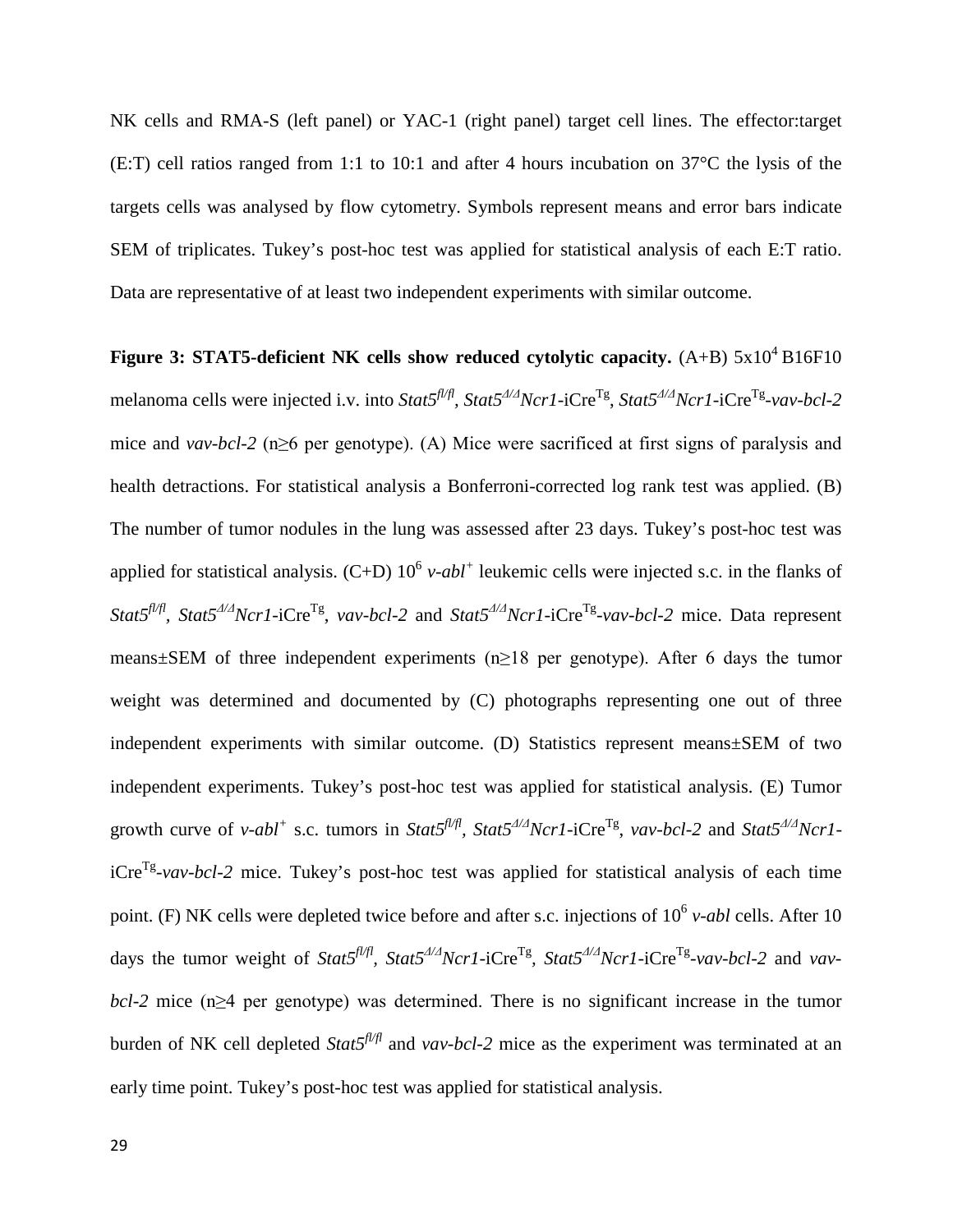**Figure 4:** *Stat5<sup>Δ</sup>/<sup>Δ</sup> Ncr1-***iCreTg***-vav-bcl-2* **NK cells have the potential to trigger tumor promotion and show increased production of VEGF-A.**  $(A+B)$   $5x10^5$  RMA cells were injected s.c. in the flanks of the mice (n≥12 per genotype). After 14 days the tumor weight was determined and documented by (A) photographs representing one out of two independent experiments with similar outcome. (B) Statistics represent means±SEM of two independent experiments. Tukey's post-hoc test was applied for statistical analysis. (C) NK cells were depleted twice before and after s.c. injections of  $5x10^5$  RMA cells. After 14 days the tumor weight of *Stat5<sup>fl/fl</sup>* and *Stat5<sup>* $A/A$ *</sup>Ncr1*-iCre<sup>Tg</sup>-*vav-bcl-2* mice (n≥4 per genotype) was determined. Tukey's post-hoc test was applied for statistical analysis. (D) RNA was isolated of MACSpurified and IL-2 cultured *Stat5<sup>* $\pi$ *fl</sup>, Stat5*<sup> $\Delta$ / $\Delta$ </sup>*Ncr1*-iCre<sup>Tg</sup>-*vav-bcl-2* and *vav-bcl-2* NK cells and transcribed into cDNA for qPCR expression analysis of *Vegf-A*. Data represent means±SEM of two independent experiments. Expression levels were calculated relative to the housekeeping gene *Rplp0* and all values were normalized to *Stat*<sup> $f^{lf/f}$ </sup> NK cells. Tukey's post-hoc test was applied for statistical analysis. (E+F) Spheroids of endothelial cells were embedded into a collagen matrix and IL-2 media (control), supernantant of IL-2 cultured *Stat5fl/fl*, *Stat5<sup>Δ</sup>/<sup>Δ</sup> Ncr1*  $iCre^{Tg}-vav-bcl-2$  and  $vav-bcl-2$  NK cells or mVEGF-A (positive control) were added and sprouting was documented after 24 hours. (E) Representative pictures of one experiment out of two (with similar outcome) are depicted. (F) Average sprout number and cumulative sprouting length was quantified by ImageJ software. Tukey's post-hoc test was applied for statistical analysis.

**Figure 5: NK cell-derived VEGF-A promotes tumorigenesis.** (A+B)  $10^6$  *v-abl*<sup>+</sup> cells were injected s.c. in the flanks of the *Vegf-A<sup>fl/fl</sup>* and *Vegf-A<sup>* $\Delta/\Delta$ *</sup>Ncr1*-iCre<sup>Tg</sup> mice. After 12 days tumor weight was determined and documented by (A) photographs representing one out of three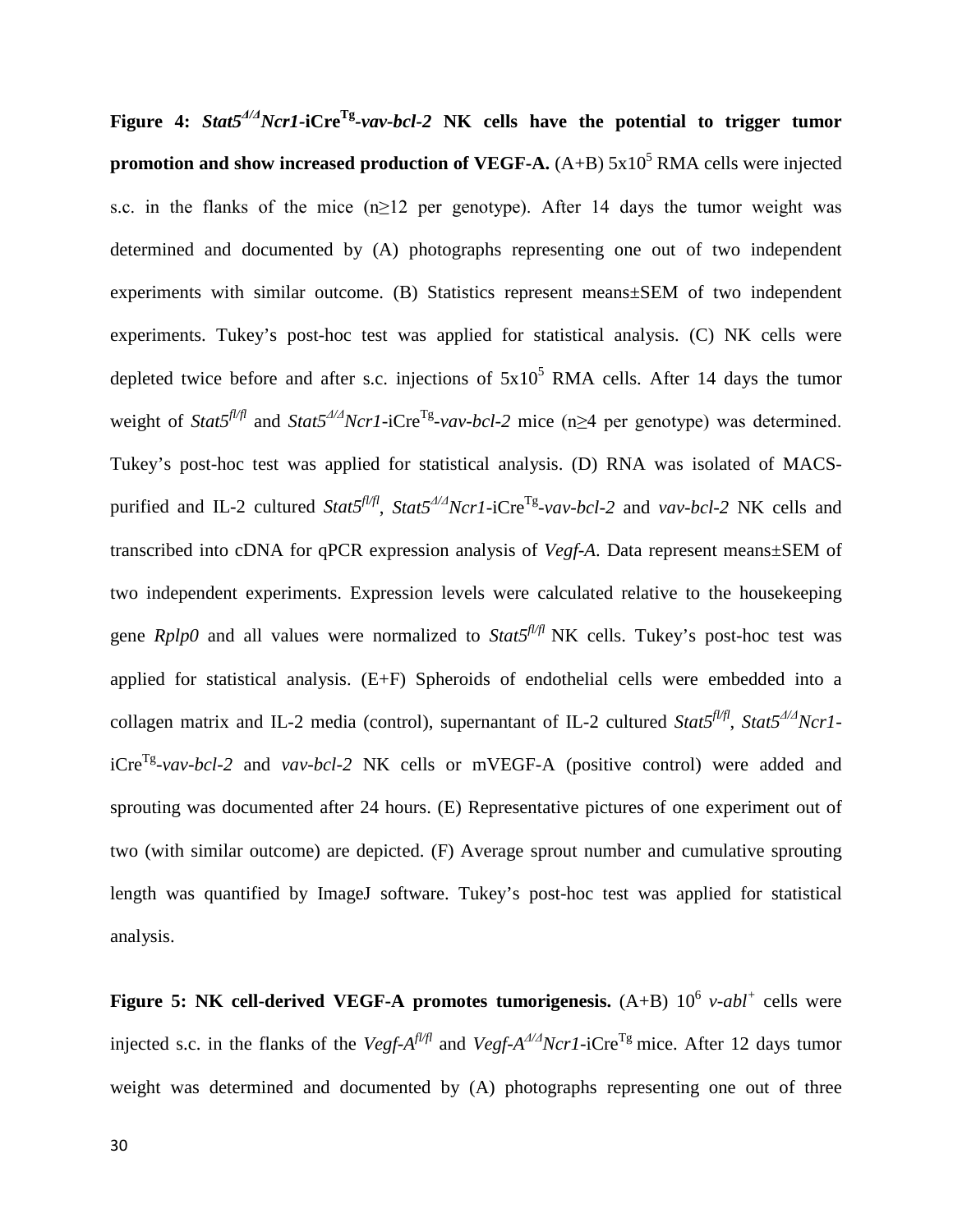independent experiments with similar outcome. (B) Statistics represent means±SEM of three independent experiments (n≥27 per genotype). Unpaired t-test was applied for statistical analysis. (C) Tumor growth curve of *v-abl<sup>+</sup>* s.c. tumors in *Vegf-A<sup>fl/fl</sup>* and *Vegf-A<sup>* $\Delta$ */* $\Delta$ *Ncr1*-iCre<sup>Tg</sup> mice.</sup> Unpaired t-terst was applied for statistical analysis of the indicated time points. (D) CD31 staining of *v-abl<sup>+</sup>* tumors (random representative areas) derived from *Vegf-A<sup>fl/fl</sup>* and *Vegf-A<sup>Δ/Δ</sup>Ncr1*-iCre<sup>Tg</sup> mice. Number of CD31<sup>+</sup> cells per specific field of different tumor sections were counted by two independent researchers in a blinded manner. Unpaired t-test was applied for statistical analysis. (E) Newborn *Vegf-A<sup>fUft</sup>* (n=8) and *Vegf-A<sup>* $\Delta$ */</sup><sup>* $\Delta$ *</sup>/* $\Delta$ *<i>Crl*-iCre<sup>Tg</sup> (n=10) mice were injected s.c. with a replication-incompetent ecotropic retrovirus encoding for *v-abl*. Mice were sacrificed at first signs of paralysis and health detractions. Mantel-Cox log-rank tests was applied for statistical analysis. (F) CD31 (green) and NKp46 (red) co-stainings of *v-abl<sup>+</sup>* tumors (random representative areas) derived from *Vegf-A<sup>fl/fl</sup>* and *Vegf-A<sup>Δ/Δ</sup>Ncr1*-iCre<sup>Tg</sup> mice. Number of CD31<sup>+</sup> and NKp46<sup>+</sup> cells of different tumor sections were counted by two independent researchers in a blinded manner. Number of  $CD31<sup>+</sup>$  cells per specific field was significantly reduced in tumors derived from *Vegf-A<sup>* $\Delta$ */</sup>ANcr1*-iCre<sup>Tg</sup> mice, while the number of infiltrating NK cells was unchanged. NK cell/ $CD31<sup>+</sup>$  cell ratio is shown. Unpaired t-test was applied for statistical analysis.

### **Figure 6: STAT5B suppresses VEGF-A production by directly binding to its promoter.**

(A) *Ex vivo*-derived MACS-purified and sorted NK cells were stimulated for 2 hours with IL-2 or IL-2+ IL-15 (2 or 4 hours). RNA was isolated and transcribed into cDNA used for qPCR analysis of *Vegf-A* mRNA levels. Data represent means±SEM of two independent experiments. Expression levels were calculated relative to the housekeeping gene *Rplp0* and all values were normalized to stimulation with IL-2 (2 hours) highlighting the relative decrease. Tukey's posthoc test was applied for statistical analysis. (B) Primary IL-2 cultured NK cells were stimulated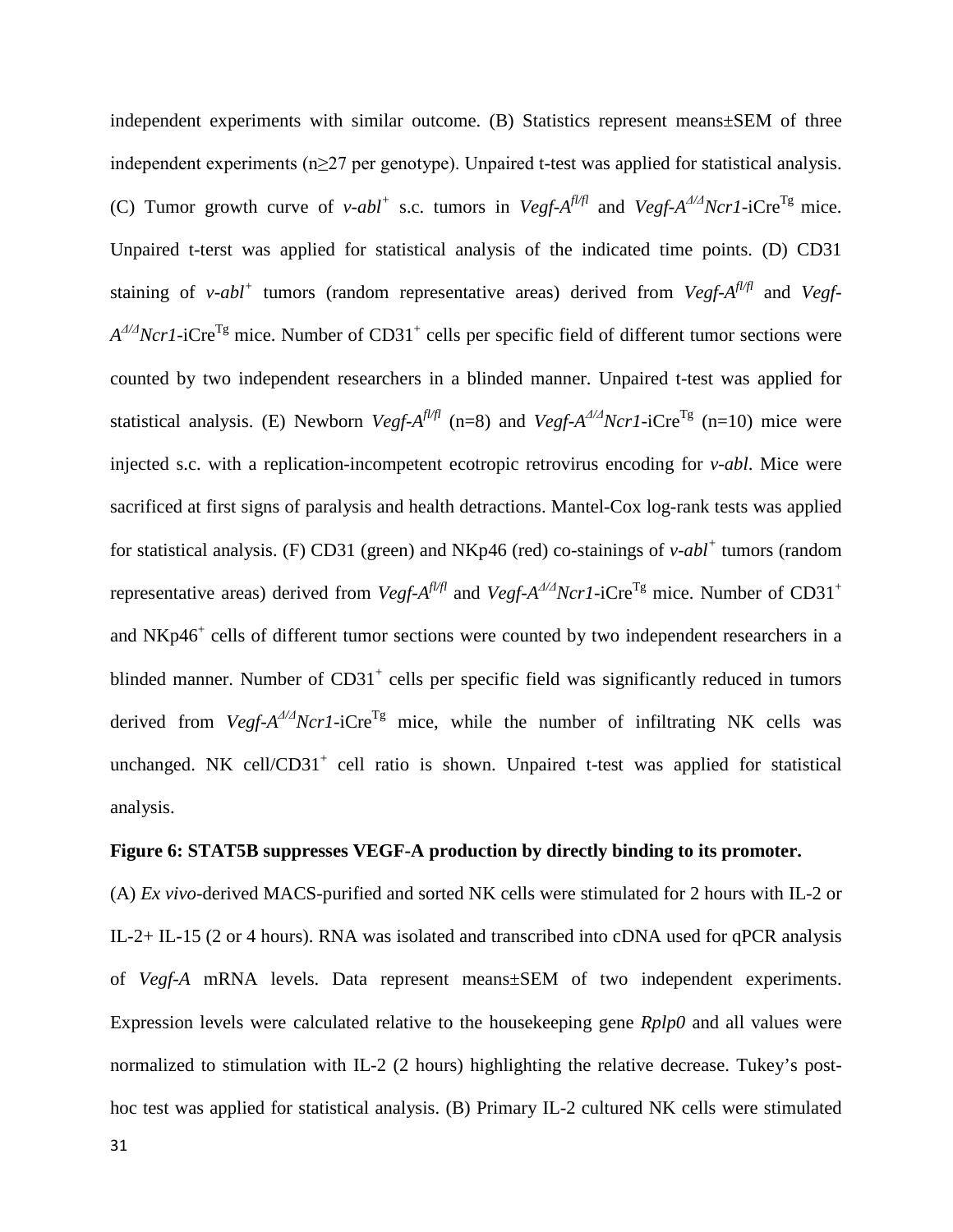for 30 minutes with IL-2 or IL-2+IL-15. The reaction was stopped by addition of formaldehyde. ChIP was performed using an anti-STAT5 antibody and n-fold-enrichment of *Vegf-A* or *Cish* (positive control) was calculated relative to the expression of a negative region ("CD19 down"). Statistics represent means±SEM of three independent experiments and tukey's post-hoc test was applied for statistical analysis. (C) MACS-purified and IL-2 expanded C57BL/6 WT NK cells were stimulated with the respective cytokines for 60 and 200 minutes. Stimulated NK cells were harvested and protein lysates were used for western blot to detect pStat5-Y694. ß-Actin was used as loading control. (D) *Stat5 WT (+/+)*, *Stat5a-/-* and *Stat5b-/-* NK cells were MACS-purified and IL-2 expanded for 5 days. RNA was isolated and transcribed into cDNA used for qPCR analysis of *Vegf-A* mRNA levels. Data represent means±SEM of two independent experiments. Expression levels were calculated relative to the housekeeping gene *Rplp0* and all values were normalized to *Stat5 WT (+/+)* NK cells. Tukey's post-hoc test was applied for statistical analysis. (E) Lymphocytes of healthy human blood donors ( $n=8$ ) were enriched and CD16<sup>-</sup>CD56<sup>bright</sup> and CD16+ CD56+ NK cells were sorted. RNA was isolated and transcribed into into cDNA for qPCR analysis of human *STAT5A*, *STAT5B*, *VEGF-A* and *BCL2* mRNA levels. Expression levels were calculated relative to the housekeeping gene *Rplp0* and all values were normalized to CD16<sup>+</sup> CD56+ cells*.* Unpaired t-test was used for statistical analysis showing that CD16<sup>+</sup> CD56+ cells have higher expression levels of *STAT5A* and *STAT5B* but lower expression of VEGF-A compared to CD16<sup>CD56bright</sup> cells. (F) Scatter plot showing expression microarray data of resting and IL-2 stimulated human NK cells. Expression values of STAT5A, STAT5B, VEGF-A, EOMES, CCND2 and CISH are highlighted. Microarray data were obtained from ArrayExpress database (E-GEOD-8059).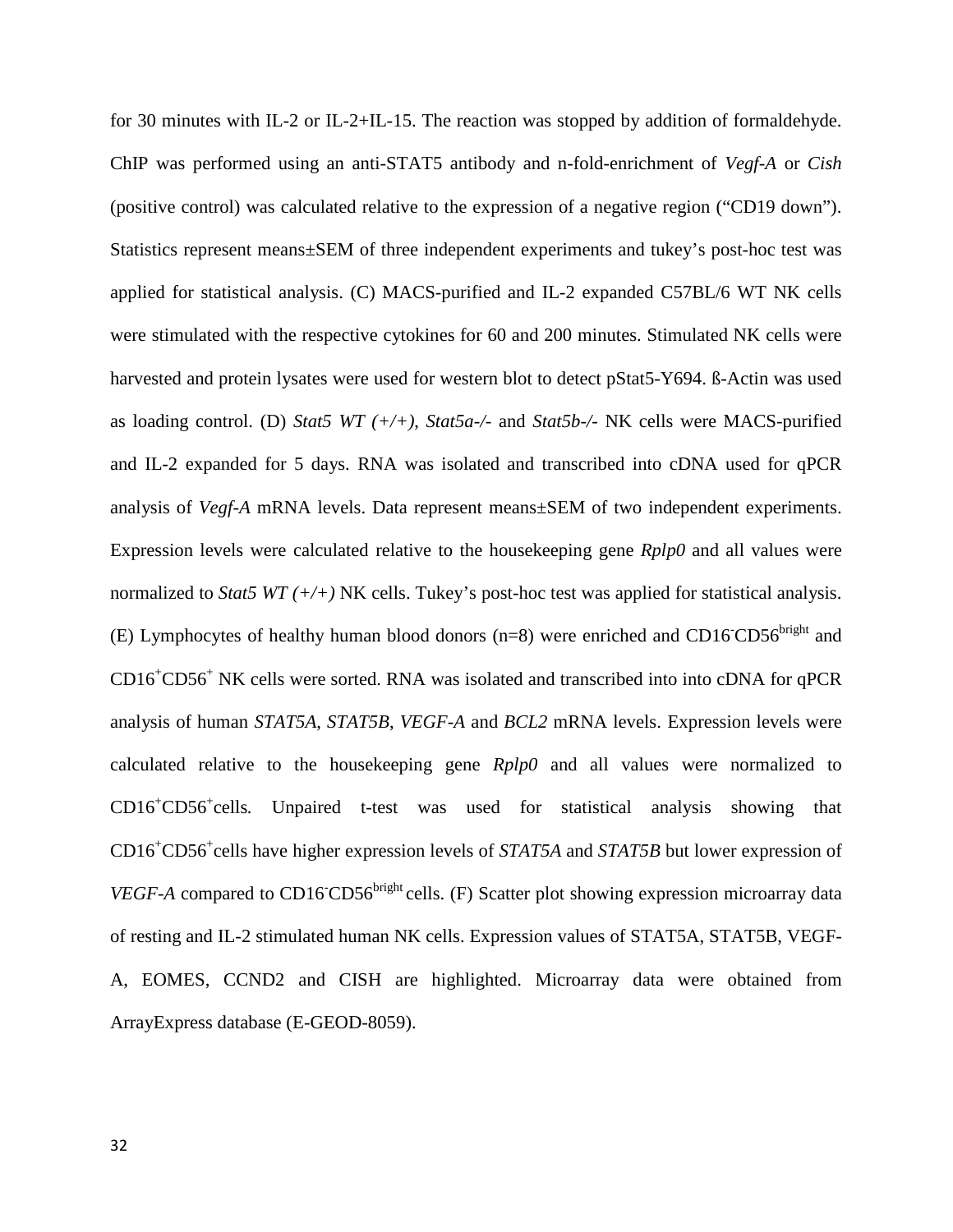# **Figure 7: The upstream kinase inhibitor increases NK cell-derived** *Vegf-A* **expression and enhances tumor promotion** *in vivo.*

(A) IL-2 expanded murine NK cells were treated with 0.5µM Ruxolitinib or a vehicle control (DMSO) for 3 hours and stimulated in the last hour additional with IL-2. NK cell-derived *Vegf-A* mRNA production was analysed by qPCR and calculated relative to the house keeping gene *Rplp0*. Data represent means±SEM of two independent experiments. Expression levels were normalized to the vehicle control. Unpaired t-test was applied for statistical analysis (B) Human blood NK cells were sorted (CD3<sup>-</sup>CD56<sup>+,</sup> n=4) and treated with 0.5 $\mu$ M, 1 $\mu$ M Ruxolitinib or a vehicle control (DMSO) for 3 hours and stimulated in the last hour with 500U IL-2. pSTAT5- Y694 as well as STAT5A/B was detected by western blotting. (C) Human blood NK cells were sorted (CD3<sup>-</sup>CD56<sup>+,</sup> n=4) and treated with  $0.5\mu$ M Ruxolitinib or a vehicle control (DMSO) for 3 hours and stimulated in the last hour with 500U IL-2. NK-cell derived *VEGF-A* mRNA production was analysed by qPCR and calculated relative to the house keeping gene *RPLP0*. Expression levels were normalized to the vehicle control. Unpaired t-test was applied for statistical analysis. (D)  $10^6$  *v*-*abl*<sup>+</sup> cells were injected s.c. in the flanks of the *Vegf-A<sup>fl/fl</sup>* and *Vegf-A<sup>Δ/Δ</sup>Ncr1*-iCre<sup>Tg</sup> mice. After tumor cell injection mice were treated once a day with Ruxolitinib or a vehicle control by oral gavage. After 8 days tumor weight was determined and documented by photographs (left). Statistics (right) represent means±SEM (n≥8 per genotype). Tukey's post-hoc test was applied for statistical analysis. (E) Tumor growth curve of *v-abl<sup>+</sup>* s.c. tumors injected into *Vegf-A<sup>fUfl</sup>* and *Vegf-A<sup>* $\Delta$ */* $\Delta$ *</sup>Ncr1*-iCre<sup>Tg</sup> mice treated with Ruxolitinib or a vehicle control. Tukey's post-hoc test was applied for statistical analysis of each individual time point.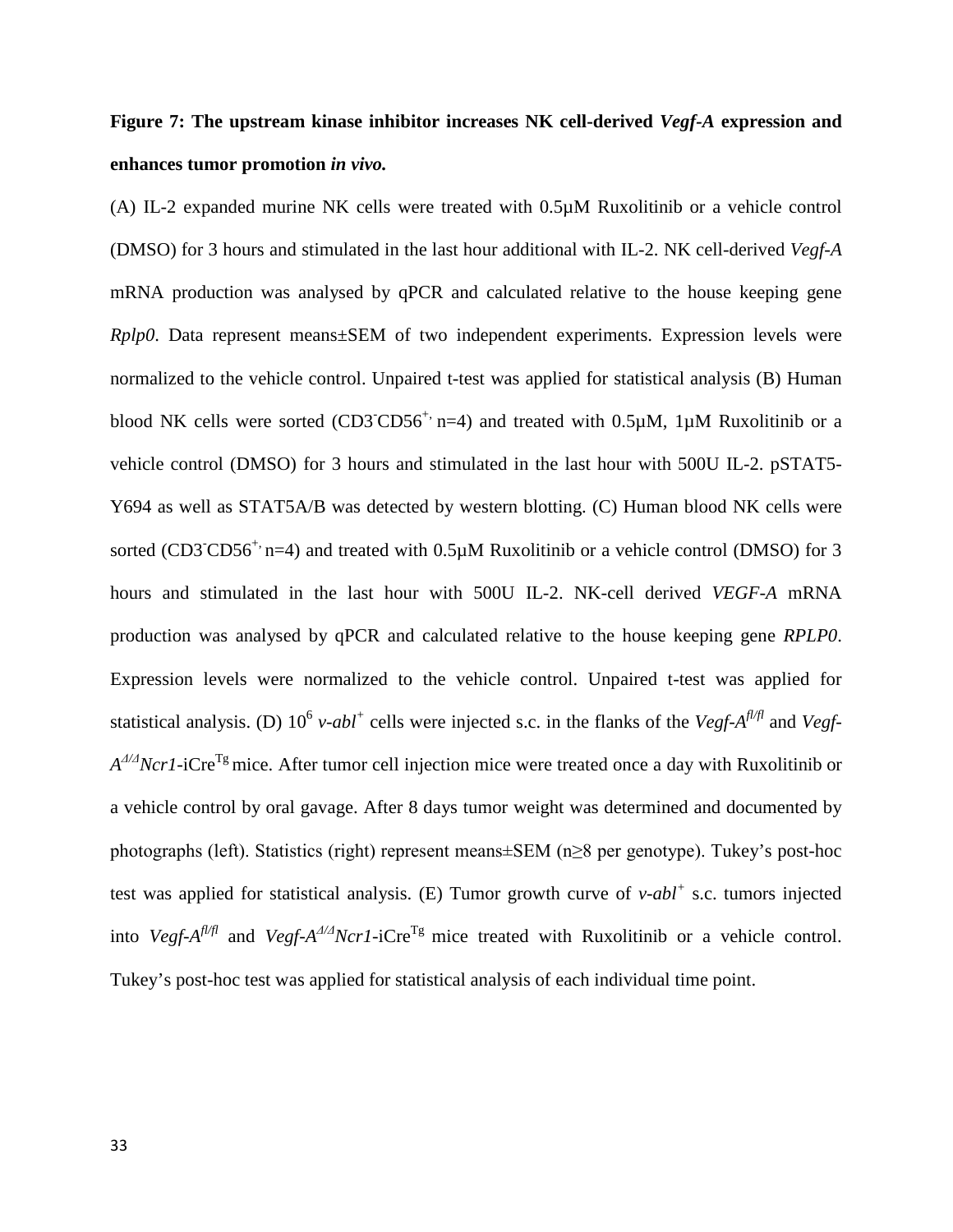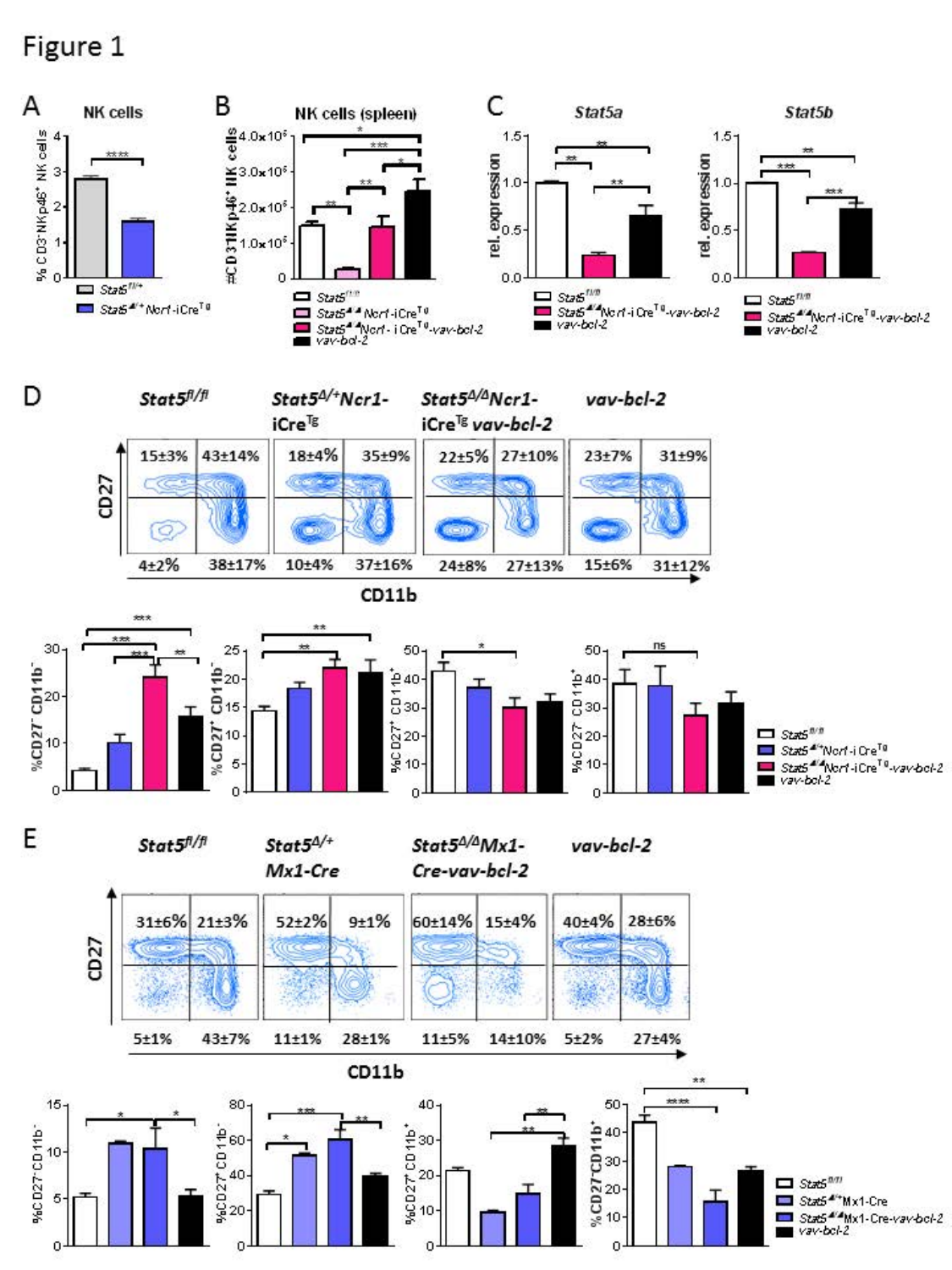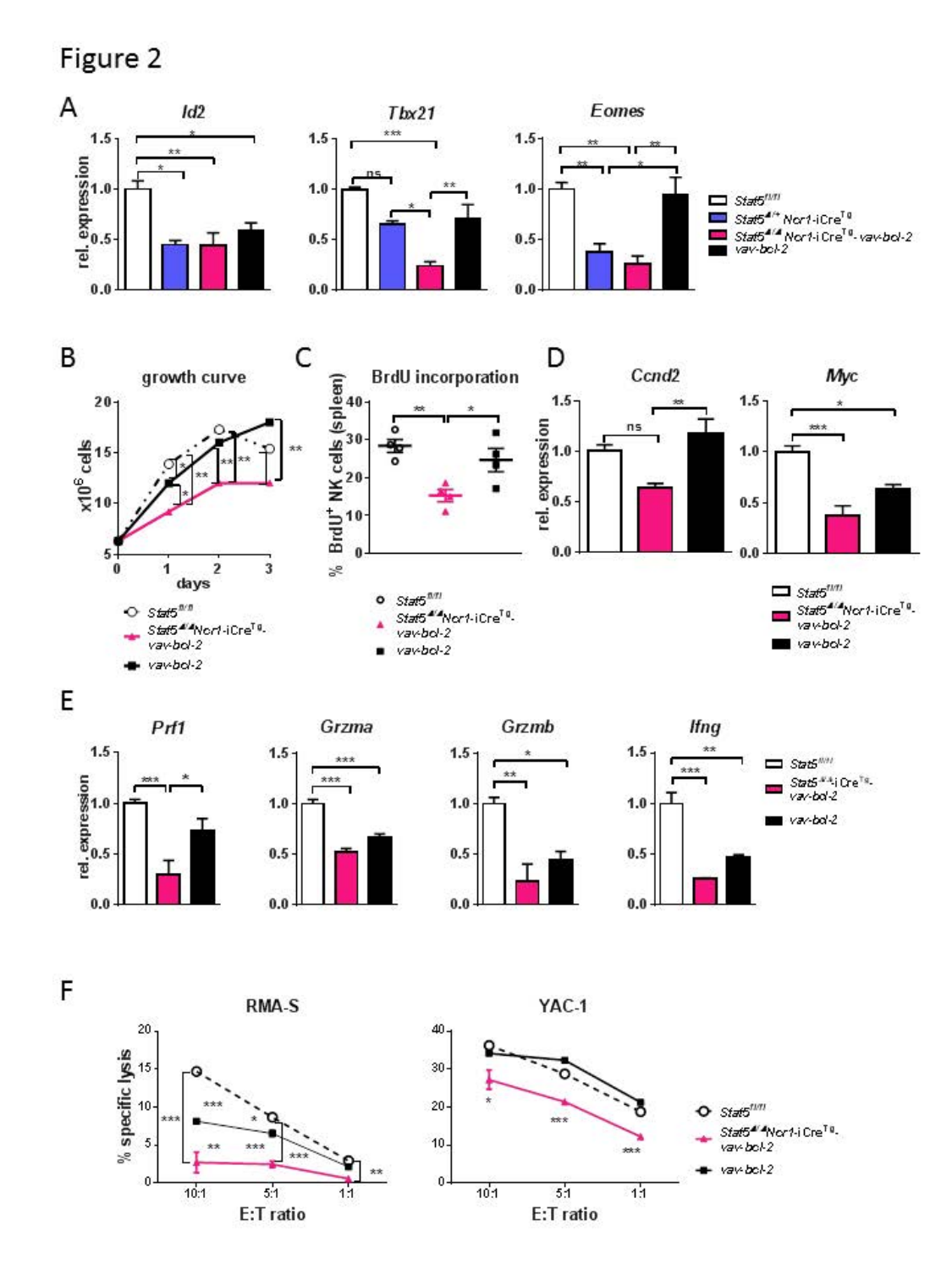

Stat5<sup>4/4</sup>Nor1-iCre<sup>Te</sup>

vav-bol-2 Stat544Nor1-i Cre<sup>Te</sup>-vav-bol-2 ÷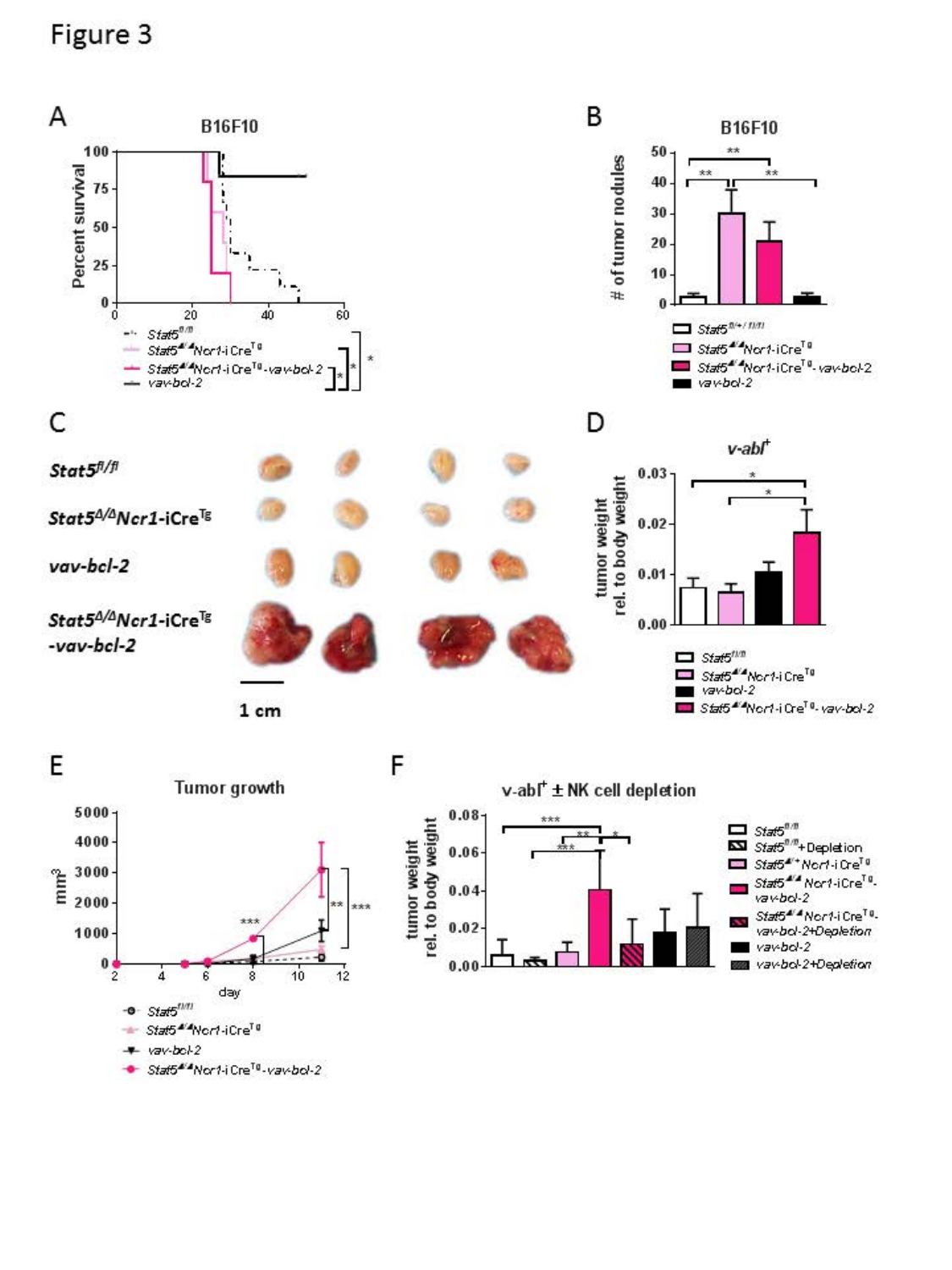$\bf{0}$ 

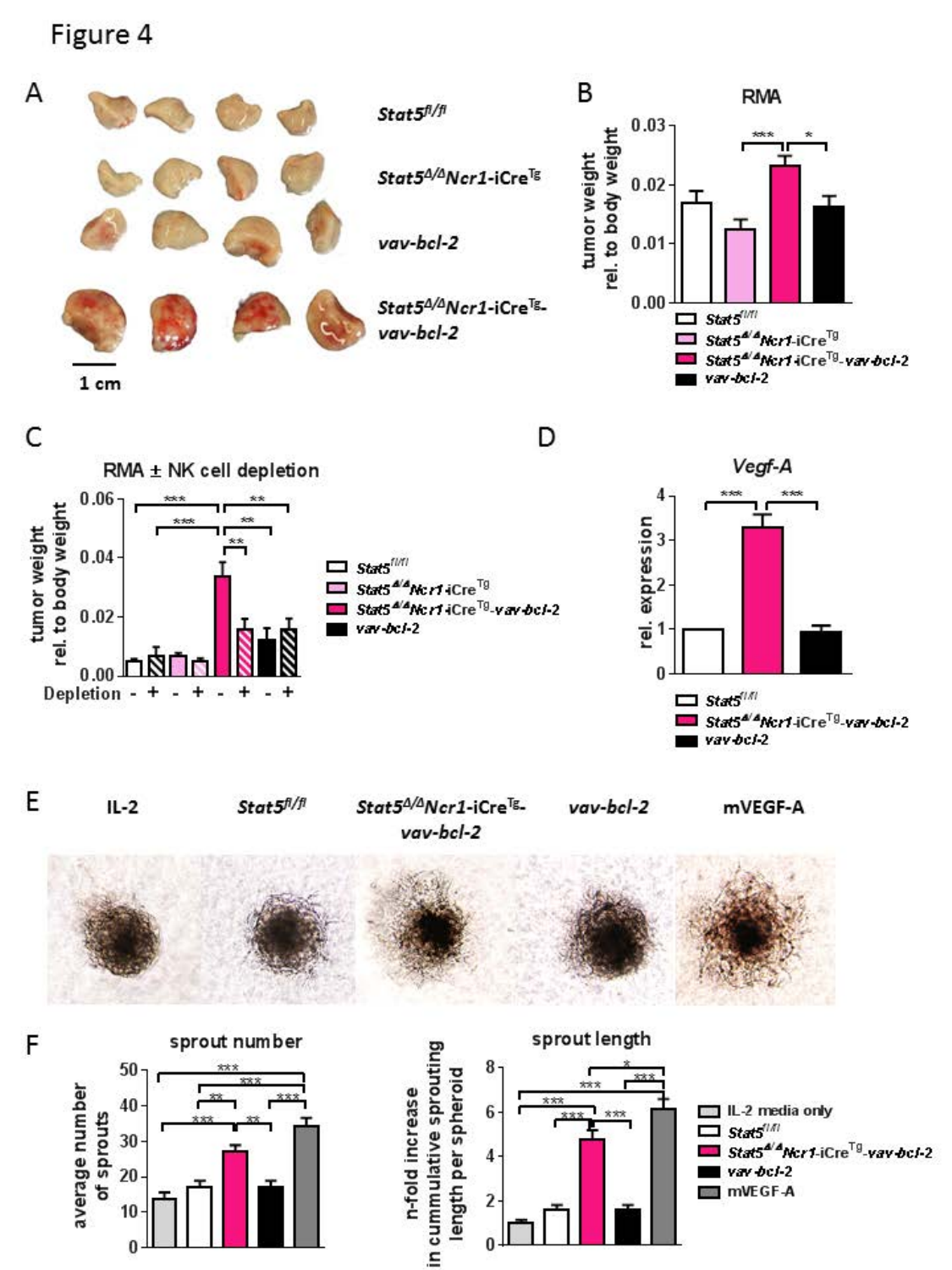

F







green: CD31 red: NKp46

 $100 \mu m$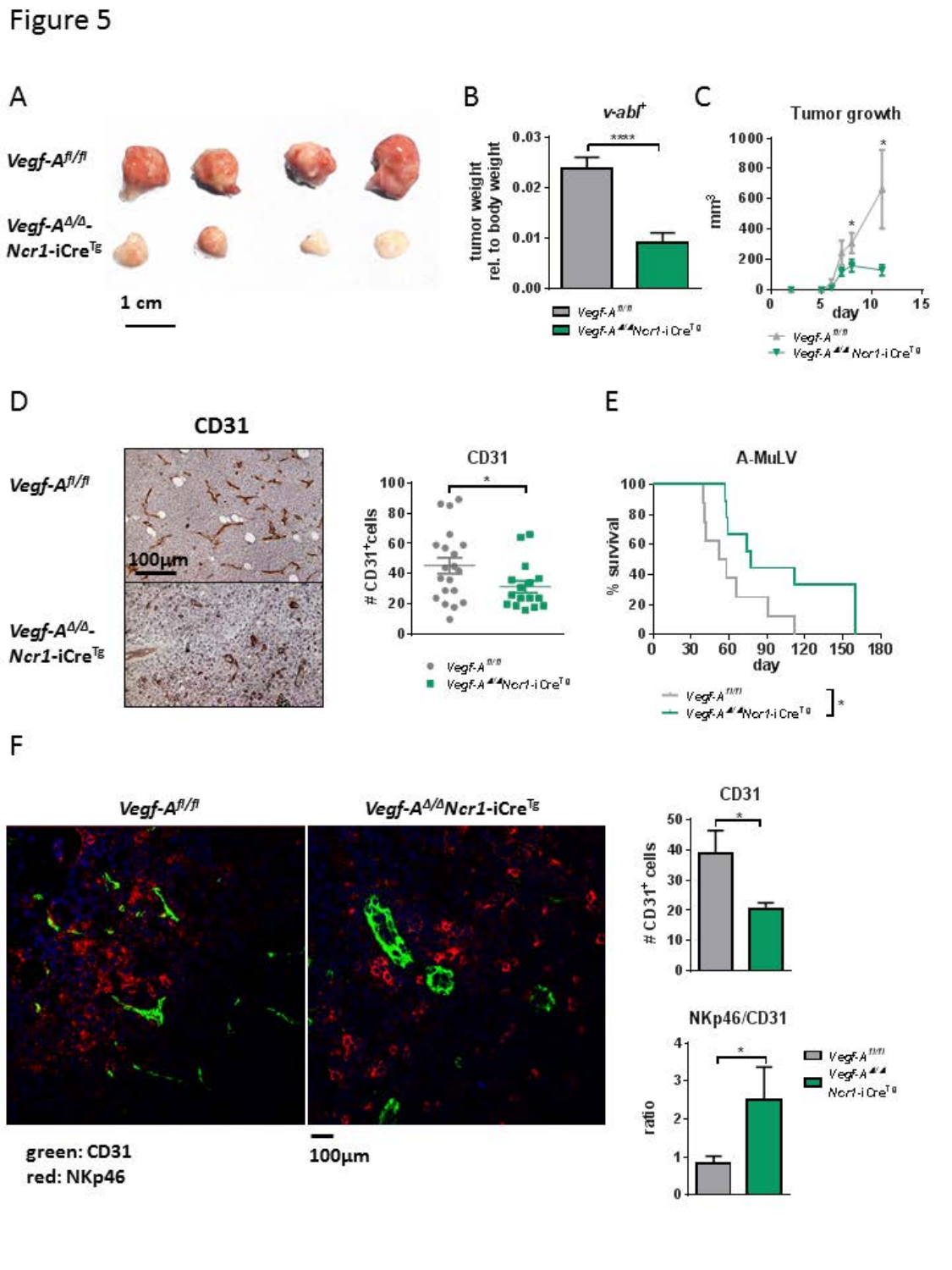

F





E





CD16+CD56+ CD16 CD56bright